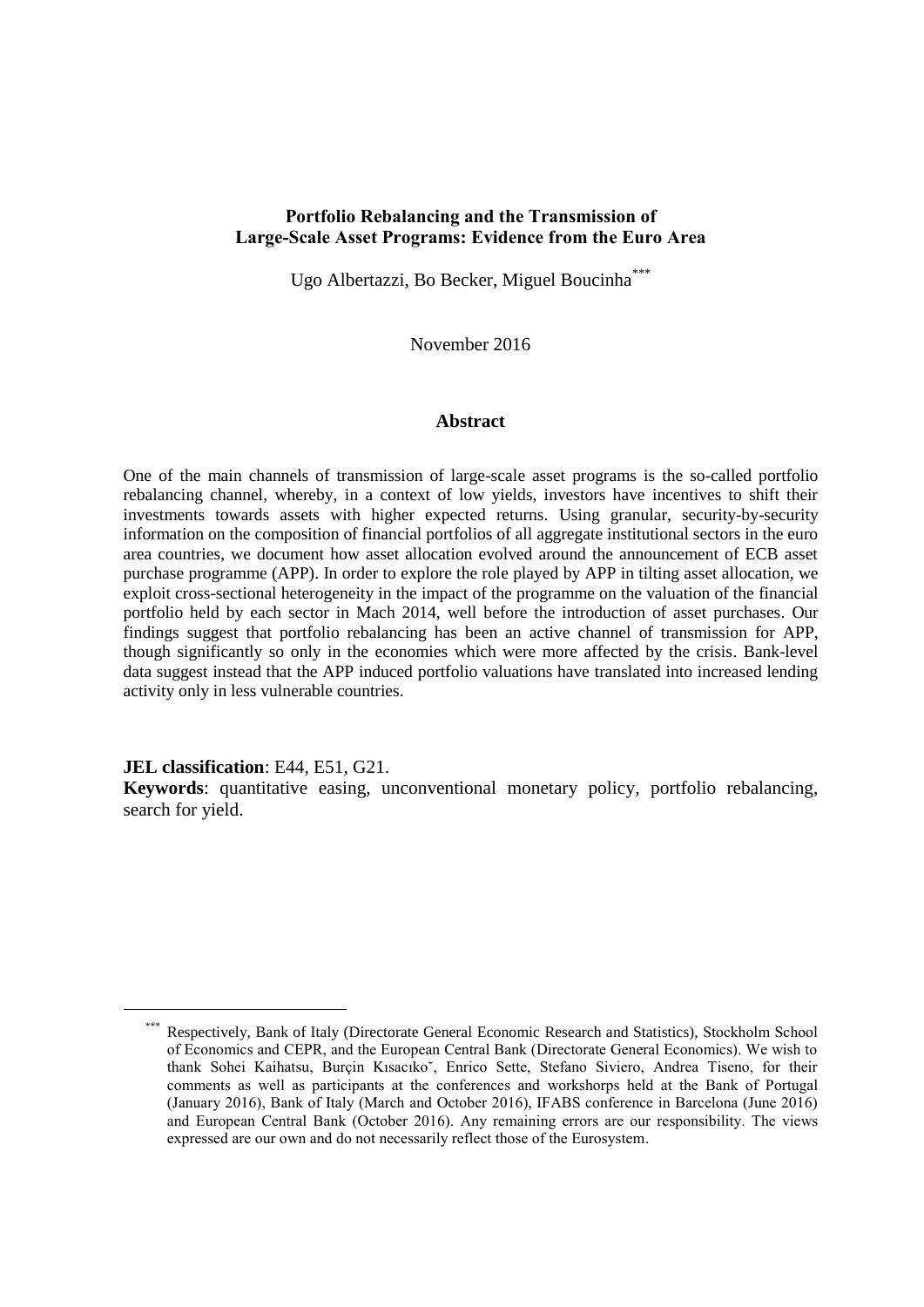# **Contents**

| 4.5 Portfolio rebalancing and lending supply for individual banks 18 |  |
|----------------------------------------------------------------------|--|
|                                                                      |  |
|                                                                      |  |
|                                                                      |  |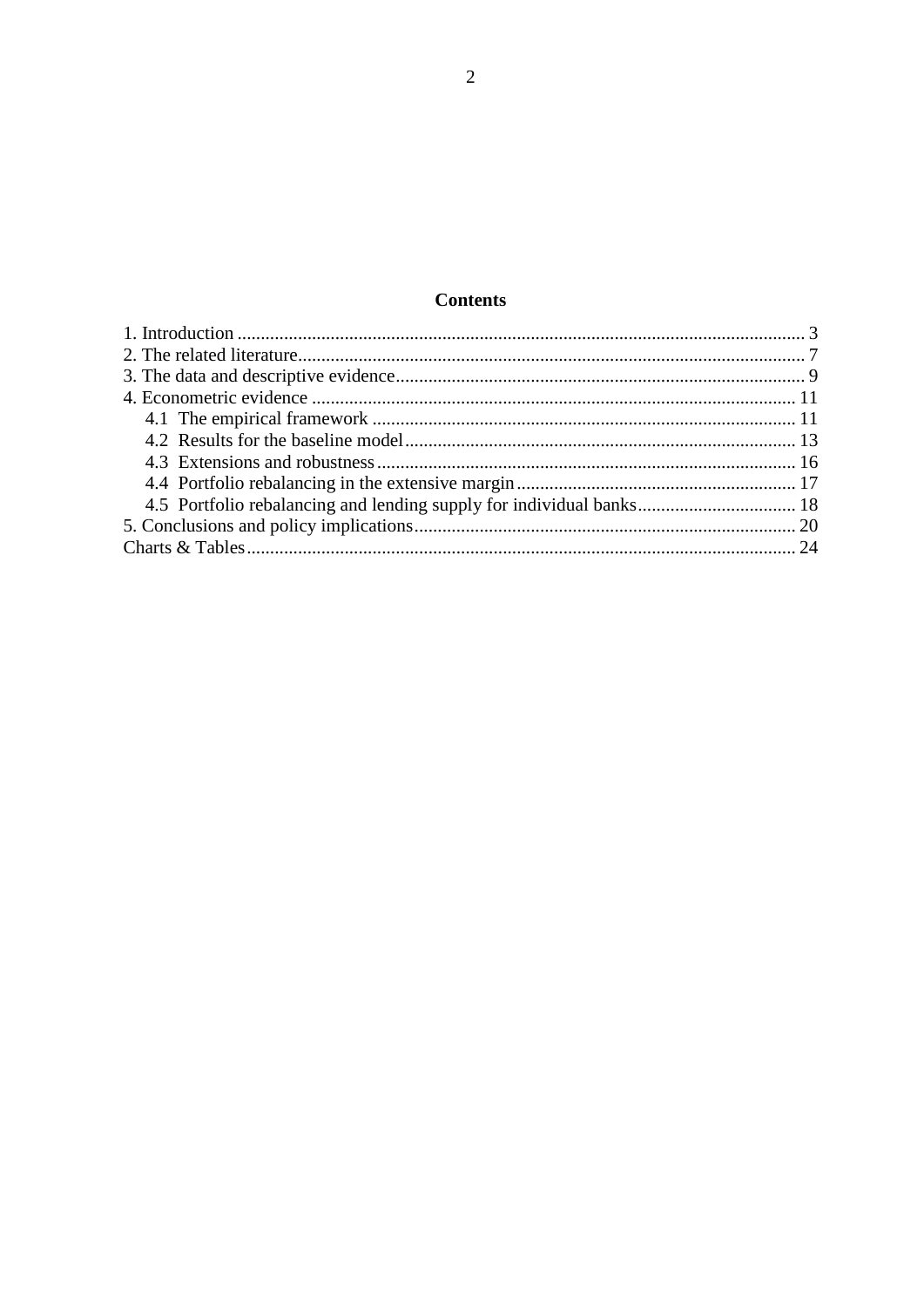### **1. Introduction**

1

The crisis triggered by the collapse of Lehman Brothers in September 2008, and the accompanying recession provoked the development of a new set of monetary policy tools. Central banks in all main developed countries reacted to the crisis by cutting official rates and adopting a wide range of unconventional measures. A key such measure is asset purchase programs, whereby the central bank aims at lowering long-term yields through purchases of bonds. These programs were seen as a necessary monetary policy tool to provide stimulus once policy rates approached their effective lower bound. Early programs include the US QE1, QE2 and QE3 programs undertaken by the Federal Reserve starting in 2008 and similar policies initiated by the Bank of England in early 2009.

In this paper, we examine the impact of the European Central Bank's (ECB) Expanded Asset Purchase Program (APP). This program was implemented later than the US and UK programs, against the backdrop of a very prolonged economic downturn in the Euro area which coincided with historically low inflation. The ECB announced the APP, on 22 January 2015 and the implementation started in March of 2015.<sup>1</sup>

A key question about asset purchase programs is whether they work, in the sense of generating a positive impact on macro-economic developments and, if so, through which channel. A direct impact from reduced interest rates is unlikely to be important for asset purchase programs (see Stein 2012).<sup>2</sup> Another possible channel is signaling (whereby asset purchases serve as a commitment device for relatively high future inflation targets). Krishnamurthy and Vissing-Jorgensen (2013) reject this channel for the US. Instead, these authors suggest that the US QE programs have worked largely through a narrower channel, increasing the price of the specific assets purchased under the program, with possible spillovers depending on institutional features and economic conditions.

<sup>&</sup>lt;sup>1</sup> See [https://www.ecb.europa.eu/explainers/tell-me-more/html/asset-purchase.en.html.](https://www.ecb.europa.eu/explainers/tell-me-more/html/asset-purchase.en.html)

<sup>&</sup>lt;sup>2</sup> This is because it is argued that these programs reduce (real) long-term interest rates mainly by compressing the term-premium incorporated in yields, rather than the expected levels of future short-term rate. Under these conditions, firms can finance themselves at a cheaper rate by issuing longer-term securities, but the (opportunity) cost of investing in the marginal project does not diminish as its return has to be confronted with the expected return achieved by investing in a sequence of short-term securities, which remains unchanged. In a few words, *LSAPs are likely to elicit a financing response on the part of firms, as opposed to a change in their capital spending plans* (Stein, 2012).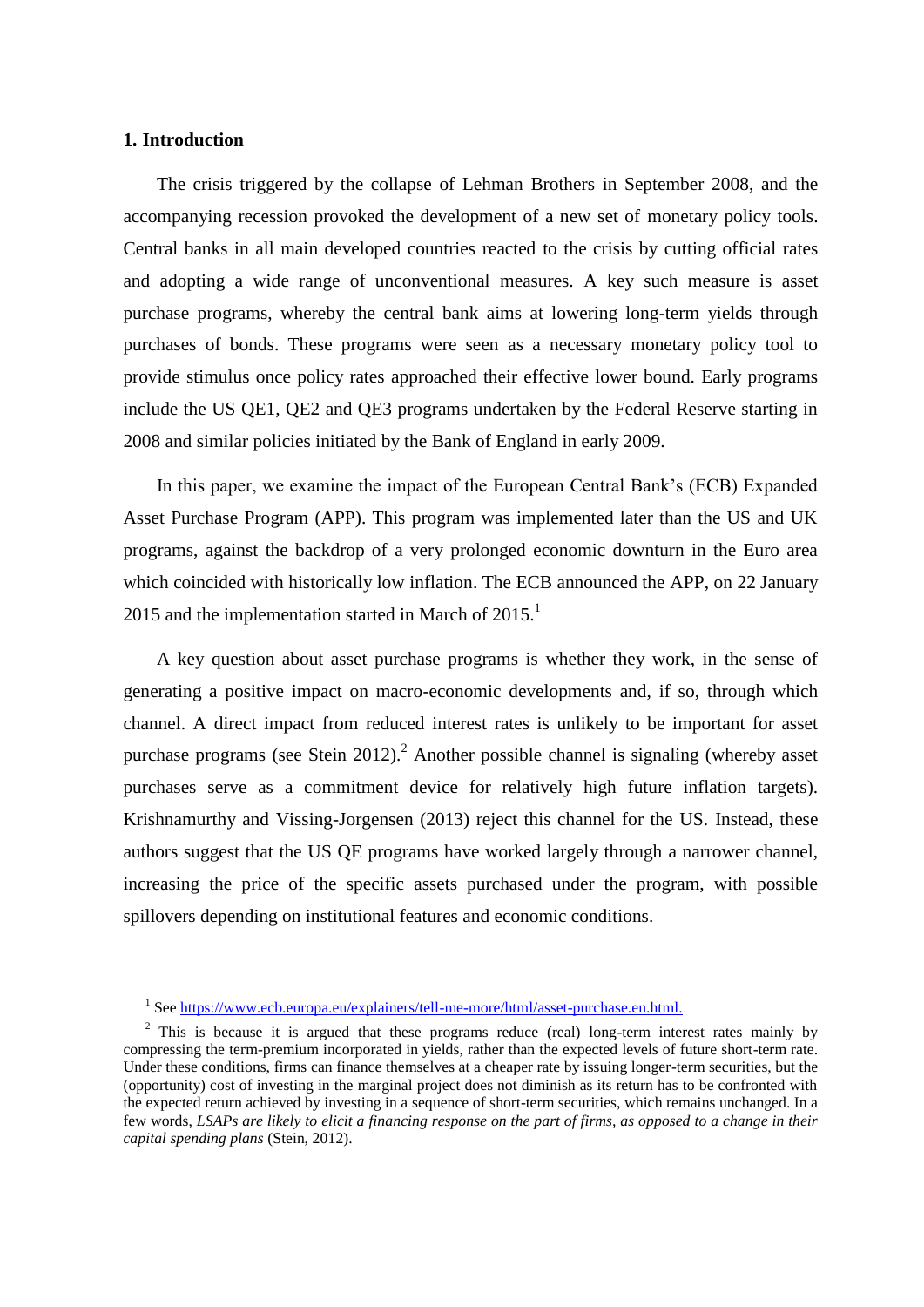A related channel, widely emphasized in the policy debate, is the portfolio rebalancing channel: asset purchase programs exert pressure on the supply of credit to the riskier segments of the economy, typically those suffering the most from credit supply restrictions during downturns as, by reducing yields on safe long-term securities, investors have incentives to shift their investments towards assets with higher expected returns, thus taking on more risk. This search-for yield is argued to represent an important channel of transmission of purchase programs, if not the main one, as it implies that the monetary stimulus is passed-through onto sectors which, unlike issuers of securities which are eligible for the central bank purchases, cannot directly benefit of the program. Indeed, portfolio rebalancing is deemed to be able to benefit even SMEs, which typically do not issue securities on financial markets, by stimulating banks' supply of loans to this sector. According to a different view, portfolio rebalancing is instead a perverse byproduct of asset purchase programs as it implies an increased risk taking that may sow the seeds for future crises.<sup>3</sup> It is therefore crucial to document not only if portfolio rebalancing takes place, but also for which types of investors and assets.

This study aims at exploring the relevance of portfolio rebalancing for the transmission of the APP by exploiting granular information on the composition of security portfolios for all aggregate holding sectors in euro area countries. The announcement and introduction of the APP was associated with a positive impact on financial markets overall. Long-term yields have declined sharply over the period when the debate on a possible purchase program by the ECB has intensified. At the end of 2013 10–year benchmark government bond yields in the euro area started to decline sharply and kept doing so until the end of March 2015, right after purchases actually began. The prominent role played by APP in explaining such massive decline in yields has been demonstrated in analyses based on an event study methodology (Altavilla et al., 2015).

The core of our analysis consists in an examination of whether sectors that experienced higher gains rebalanced toward riskier assets, compared to holding sectors with smaller

-

<sup>&</sup>lt;sup>3</sup> Portfolio rebalancing can be seen as an instance of the risk-taking channel of monetary policy, as recently documented based on granular data in Jiménez et al. (2014), applied to the specific case of asset purchase programs.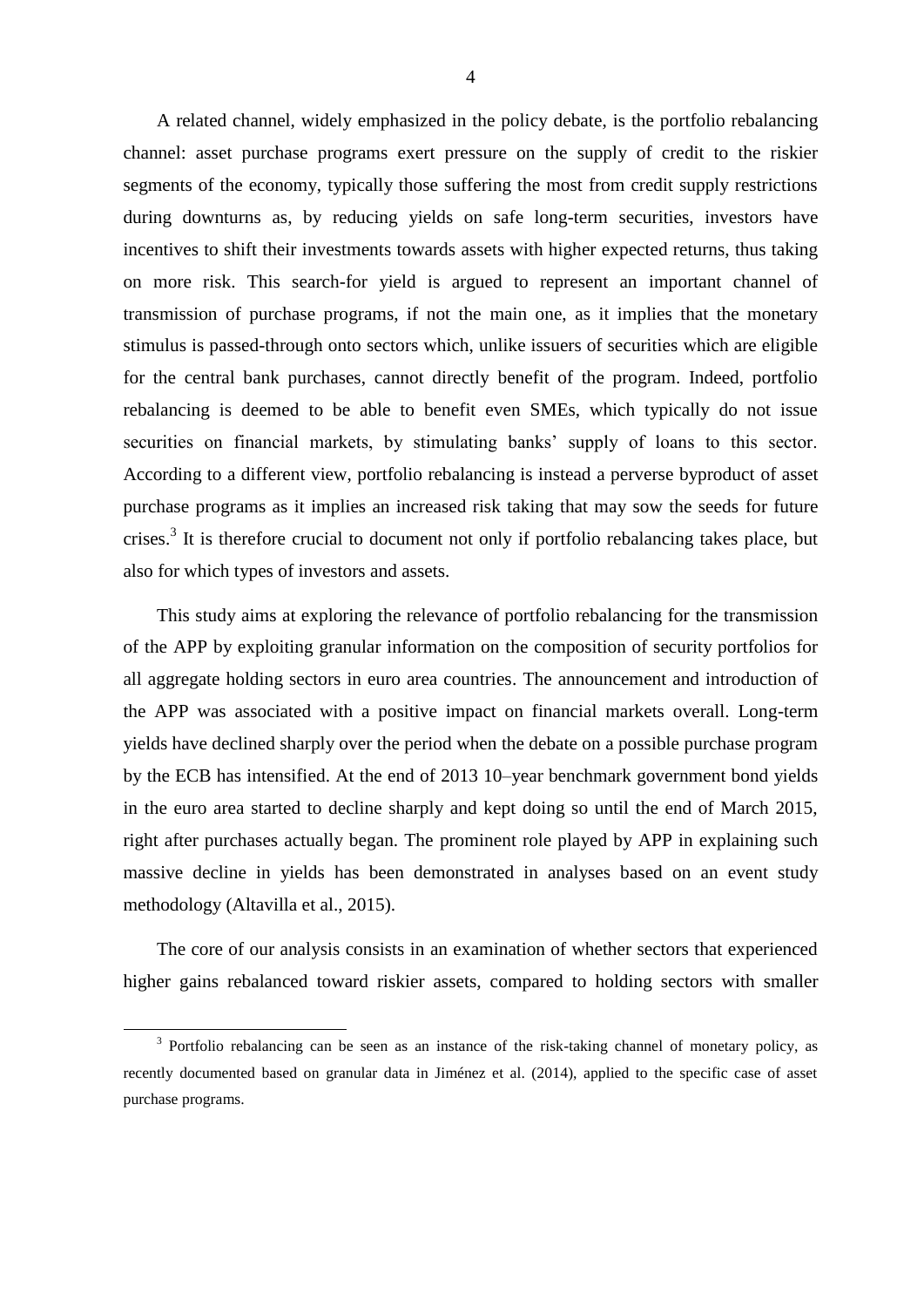gains. We essentially take the initial impact on financial prices as a given, and ask to what extent it had a secondary effect on asset allocations across different sectors and countries over the period 2014Q1 and 2015Q2, the first data point after the decline in yields induced by expectations of the APP. In each euro–area country, we consider the securities held by the following institutional sectors: banks, money-market funds, insurance corporations, pension funds, other financial corporations, non-financial corporations, households (including nonprofit institutions serving households), general governments and rest of the world.<sup>4</sup>

Our identification strategy relies on two assumptions. One is that, across holding sectors, incentives for rebalancing are commensurate to the changes in the value of the portfolio. If, prior to the yield decline phase, a sector was holding securities whose yields has diminished little, then such sector is supposed to be have lower incentives to search-for yield and rebalance towards riskier (higher-yield) securities. This means that we can exploit crosssectional heterogeneity in the exposure to the APP shock, as measured by the valuation gains experienced against the background of the announcement and introduction of APP. The change in the value of the financial portfolios held in Mach 2014 by each institutional sector in a given country (hereinafter, holding sector) varied substantially. For example, the  $25<sup>th</sup>$ percentile was a gain of around 2% and the  $75<sup>th</sup>$  percentile around 4%.

The second assumption is that we can exploit the granularity of the dataset to address one tricky endogeneity issue. If we observed that holding sectors experiencing higher valuation gains exhibit a sharper rebalancing towards riskier securities, this would be consistent with an increase in the financing needs of riskier issuers, whereby such increased credit demand has been met by sectors that typically invest in risky securities and as such were more exposed to the APP shock (that is, experienced larger re-valuations of their portfolio). This would imply an increase in credit demand by some issuers, rather than portfolio rebalancing which is a notion involving an increase in credit supply for risky borrowers or issuers. Crucially, the availability of security-by-security information allows for the comparison of investment patterns in the same security across different sectors, effectively controlling for the credit demand channel. We present results for all securities in the dataset but we give a special focus on newly issued debt securities. This is because, by

1

<sup>4</sup> Details on data used are available a[t https://www.ecb.europa.eu/stats/money/shs/html/index.en.html.](https://www.ecb.europa.eu/stats/money/shs/html/index.en.html)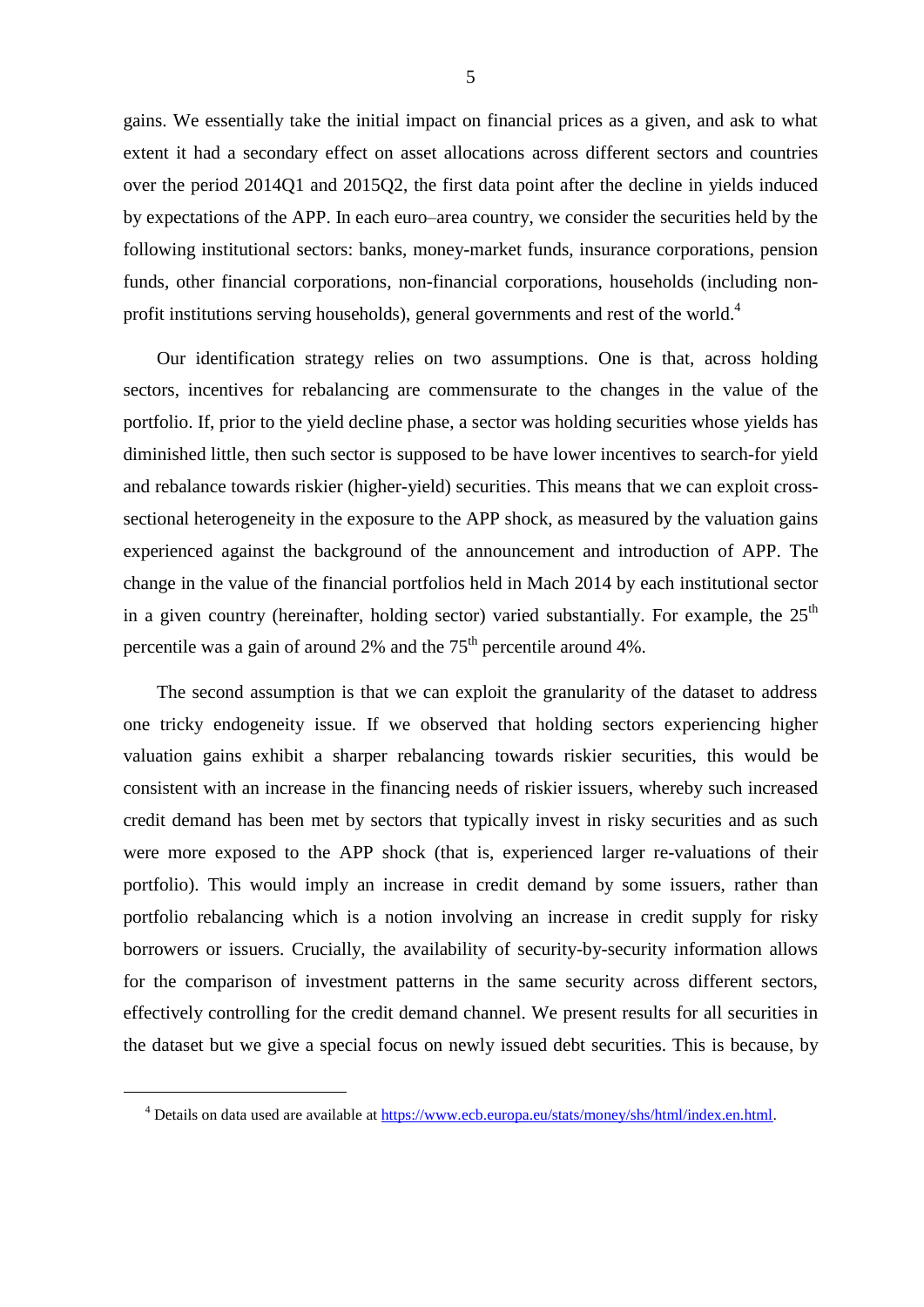construction, as long as the monetary policy stimulus succeeds in inducing rebalancing for the average investor in the economy, this can be accommodated only via an increased issuance of riskier securities. Clearly, for outstanding securities, rebalancing towards riskier securities by some investors needs to be accommodated by portfolio rebalancing in the opposite direction by some other investors.

It is also crucial to emphasize that purchases under the APP are subject to strict rules concerning their cross-country allocation based on euro-area national central banks' individual shares in ECB's capital. This rules out that the ECB was targeting securities in specific countries and the related possible endogeneity issues.

We will be using yields or spreads as risk indicators (similar to the method used by Becker and Ivashina 2015 to examine cyclical variation in the risk appetite in US insurance portfolios), but we will also look at specific dimensions of risk, such as the rating and the residual maturity.

Throughout our analysis we will also assess portfolio rebalancing across vulnerable and less vulnerable countries.<sup>5</sup> As will be shown, different patterns will be documented between these two groups of countries. Interest in these geographical patterns is warranted by the fact that, in the context of financial fragmentation that emerged with the euro area sovereign debt crisis, different conditions for credit and lending supply have been observed in the two areas.

The analysis of rebalancing in debt security portfolios allows for an assessment of effects on the supply of credit in the form of securities. However, in the euro area, bank lending constitutes the key source of financing for most firms – especially SMEs. We estimate the effect of the APP on bank lending by exploiting a detailed dataset for each of the largest twenty five banking groups in the euro area.

For each bank we compute the exposure to the APP shock in line with what is done for sectoral holdings, that is by considering the increase in the value of financial portfolios held at before the announcement of the APP. We then measure whether this is related to the amount of loans subsequently extended to the real economy, controlling for possible heterogeneity in demand conditions faced by lenders operating in different countries.

-

<sup>&</sup>lt;sup>5</sup> Throughout the paper, the term "vulnerable countries" refers to Cyprus, Greece, Ireland, Italy, Portugal, Slovenia and Spain. The remaining euro area countries are referred to as "less vulnerable countries".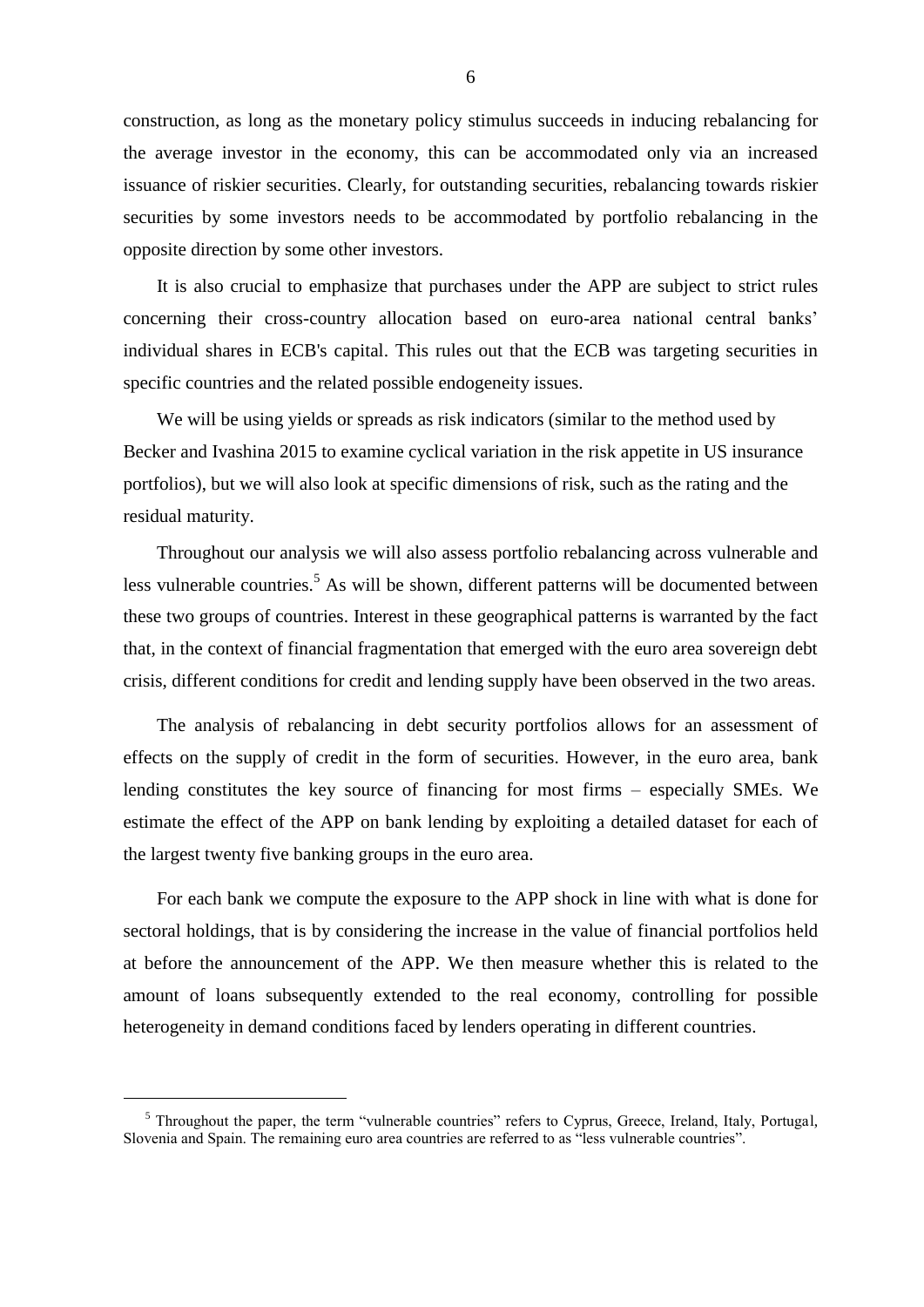The results of our analysis, focusing on newly issued securities, show no statistically significant relationship between portfolio rebalancing patterns across sectors and the exposure to the APP shock for the euro area as a whole. A relationship can however be documented when focusing on more vulnerable economies only, in particular in what concerns corporate bonds held and credit (but not maturity or currency) risk. For what concerns lending activity, banks more exposed to the APP displayed larger reductions in the interest rates applied on new loans to households and, in less vulnerable countries, higher growth of credit extended to non-financial corporations. One possible explanation for our distinct findings across country groups is that in non-vulnerable countries spreads were already so compressed to begin with that, against a background of persisting home-bias, engaging in search for yield would require an unfeasibly large change in portfolio composition. Relative returns on different types of assets would then favour rebalancing towards lending activity.

The rest of the paper is organized as follows. Section 2 contains an overview of the relevant literature. Section 3 provides a brief description of the novel dataset used. Section 4 presents the econometric exercises. Section 5 summarizes the results and concludes.

### **2. The related literature**

1

Several recent papers attempt to assess the effects of asset purchase programs. One group of papers aims at empirically documenting the impact on asset prices and bond yields. They rely on granular and high-frequency data to identify the response of market prices for individual securities around announcements of asset purchase programs by central banks. Overall, this strand of literature argues that asset purchase programs increase asset prices and diminish bond-yields.<sup>6</sup>

Other papers use bank-level information to investigate the presence of a bank lending channel of asset purchase programs by testing whether banks that end up receiving most of the liquidity injected with central bank purchases of long-term bonds have disproportionately

 $6$  These papers include, among others, Krishnamurthy and Vissing-Jorgensen (2013) on FED's OE, Joyce and Tong (2012) on Bank of England's program, Krishnamurthy et al (2014) on the ECB's OMT and SMP, Altavilla et al (2015) on APP. A related but different approach is in Wright (2012) who estimates a VAR with daily data where the identification is derived from the assumption that monetary policy shocks have high variance on days of FOMC meetings. He also finds an impact of monetary policy shocks on governments and corporate bonds, although only a transitory one.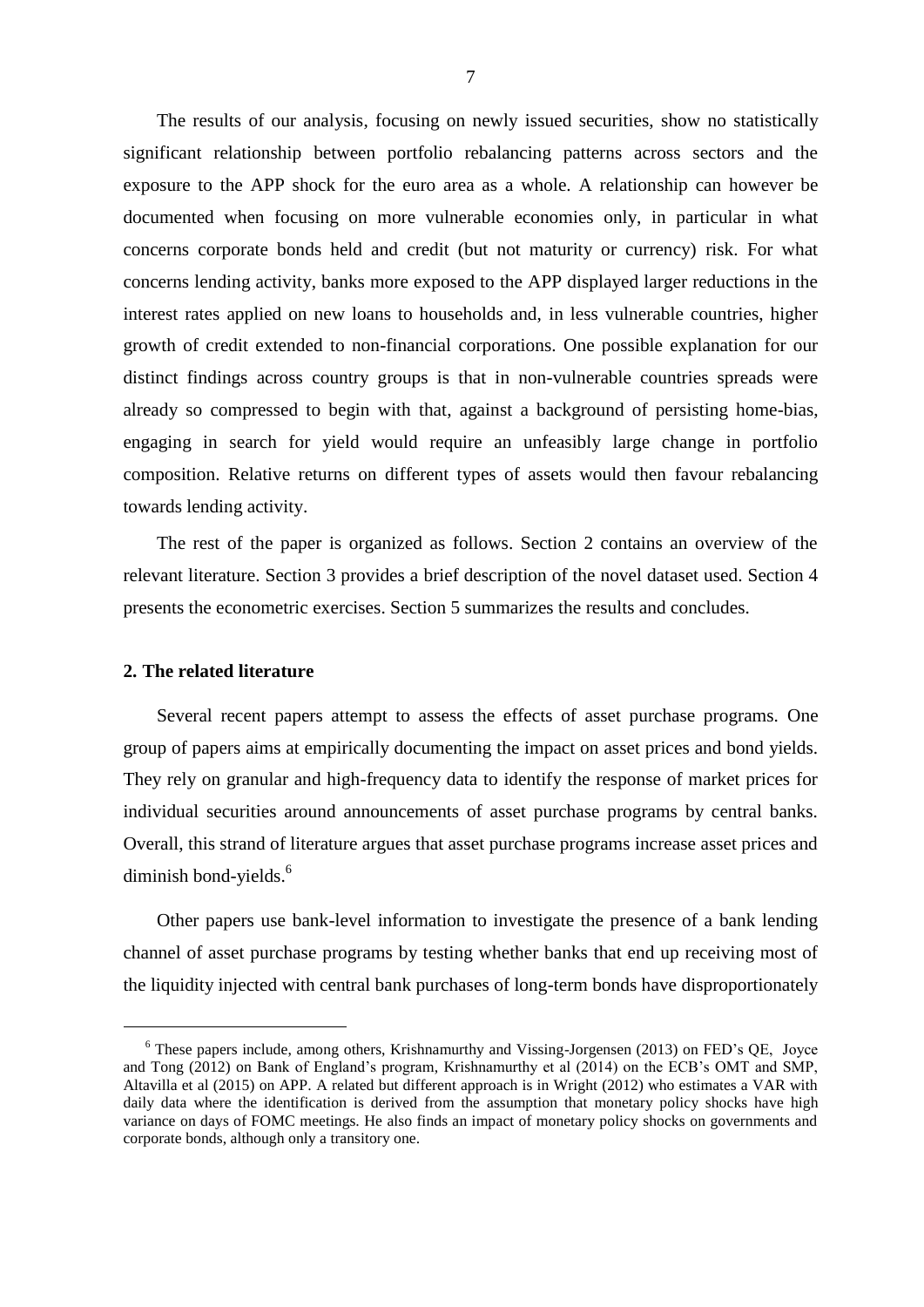increased their loan supply. Butt et al (2014), looking at UK's experience, do not find significant effects; Kandrac and Schlusche (2016), instead, find evidence of an operational bank-lending channel for the US.

Other authors attempt to assess the effects of asset purchase programs on real macroeconomic variables using VAR or DSGE models. These papers look at different episodes and countries so that results are not always comparable. Nonetheless, the broad message they convey is that there is a significant impact of asset purchase programs on the real economy.<sup>7</sup> Since the identification in these studies comes from aggregate time series variation, the precision with which specific causal mechanisms can be pinpointed is generally weaker. To the extent that programs are introduced at non-random times, the results may be confounded.

Peydrò et al (2016) exploit granular bank-level data on individual security and borrower exposures of Italian banks. Their objective is to study how banks' investment decisions are influenced by the monetary policy rate or by the adoption of unconventional monetary policy measures, captured by the size of the central bank balance-sheet. They conclude that unconventional monetary policy measures do not induce risk-taking in the composition of security portfolios nor on lending supply. Compared to Peydrò et al (2016), whose sample period ends in 2013, we use a dataset covering a more limited time span but which covers the APP. We also analyze security-by-security holdings of all main institutional sectors, not just banks, and cover all euro area countries. Another difference is related to the indicator adopted to capture unconventional monetary policy (size of central bank balance-sheet) which cannot reflect what occurs in anticipation of the actual implementation of such policy measures. This approach, adopted in several other papers (e.g., Gambacorta et al., 2014), is not suitable for our purposes given our focus on the ECB's asset purchase program. As mentioned, APP started to reflect on the size of the central bank-balance sheet only gradually, starting in March 2015, while the price impact on long-term yields took place

-

<sup>&</sup>lt;sup>7</sup> Baumeister and Benati (2012) use a Bayesian time-varying parameter structural VAR for a sample of advanced economies and argue that a compression in the long-term yield spread exerts a powerful effect on both output growth and inflation. Following a broadly similar approach, Kapetanios et al. (2012) studies the first round of QE in UK and suggest that QE may have had a peak effect on the level of real GDP of around 1.5 and 1.25 p.p. on real GDP level and CPI inflation respectively. Chen (2014) finds that the sole LSAPs interventions in the US had an insignificant effect on the macro-economy. She finds instead a strong effectiveness of the policy involving an extended period of near-zero interest rates, either on output or on inflation, depending on whether perfect foresight rational expectations are incorporated into the model or not.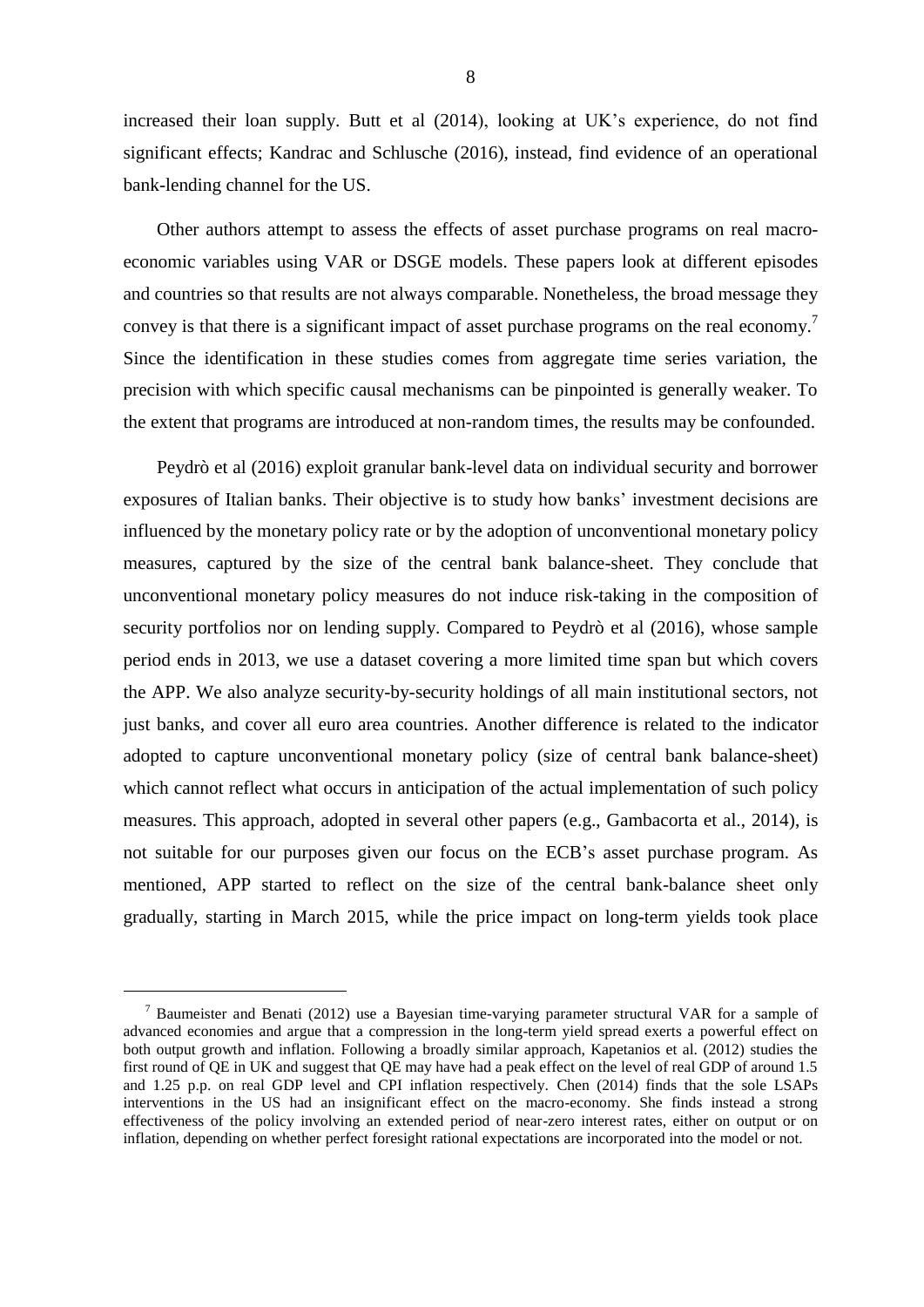entirely before that date.<sup>8</sup> We also exploit bank-level information on security holdings for a sample of large banking groups in the euro area but, unlike Peydrò et al (2016), we cannot match this information with loan-level data. Nonetheless, we will be able to provide an assessment of whether portfolio rebalancing has benefitted loan-supply by integrating our dataset with bank-level information on the amount and the cost of the credit extended to different sectors, including firms and households.<sup>9</sup>

Another paper close to ours is Koijen et al (2016). Based on a dataset similar to ours, the authors describe the evolution of portfolio composition across institutional sectors in the euro area and build a methodology to assess its impact on yields, different from more standard event study approaches based on high frequency data. Our focus, instead, is on how monetary policy has been affecting the composition of security portfolios.

#### **3. The data and descriptive evidence**

1

The security holding statistics (SHS) dataset contains granular information at individual ISIN level on securities held in the euro area. In more detail, it includes holdings by residents of each euro area and some other EU countries, as collected by the corresponding country, and holdings by non-euro area residents in custody in the euro area.<sup>10</sup> The dataset has a widespread coverage, at close to 90 per cent of the universe of debt securities reported in the national accounts. The SHS dataset includes also granular information on the portfolio of securities held by each of the 25 largest euro area banks. This dataset is matched with banklevel information on stocks and flows of loans granted to the non-financial private sector and on the corresponding interest rates, so as to investigate the impact of the monetary policy shock on bank lending to the real economy.

The first form of rebalancing that can be observed from raw data is across types of securities held (Chart 1). A clear rebalancing of portfolios towards equity instruments was

 $8$  Implicit in our choice is the idea that portfolio rebalancing is a special case of search for yield. From this perspective, what really matters is the impact of the announced measures on yields and this, in principle, could originate even without actual purchases, as shown by the notorious episode where ECB President Draghi committed to do "whatever it takes" to fulfill his keep the central bank's mandate.

 $9$  A similar dataset is exploited in Abbassi et al (2015) who uses granular bank-level data from Germany on individual security and borrower exposures and establishes that trading experienced banks are more likely to cut loan supply to exploit investment opportunities in financial markets.

<sup>&</sup>lt;sup>10</sup> In principle the dataset also includes holdings by non-financial residents of each euro area country in custody in other euro area countries and therefore collected by these other euro area countries; however, due to data quality concerns and in order to avoid possible double-counting, this component is excluded.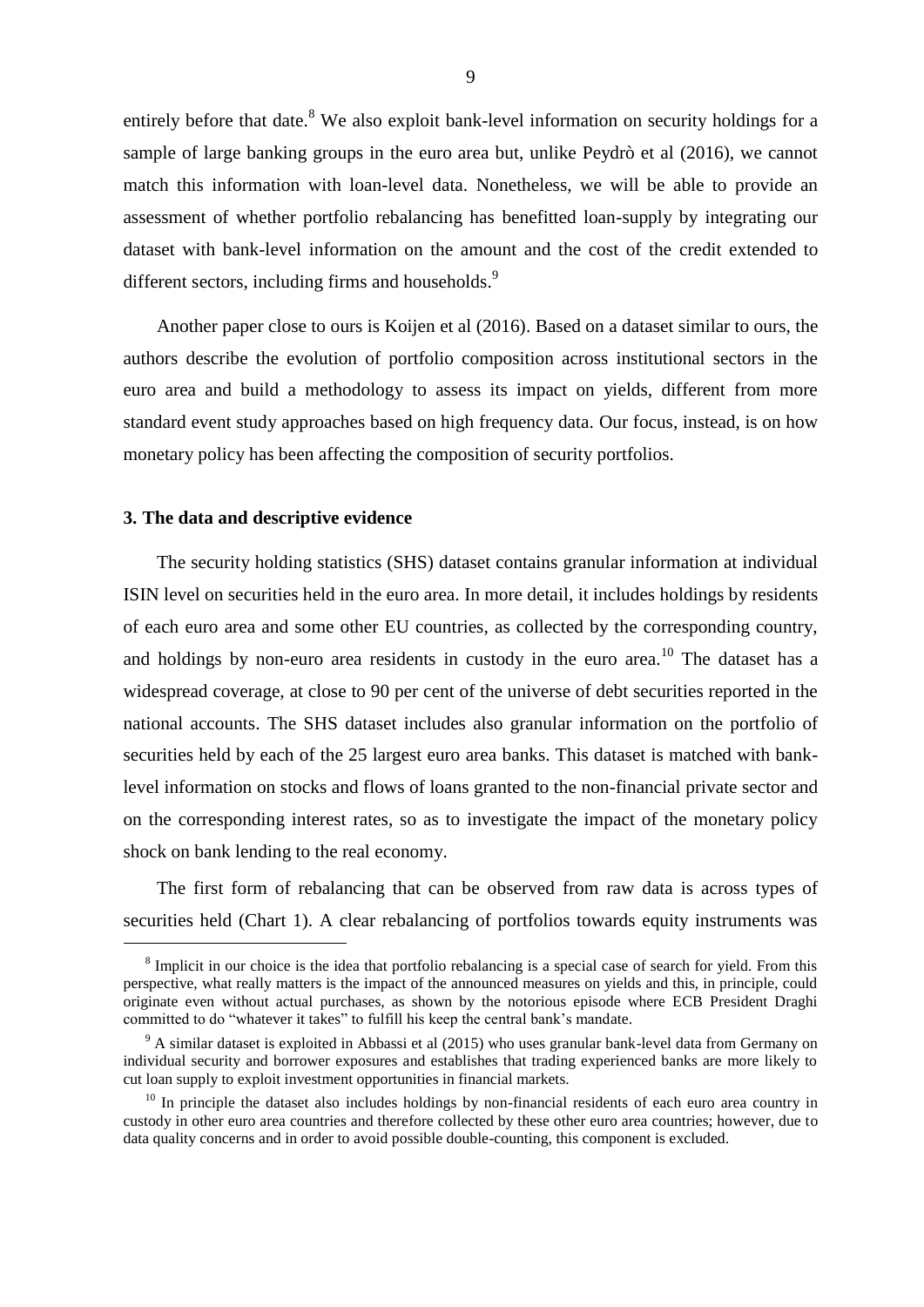observed for OFI and, to a smaller extent, private sector non-euro area investors in 2015 Q2, compared to 2014Q1. This was to a large extent driven by a higher valuation of the outstanding equity portfolio and not by new (equity) finance provided by less risk averse investors, the ultimate goal of monetary policy. Once holding amounts are adjusted for valuation effects (not shown), a visible rebalancing towards equity was observed only for OFIs, though these holdings represent a negligible share of the overall portfolio of securities. It remains therefore to be assessed whether portfolio rebalancing benefitted the supply of new credit in the form of bonds.

Table 1 shows some descriptive statistics, focusing on the sample of debt securities issued in the two quarters considered. Large differences are observable in the holding amounts, across securities and holding sectors, reflecting heterogeneity in the size of issuances and of holding sector portfolios. Portfolio valuation,  $m<sub>h</sub>$ , is the investor specific measure of APP shock intensity and is defined as the change in the value of securities held by each sector in 2014Q1, before the anticipation of the APP. This measure displays significant variation both across institutional sectors and countries. Concerning holding sectors, the impact was particularly significant for insurance corporations and pension funds and for other financial intermediaries, reflecting the long duration of the securities held by these classes of investors. Looking at countries, a noteworthy pattern is that the stronger valuation effects are discernible in non-vulnerable countries. This finding, which may come as a surprise, is explained by the higher share of equity instruments and of investment fund and money market fund participation units in these countries, against a background in which the value of these assets was more affected by the APP than that of debt securities. Maturities are similar across groups of countries, but show considerable dispersion across individual countries and holders. Yields and spreads are higher in more vulnerable countries, as expected.

Table 2 reports similar statistics, for the two periods separately. Some increase in the average maturity and in the share of non euro-denominated bond holdings is observable between the two periods. Furthermore, not only average yields but also spreads decline, which would not be consistent with increased risk taking. However, one needs to take into account that purchase programs may possibly exert a downward pressure on expected future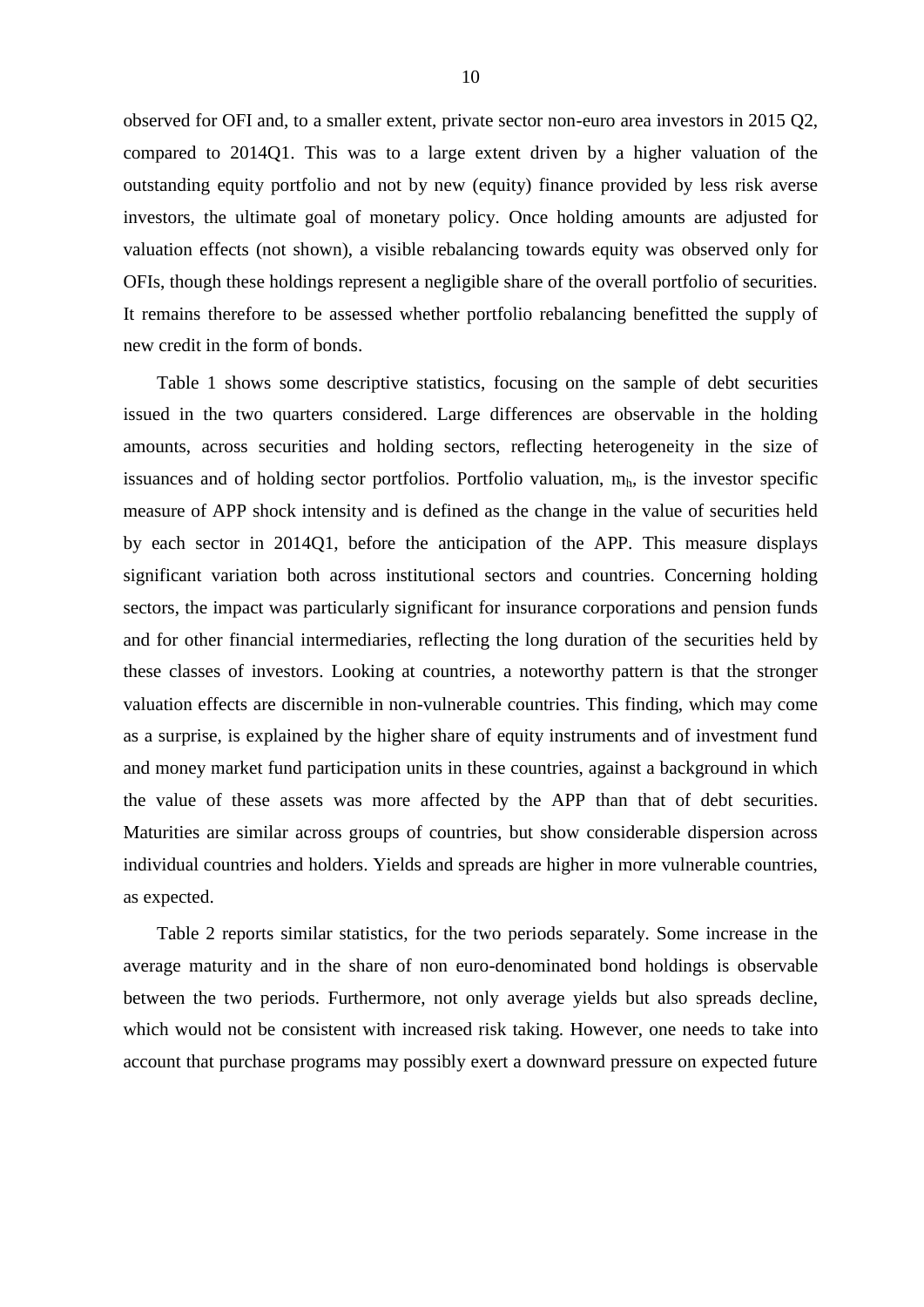short-term rates and on unit risk premium (for both term and credit risk). This pricing impact may hide a rebalancing towards relatively higher yield securities.<sup>11</sup>

### **4. Econometric evidence**

-

#### *4.1 The empirical framework*

The objective of this section is to explore the role played by monetary policy in shaping the risk appetite of euro area investors. The empirical strategy exploits heterogeneity in the exposure to the monetary policy shock in the cross section of investors, measured by the impact of the APP on the valuation of the portfolio of securities held at 2014 Q1.

The approach used to implement this strategy essentially consists in the estimation of a regression equation with the following baseline specification:

$$
h_{i,h,t} = (\beta_0 m_i + \beta'_{0} r_{it} + \beta_0'' m_h r_{i,t}) + (\beta_1 m_h T_t + \beta_1' T_t r_{i,t} + \beta''_{1} m_h T_t r_{i,t}) + \gamma T_t + a_{i,t} + b_{h,t} + \varepsilon_{i,h,t}
$$
 (1)

The variable  $h_{i,h,t}$  is the (log) amount of holdings of security with ISIN *i* by holding sector *h* (e.g. French investment funds), in the two periods considered (*t* is either 2014 Q1 or 2015 Q2).  $m_h$  is the intensity of the monetary policy shock specific to holding sector *h* and is defined as  $m_h = w'_h e$ , where  $w_h$  is a vector defining the composition at 2014 Q1 of the financial portfolio for investor  $h$  and  $e$  is the vector of the actual variations in the price of each security over the period observed.  $T_t$  is a dummy variable identifying the postannouncement period, 2015 Q2.  $r_{it}$  is the yield-to-maturity of security *i* at time *t*. A positive estimate for the coefficient  $\beta_1$ <sup>"</sup> would indicate that between the two periods investors more exposed to the monetary policy shock rebalanced their portfolio towards riskier securities more intensely than other holding sectors.

Although expectations and implementation of APP are plausibly the most important drivers of financial asset prices in the period under examination, prices of securities may have also changed for other reasons unrelated to APP. This is not problematic for our approach. First, the notion of search-for-yield refers to a reduction of yields and does not

 $11$  It should be pointed out that we are considering the security residual maturity as a (rather crude) proxy for financial duration for which no information is available.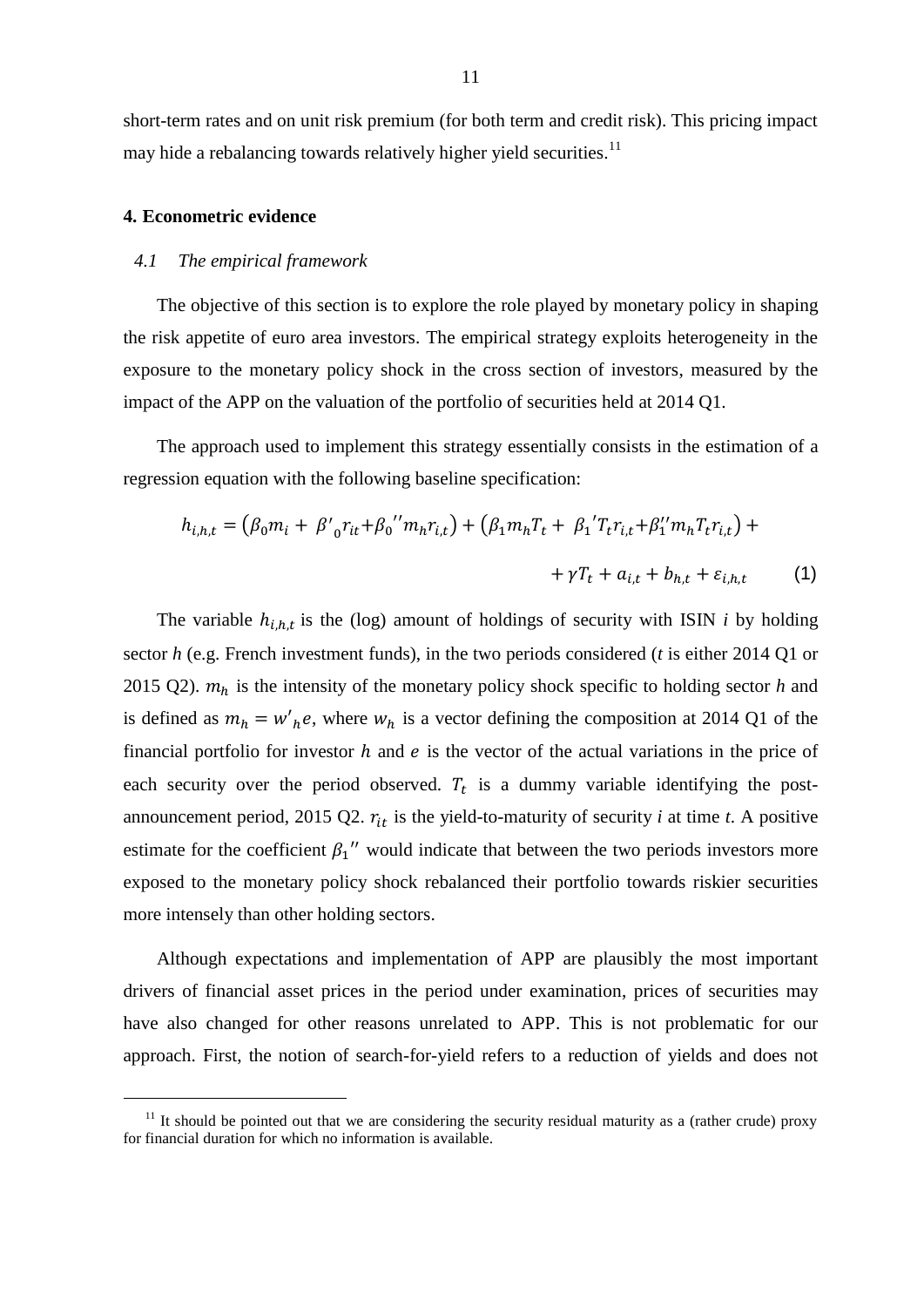require the yield to diminish for a specific reason or factor, such as monetary policy. Second, the distinction between actual changes in prices and changes related to monetary policy matters for the quantification of the its effects but not for the estimation of the coefficient the coefficient  $\beta_1$ '', at least as long as  $m_h$  can be considered an exogenous regressor. As the portfolio composition over which  $m_h$  is computed is the one prevailing before market yields declined, it can by definition not be influenced by expectations of quantitative easing (which would lead to reverse causality).

As discussed, *on aggregate*, portfolio rebalancing can occur only if there is an additional supply of risky securities. Given that our objective is to assess the transmission of monetary policy on credit we focus on newly issued securities. For each of the two dates considered (end 2014 Q1, end 2015 Q2), newly securities are defined as those issued in the preceding 4 quarters. This is done to smooth out possible seasonality effects and to avoid capturing developments specific to a given quarter. This also means that any mechanical relationship between changes in valuations and changes in portfolio composition, which would generate spurious correlations, is avoided. $12$ 

Exploring the granularity of our dataset, we will conduct our estimates by also including different sets of fixed effects. These are crucial to be able to control for possible unobservable characteristics of the securities or of the holding sector which may blur the results. In particular, we can perfectly control for developments in credit risk or financing needs that are associated to a given security or issuer.<sup>13</sup> Indeed, starting from Kwhaia and Mian (2008), a recent and growing empirical literature in banking exploits loan-level datasets and the fact that borrowers concomitantly borrow from multiple lenders, to run estimations including (time specific) borrower fixed effects. Introducing fixed effects for each security (in each period) allows us to isolate from credit developments everything

-

 $12$  The focus on newly issued securities is useful also to overcome the problems caused by sluggishness in portfolio rebalancing. For example, one may plausibly think that retail investors do not optimally adjust their portfolio holdings in real time, but only in discrete time. Therefore, when the portfolio composition changes because of heterogeneous changes in value across the securities held, it might take time before a household makes new transactions to re-optimize the portfolio. Acquisitions of newly issued securities require, by definition, that some transaction is conducted, so sluggishness for such sectors is supposedly less relevant.

 $<sup>13</sup>$  Clearly when fixed effects are included in the estimations some terms of equation (1) will mechanically</sup> be dropped. Also, given that by definition a security is newly issued in one of the two periods only, introducing time-invariant security fixed effects  $(a_i)$  would be equivalent to having period-specific security fixed effects  $(a_{i,t})$ . We keep this notation as will also show, among the extensions, some estimations conducted on both seasoned and newly issued securities.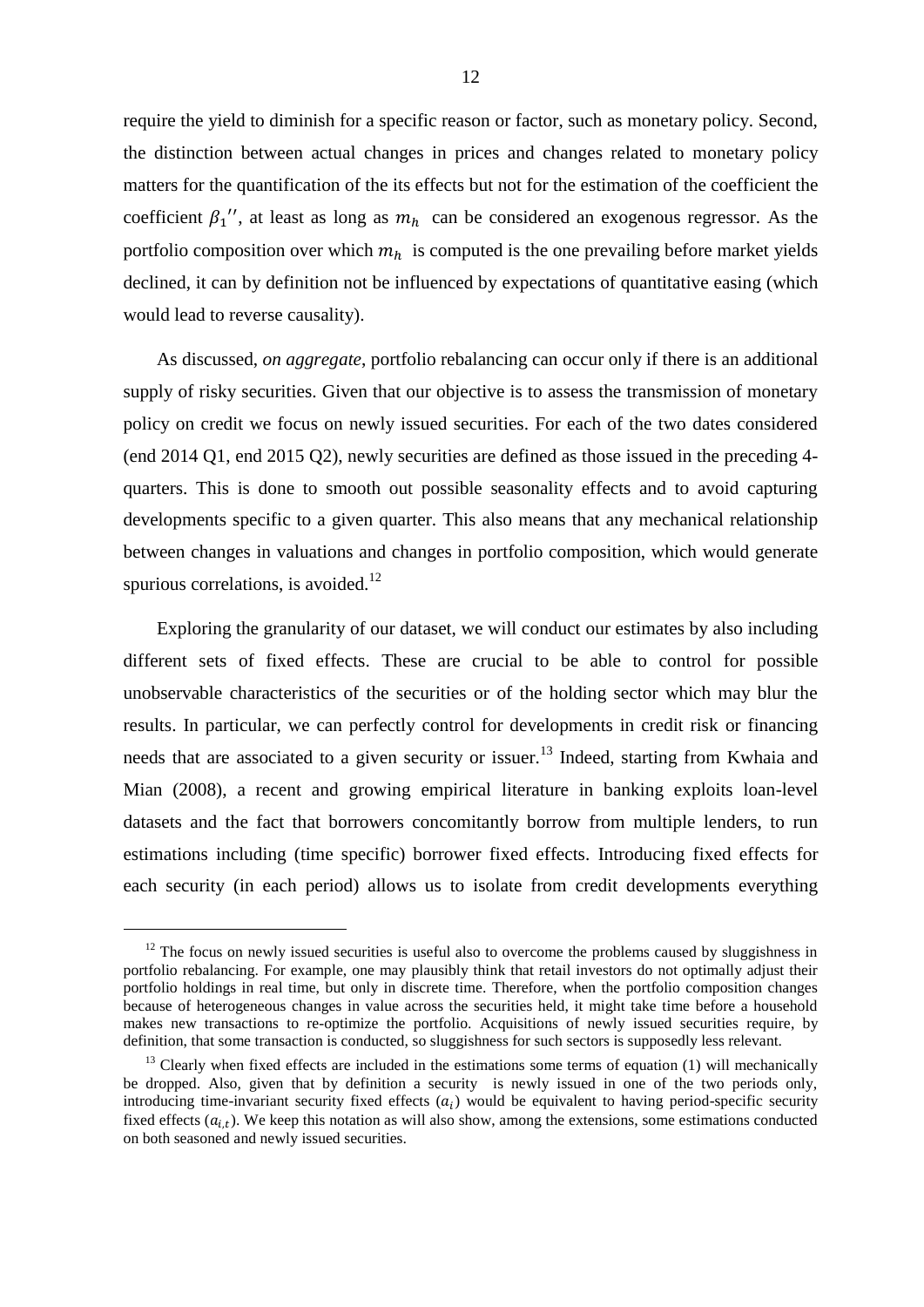which is explained by specific instrument or borrower characteristics, irrespectively of whether these are time varying, time invariant, observable or not. Therefore, the introduction of these fixed effects is the most effective control for credit risk and demand conditions.

Similarly, with holding sector (time-varying) fixed effects, we can effectively control for everything that is specific to a given class of investors and has an impact on the overall size of its portfolio. This is important given that different investor categories may structurally invest in securities involving different levels of risk. As  $m_h$  may vary only across different holding sectors, all regressions are estimated by clustering errors at the level of *h*.

Search for yield is investigated using the yield to maturity as an encompassing measure of risk  $(r_{it})$ , as well as more specific components such as credit risk (spread), maturity risk and exchange rate risk.

#### *4.2 Results for the baseline model*

-

Table 3 shows the estimation of model 1 for the sample of newly issued securities and for different specifications characterized by different types of controls and different subsamples. Looking at the first three columns, referring to the estimation for the whole sample, it turns out that irrespectively of the specification adopted, the triple interaction is never positive and statistically significant.

As mentioned, heterogeneity could be expected to be significant across investors residing in different countries. An obvious breakdown is the one between vulnerable and less vulnerable euro area economies. During the sovereign debt crisis financial conditions in countries more directly involved have significantly diverged from those of other countries. In early 2014, when long-term yields started their declining trend in anticipation of the adoption of APP, differences were still sizeable, though much less so than at the peak of the sovereign debt crisis.<sup>14</sup>

 $14$  For instance, the spread between the yield on domestic 10-year sovereign bonds and the corresponding German figure was about 2 p.p. in Italy and Spain, 3 p.p. in Portugal. Spreads on sovereign may be though as a lower bound for spreads on corporates, so financial market fragmentation was still sizeable. Sovereign spreads started diminishing thereafter and reached minimum levels in March 2015 when they stabilized at smaller but still non negligible levels (1 p.p. Italy and Spain, 2 in Portugal).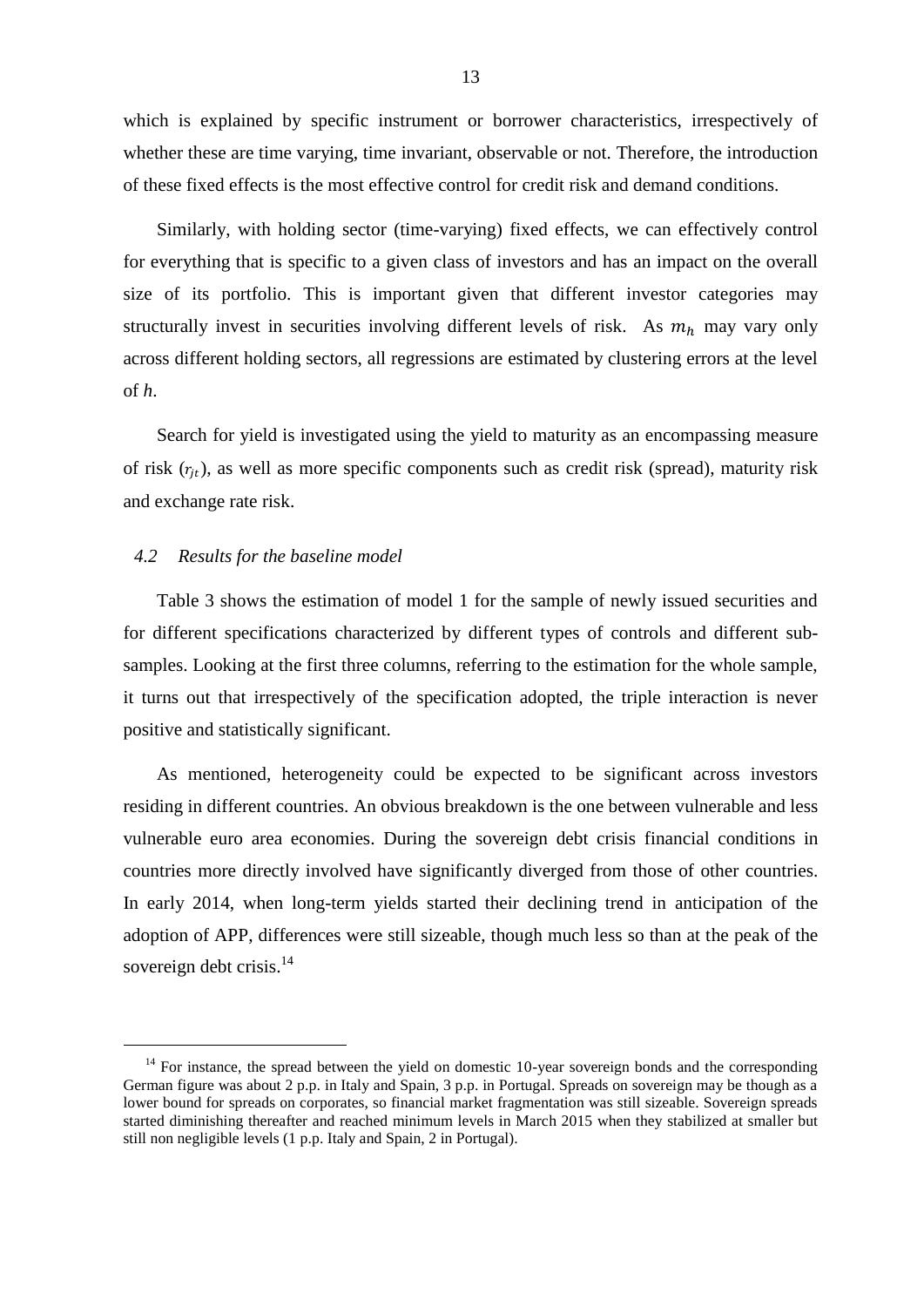These differences may have important implications for portfolio rebalancing, although a priori it is not clear in which direction they should affect the intensity of rebalancing. Opposite hypotheses can be made. On the one hand, one may conjecture that given the already higher level of risk in vulnerable countries, domestic investors would be less inclined to take on additional risks. At the same time, interest rates in less vulnerable economies were so low and possibly squeezed toward their lower bound (10-year Bund in March 2015 was 0.2 percent; yields on many shorter term bonds were negative) that in order to search-foryield, in a context where most of the securities offer return rates close to nil, one would need to distort the portfolio composition to an extent that would be too costly or even impossible (e.g. constrained by investment policies). Of course, this reasoning implies some fragmentation in financial markets, such that investors in other countries are reluctant to invest in the countries which were more affected by the sovereign crisis. These two hypotheses have opposite implications on whether one should expect more rebalancing in one area or in the other. To gain some insight on this we explore the international coverage of our dataset to investigate the behavior of investors by focusing on the two groups separately.

Column 4 of Table 3 shows the OLS specification for the subsample of holding sectors residing in vulnerable countries. The coefficient for the triple interaction term is now positive and statistically significant, suggesting that in these countries monetary policy has brought about some rebalancing towards risky assets. Results (not shown) for the subsample of less vulnerable economies confirm that rebalancing is limited to vulnerable countries.<sup>15</sup> As mentioned, this can be interpreted as a sign that in a context of diminishing returns and fragmented financial markets, risk balancing is easier in vulnerable economies, where securities paying non trivial yields are available.

The robustness of the result to the introduction of fixed effects for each pair periodholding sector (column 5) suggests that it is not driven by an increase in the size of the portfolio of some sectors which are specialized in investing in more risky securities but rather a genuine tilt in asset allocation (it should be noted that these sectors would also likely exhibit larger values for  $m_h$ ). More generally, this implies that the result is robust once we

-

<sup>&</sup>lt;sup>15</sup> Results for less vulnerable countries are similar to those obtained for the whole sample, both in terms of sign and statistical significance.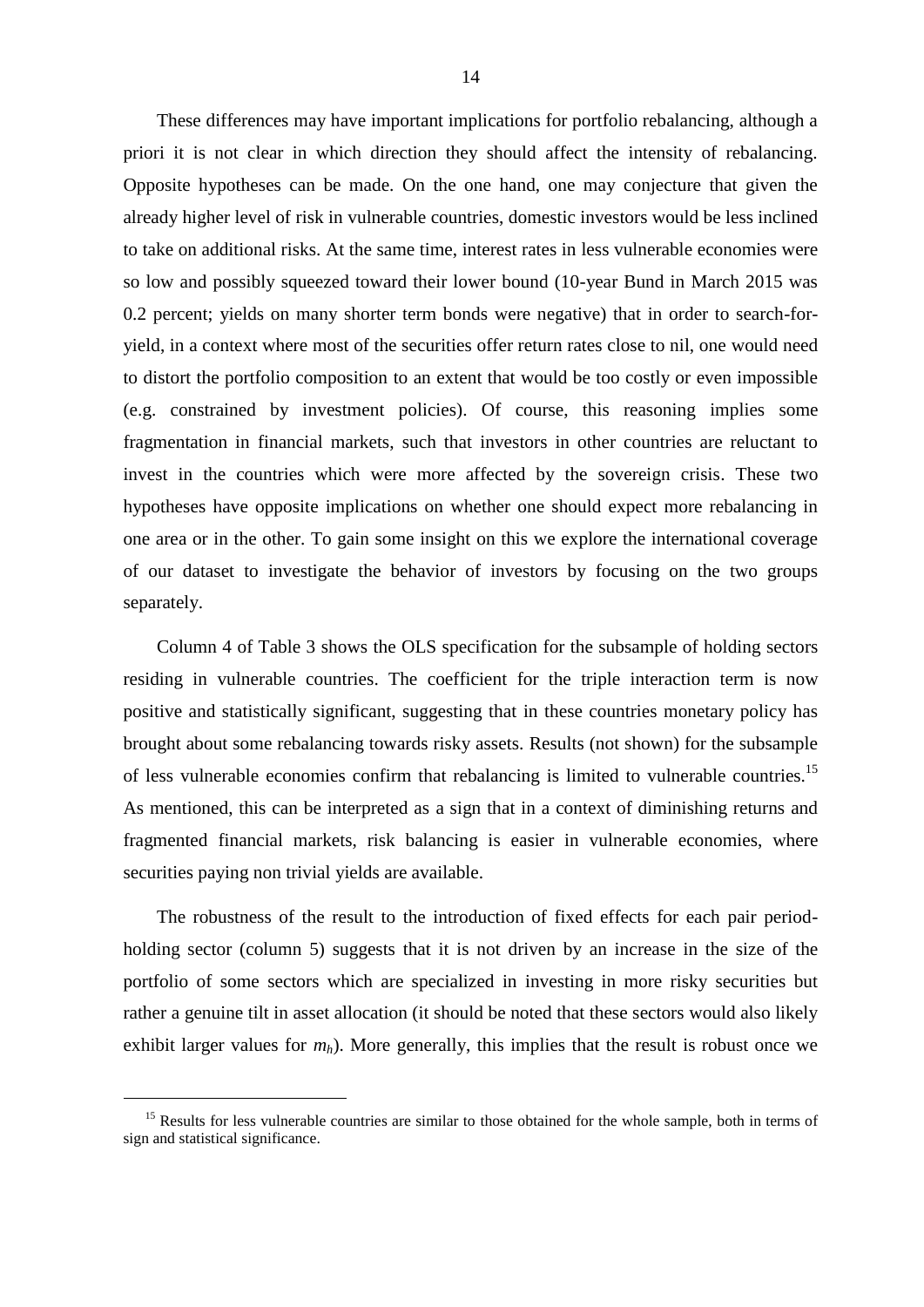control for any kind of factors affecting the entire portfolio of each holding sector considered.

The coefficient on the triple interaction term remains positive and statistically significant also when introducing (time-varying) security fixed-effects together with timevarying holding-sector fixed effects (column 6). This suggests that the rebalancing observed is not exclusively originated by a stronger than usual issuance of risky securities, something we may label confidence or credit-demand effect, but it is at least partly induced by an intensified desire of (high  $m_i$ ) investors to increase their holdings of such securities. The particularly low spreads on risky securities prevailing in this period also corroborate this credit supply-side view. 16

The documented effects are sizable. As shown in Table 4, based on the coefficients of the OLS model, for a sector with a median shock  $(m_i=2.42\%)$  the semi-elasticity of the amount of holdings to the level of yield (the percentage change of the amount of holdings of a security when its yield increases by one p.p.) increases in the post period by 10 p.p..  $^{17}$  In contrast, for a sector almost not exposed to the APP shock  $(m_h=0.46\%), 10^{\text{th}}$  percentile of the distribution of  $m_h$ ), such semi-elasticity is negative in 2014 Q1 and even slightly diminishes in 2015 Q2, possibly reflecting the generalized reduction of spreads (for a given increase in yield in post the increase in underlying risk, say the probability of default, is larger than in the pre-announcement).

As discussed above, one interpretation of finding evidence of rebalancing only in more vulnerable economies is that investors residing in countries where long term yield are squeezed to very low levels may find additional constraints to rebalance to riskier portfolios as this would require investing in other economies, which may be problematic in a context where home bias is still persistent. In other words, being at the zero-lower bound may be a constraint for the rebalancing rather than a factor exacerbating risk taking.

-

<sup>&</sup>lt;sup>16</sup> This specification determines a reduction in the number of securities as some of them are held by one sector only (this is typical for Germany).

<sup>&</sup>lt;sup>17</sup> Note that the OLS is the only specification where an estimate of the level of the coefficient of semielasticity, which summarise asset allocation, can be derived for the different sectors and in the different periods. In all the following specifications, where we also introduce fixed effects at the holding sector or at the security level, one loses information on the level and can just focus on cross-sectional differences. Accordingly, for those specifications we will be commenting only on the sign of the triple interaction term.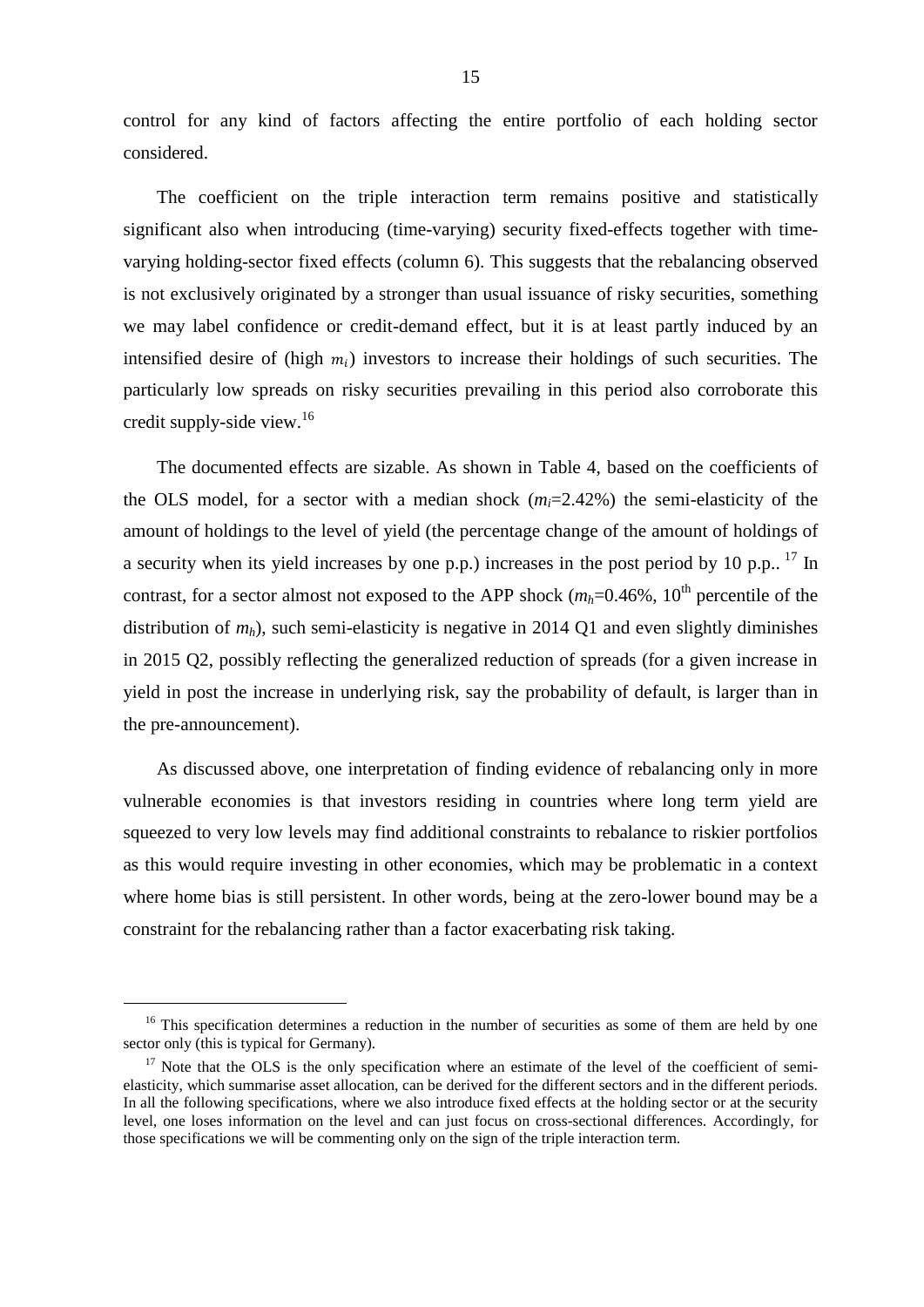### *4.3 Extensions and robustness*

-

Table 5 repeats the same type of regressions considering only government bonds or other securities, respectively. As can be seen, much of the rebalancing documented in Table 3 takes place within the category of securities issued by the private sector.

This is relevant as it suggests that the monetary-policy induced increase in risk appetite has benefitted mainly the supply of credit to the real economy, which is in line with the notion of portfolio rebalancing as a transmission channel of asset purchase programs. At the same time, it should be emphasized that only large corporates can issue securities on the market and these firms tend to be constrained in their access to credit.<sup>18</sup>

The level of the yield is a summary measure of the risk involved in investing in a given security. It may thus subsume different components, namely credit risk, maturity risk or currency risk.<sup>19</sup> This is explored for more vulnerable economies in Table 6 where the variable  $r_{jt}$  is replaced by three alternative measures of risk: the spread between the yield paid by the security and the risk-free rate of a corresponding maturity; the maturity of the security (in months); a dummy for non-euro denominated securities. The specification is modified so as to include, for each of these risk measures, all possible double- and tripleinteraction terms.

As shown in Table 6, the results of this exercise suggest that most of the rebalancing is driven by increasing investments in securities involving higher credit risk (the only triple interaction term with a positive sign and statistically significant is that for the spread). This holds across all specifications, irrespectively of the type of fixed effects included.

One interpretation for the lack of amplified risk taking in terms of maturity is that investing in long-term assets is a relatively costly way to search for yield precisely because the term structure has flattened (to increase the yield by one p.p. one needs to lengthen the maturity by a much bigger amount compared to normal times). Absence of rebalancing towards non-euro denominated securities may signal a residual persistent fragmentation of

<sup>&</sup>lt;sup>18</sup> Note also that this analysis neglects possible rebalancing taking place between these two categories of securities.

<sup>&</sup>lt;sup>19</sup> Investing in non-euro currency involves some currency mismatch for resident investors that typically have liabilities denominated in euro. Information on the extent to which investors hedge against this type of risk is not available.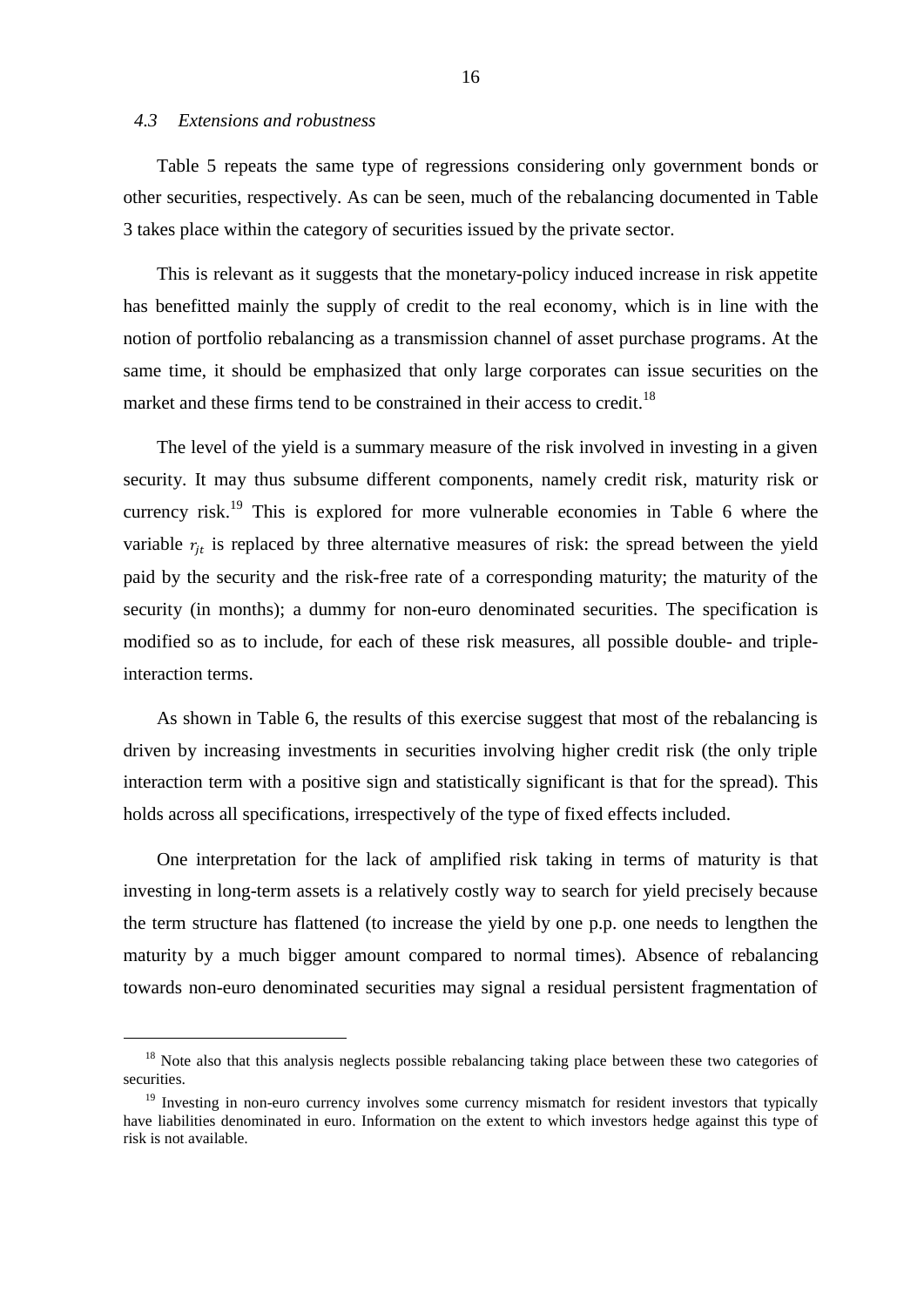financial markets that is restraining the allocation of euro area investors. Note that these regressions exclude foreign investors who are responsible, together with investment funds, for much of the increase in the share of non-euro denominated securities (by definition, for them it is not clear whether investing in non-euro represents an increase or a decline in the currency mismatch).

While our focus is primarily on new issuances, we also conduct estimations on the entire sample also including seasoned securities. The main purpose of this exercise is not to assess the transmission of APP to the real economy, but rather to hint at its implications for financial stability, as the overall risk to which investors are exposed obviously needs to be measured on the entire portfolio. As shown in Table 7, when controlling for both sets of fixed effects, no visible APP-related rebalancing is detected, not even for more vulnerable economies (the coefficient for the triple interaction term in columns 3 and 6 is not significant). These results suggest that the rebalancing observed in newly issued securities was not large enough to modify the overall risk profile of the portfolios of securities held. This assessment may, of course, change over time if rebalancing continues in a context of persisting low rates.

A potential concern for identification arises if the behavior of holders was already different before the APP and, in particular, if holders that came to be more affected by the programme were already rebalancing towards riskier securities before the policy started to be anticipated by the markets. In this case one would expect to find a positive triple interaction before the policy announcement. Tables A1 and A2 in the Appendix show that this is not the case: there is no positive relationship between changes in the portfolio allocation of different sectors in the period from 2013Q4 to 2014Q1 and the extent to which these sectors were then affected by monetary policy, not even in vulnerable countries.<sup>20</sup>

### *4.4 Portfolio rebalancing in the extensive margin*

1

The regression set up described in equation (1) is not suitable to explore the extent to which APP-related portfolio rebalancing has involved the extensive margin, that is, investments in assets issued by issuers toward which the investors were not already exposed prior to APP announcements.

 $20$  The choice of 2013Q4 as the starting period is driven data availability.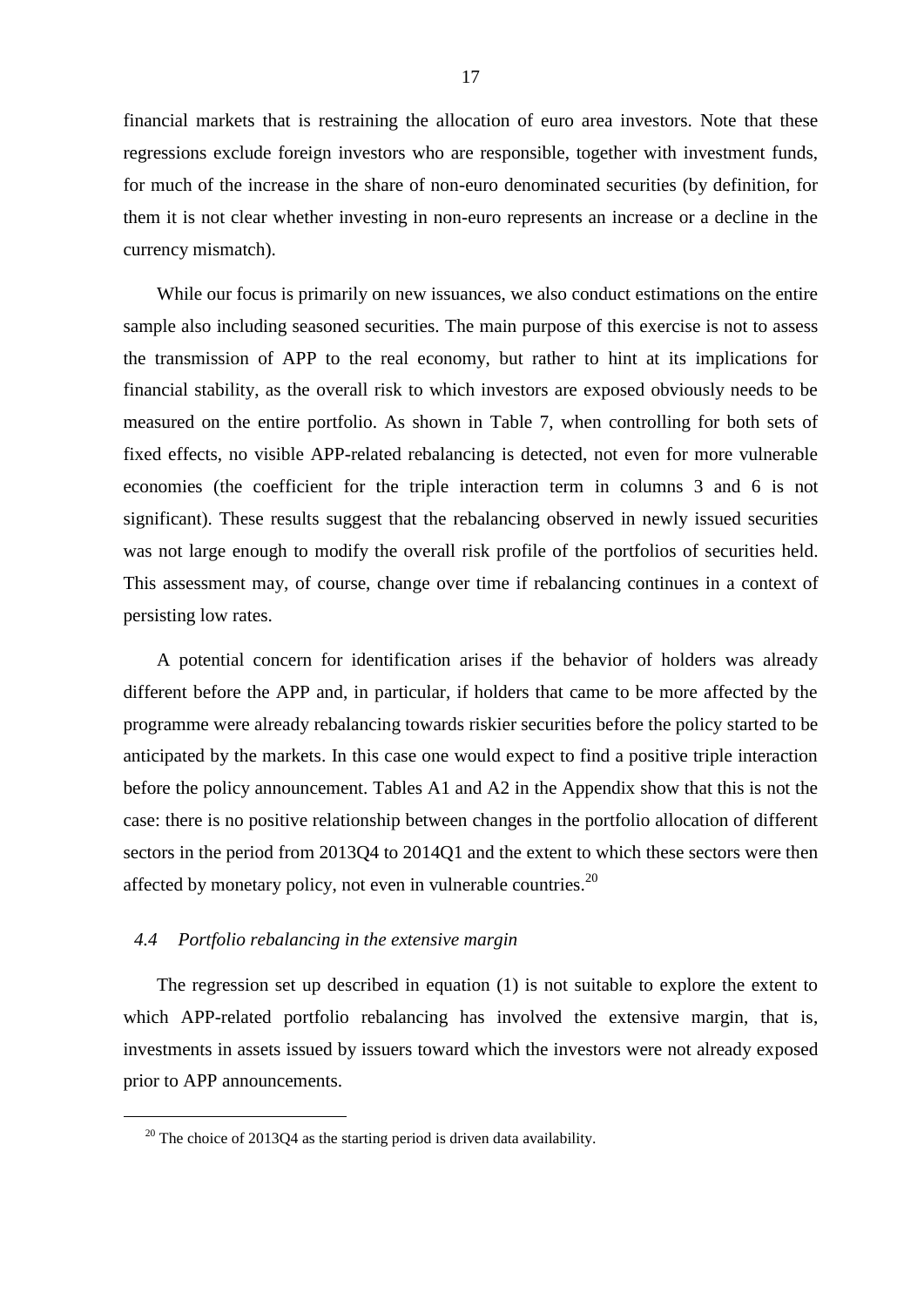In order to do so, it is necessary to take into account that the dataset does not include observations for triples *i*,*h*,*t* (security, holder, period) for which the amount of holdings is nil (irrespectively of the fact that we are taking log-amounts).

To account for non-reported nil holdings one observation with a nil holding amount is added to the dataset for each pair security-holding sector that is absent from the dataset (and this for each time period). In order to keep the number of observations manageable, such "rectangularisation" of the dataset is based on security categories, or pseudo-securities, instead of actual individual securities. We defined about 2,300 categories distinguished by different combinations of issuer sector, issuer country, maturity, coupon type, nominal currency and rating.

We then define a dummy-variable identifying new holdings, i.e. security categories held in positive amount in 2015 Q2 but not in 2014 Q1. We then drop observations for 2014 Q1 and estimate a linear probability model for the new holding dummy. We estimate different specifications allowing the model to incorporate pseudo-security fixed effects and holding sector fixed effects. As the time dimension is lost, the emphasis is now on the coefficient for the term of interaction between the security yield  $r_i$  and the holding sector portfolio valuation *mh*.

The results are displayed in Table 8, looking at investors in more vulnerable countries and showing that, irrespectively of the specification adopted, the coefficient for  $r_i^*m_h$  is never significant. Therefore, we do not find evidence of APP-related portfolio rebalancing leading to investments in new security categories but only within such categories, possibly reflecting the presence of some constraints on the investment strategies that investors may follow.

For robustness purposes we conduct the analysis on the intensive margin in the rectangularised dataset. Results, displayed in Table 9, confirm the presence of portfolio rebalancing.

### *4.5 Portfolio rebalancing and lending supply for individual banks*

This section intends to shed some light on the direct link between monetary policy and euro area banks' lending activity. It relies on SHS data collected for the 25 largest euro area banking groups in order to obtain a bank-level measure of the intensity of the monetary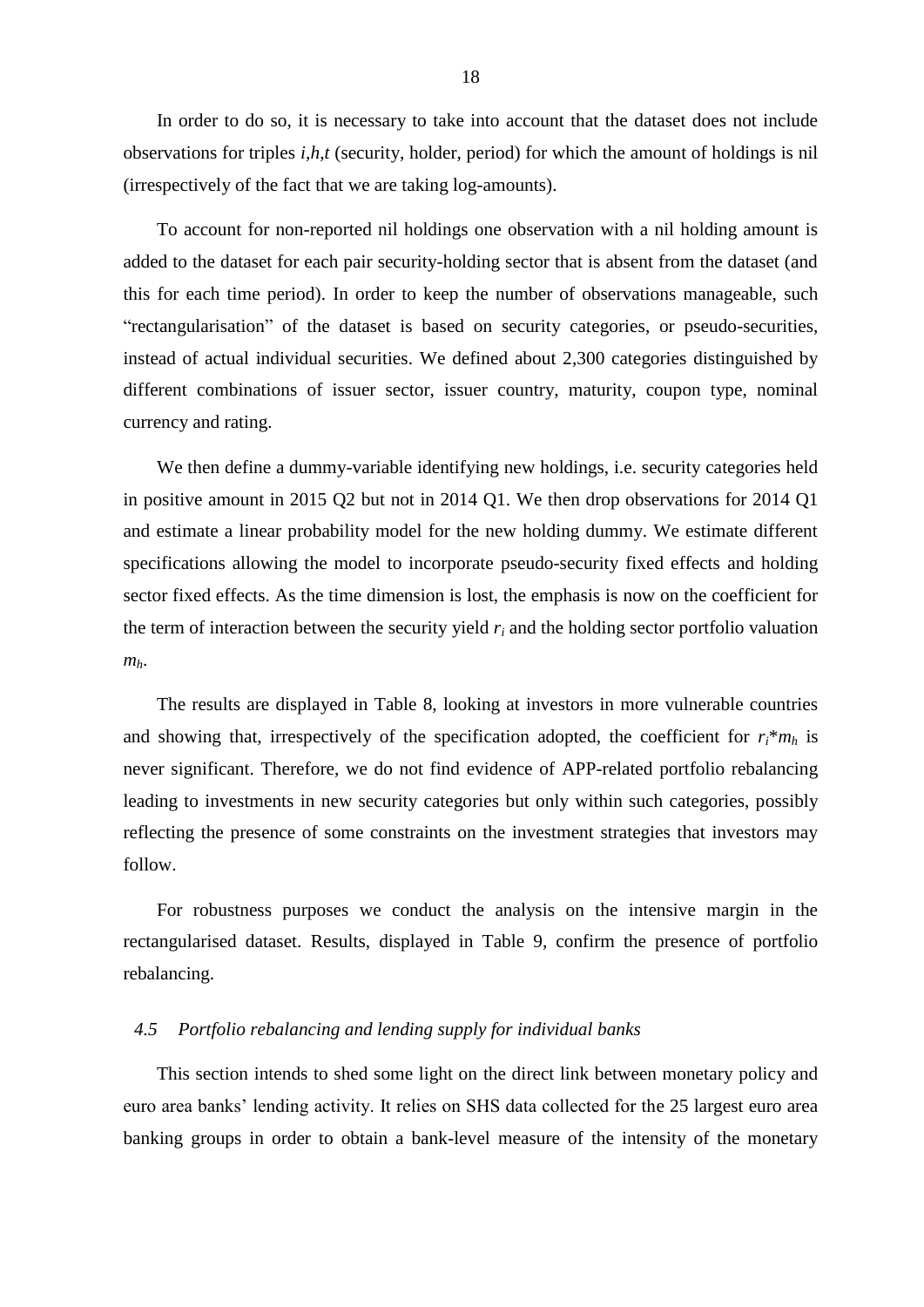policy shock  $(m_h)$ , defined as described in Section 4.1. We then investigate the impact of this measure on quantities and prices of loans granted to the non-financial private sector. Although the small number of banks represents a constraint for the econometric exercise we conduct, the dataset is relevant in terms of coverage as it includes a large share of the euro area banking system, at around 70% of total assets.

One observation in the dataset used for these regressions is a pair *b-s,* where *b* stands for a given bank and *s* for a given borrowing sector (households and non-financial corporations). The dependent variable is the yearly growth rate of loans extended by bank *b* at the end of 2015 Q1. The regressions are estimated by also including a set of country fixed effects, as controls for (country-wide) credit demand and risk. Standard errors are clustered at the bank level. Table 10 shows that there is a statistically significant relation between the monetary policy shock and the growth rate of loans to non-financial private sector (column  $1$ ).<sup>21</sup> The results in the second column of the table show that this effect is not statistically different for loans to households and to non-financial corporations (NFC), even though the negative coefficient suggests that the effect is somewhat weaker for loans to the latter sector.<sup>22</sup> In what concerns geographical patterns, the relationship is found to be significant only for banks headquartered in less vulnerable countries. These results are robust to the inclusion of bank-specific control variables such as regulatory capital ratios, asset quality, CDS and rating (not shown). As such, it should not be driven by differences in the balance sheet strength or market perceptions of the risk of banks across jurisdictions.

We also run similar estimations where the dependent variable is the interest rates applied on new loans extended in the four quarters to 2015 Q1. No relationship is found for the non-financial private sector as a whole (Table 11, column 1). However, this masks underlying differences across sectors. High *m<sup>h</sup>* banks are found to decrease the interest rates

1

<sup>&</sup>lt;sup>21</sup> For what concerns the security portfolios of banks, we also estimated equation (1) with bank-group data and could not find any significant evidence of rebalancing, neither in vulnerable nor in non-vulnerable economies (not shown). This reassures about the fact that the results shown above for sector-by-sector holdings are not affected by possible (reverse causality) endogeneity issues that could arise if the ECB targeted the securities held by banks whose investment portfolio is made preeminently of government bonds, in response to anticipations of a rebalancing of their portfolios. Focusing on the case of Italy, Affinito et al. (2016) analyze banks' purchases of domestic government bonds in the years 2007-2013. They conclude that investing in sovereign bonds represented, for Italian lenders, a way to support their own balance sheet conditions at a time of increasing credit and liquidity risk.

 $22$  A test for the join-significance of both coefficients in column 2 allows for the rejection of the hypothesis that the effect for NFC is equal to zero.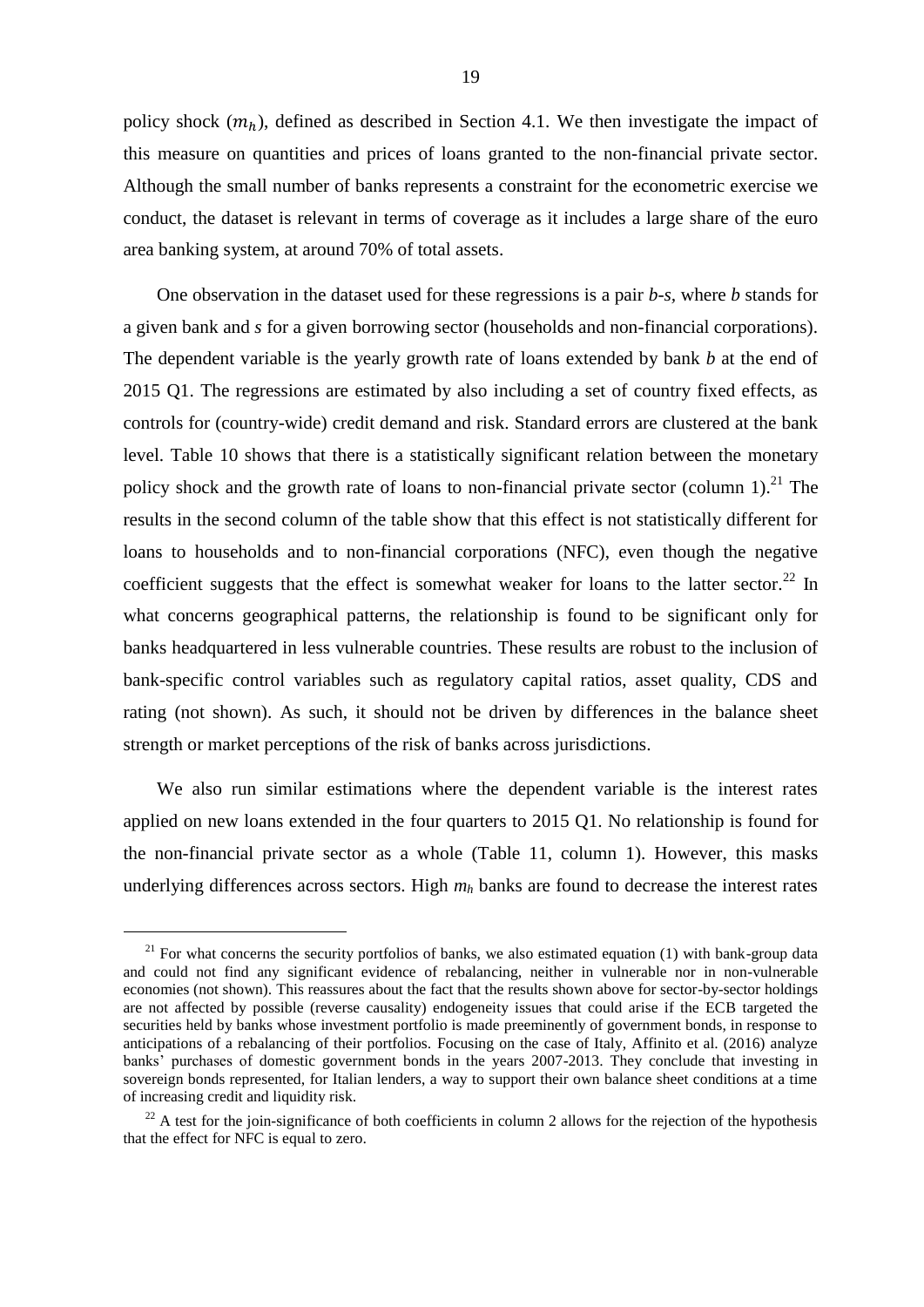applied on loans to households by comparatively more. This is not the case for loans to NFC whose interest rate displays, counter-intuitively, a positive relation with  $m_h$ , the more so the larger the size of the loans The effect of the monetary policy measure on lending rates is not found to depend on whether the bank is headquartered in a more vulnerable economy or not.<sup>23</sup>

The fact that the monetary policy shock is found to be associated with higher growth of loans to NFC but not with a comparatively stronger decline in interest rates is consistent with the presence of some rebalancing within this borrowing sector towards riskier borrowers.

#### **5. Conclusions and policy implications**

-

In this paper we empirically study whether the APP has induced portfolio-rebalancing. As mentioned above, the portfolio rebalancing channel has attracted a lot of attention in the public debate, despite the fact that its actual relevance is largely unknown.

This channel exerts its effects by inducing an increase in risk appetite. While this may conceivably pose financial stability risks, whether an increase in risk appetite is desirable or not depends on whether the current level of risk taking is below optimum or not. One of the main conclusions of our analysis is that the APP-related portfolio rebalancing is statistically significant only for asset holders residing in more vulnerable countries, where credit conditions are still comparatively tight or, in other words, risk taking is still sub-optimal.

Regarding the transmission of the APP to the real economy via the portfolio rebalancing channel, we obtain a mixed picture. First, we show that the APP-related increase in risktaking in vulnerable economies has affected securities issued by corporates (as opposed to sovereigns) and has resulted in more credit risk-taking (as opposed to maturity or currency risk-taking). However, when looking at lending volumes granted by banks, we obtain evidence of effects limited to non-vulnerable countries.

One possible explanation of these geographical patterns is that in non-vulnerable countries spreads were already so compressed to begin with, that in order to reach a given increase in the average yield of a given portfolio a dramatic change in its composition would

 $^{23}$  In a similar vein to the exercise described in the last paragraph of Section 4.3, Tables A3 and A4 show that the there is no positive relationship between the lending behavior of different banks in the period from 2013Q4 to 2014Q1 and the extent to which these banks were then affected by monetary policy.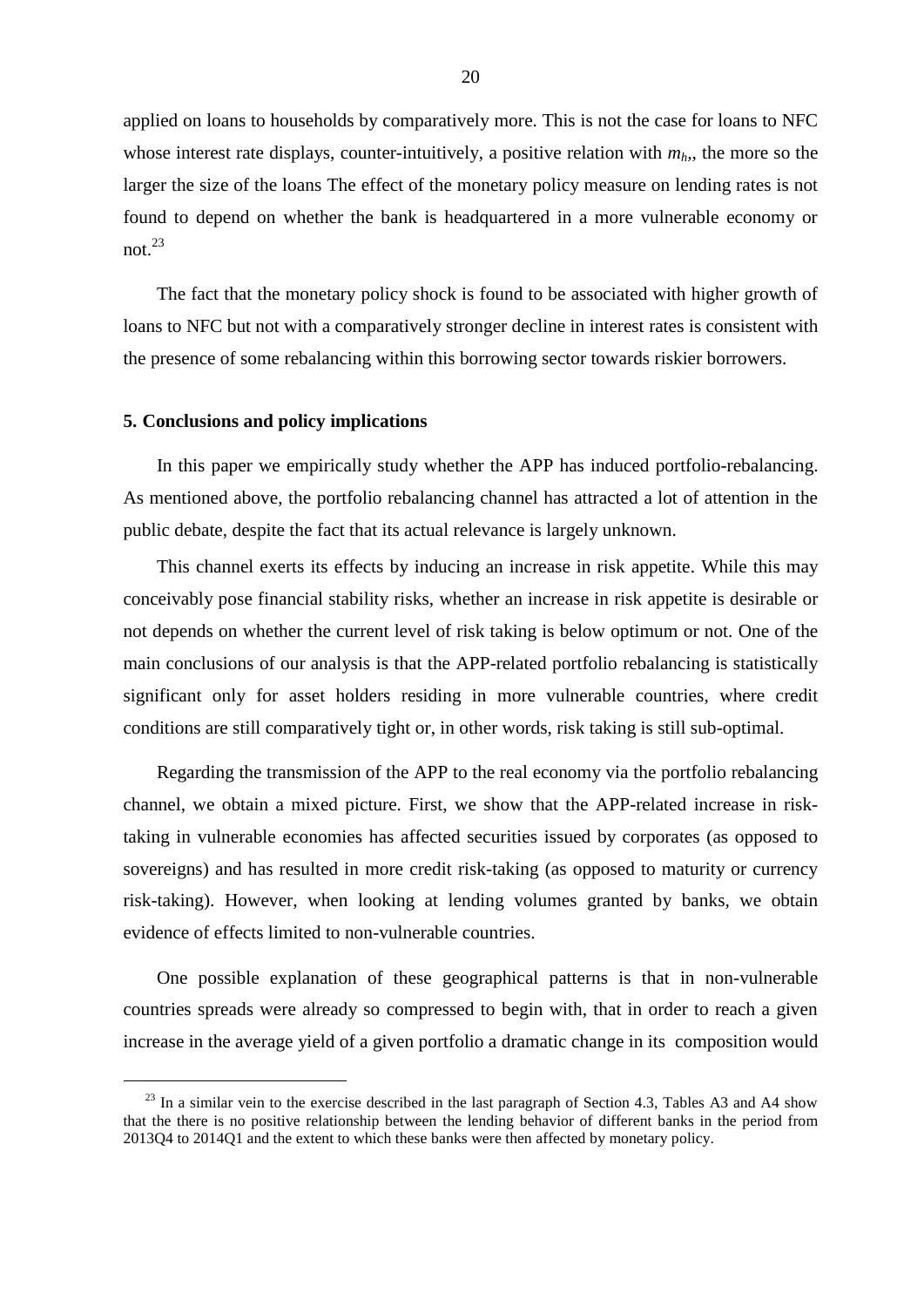be needed.<sup>24</sup> This could also explain why in these economies some rebalancing of banks towards real-sector loans (where presumably spreads are still positive) is detectable. One possible explanation for the fact that in vulnerable economies rebalancing has concerned financial securities but not loans to the real economy is that some constraints have limited the expansion in the supply of bank loans. These could be related to regulatory or supervisory activity. Overall, our results do not support the claim that APP poses risks to financial stability while, at the same time, they are consistent with the presence of exogenous constraints limiting its pass-through to the real economy.

1

 $^{24}$  To exemplify, if the yield curve is perfectly flat, then even an arbitrary large increase in average duration does not help in raising the average yield. In other words, when comes to search-for yield, both income and substitution effects are at play; when spreads are very much compressed, as it is the case in non-stressed countries during LSAPs, substitution effects may actually dominate.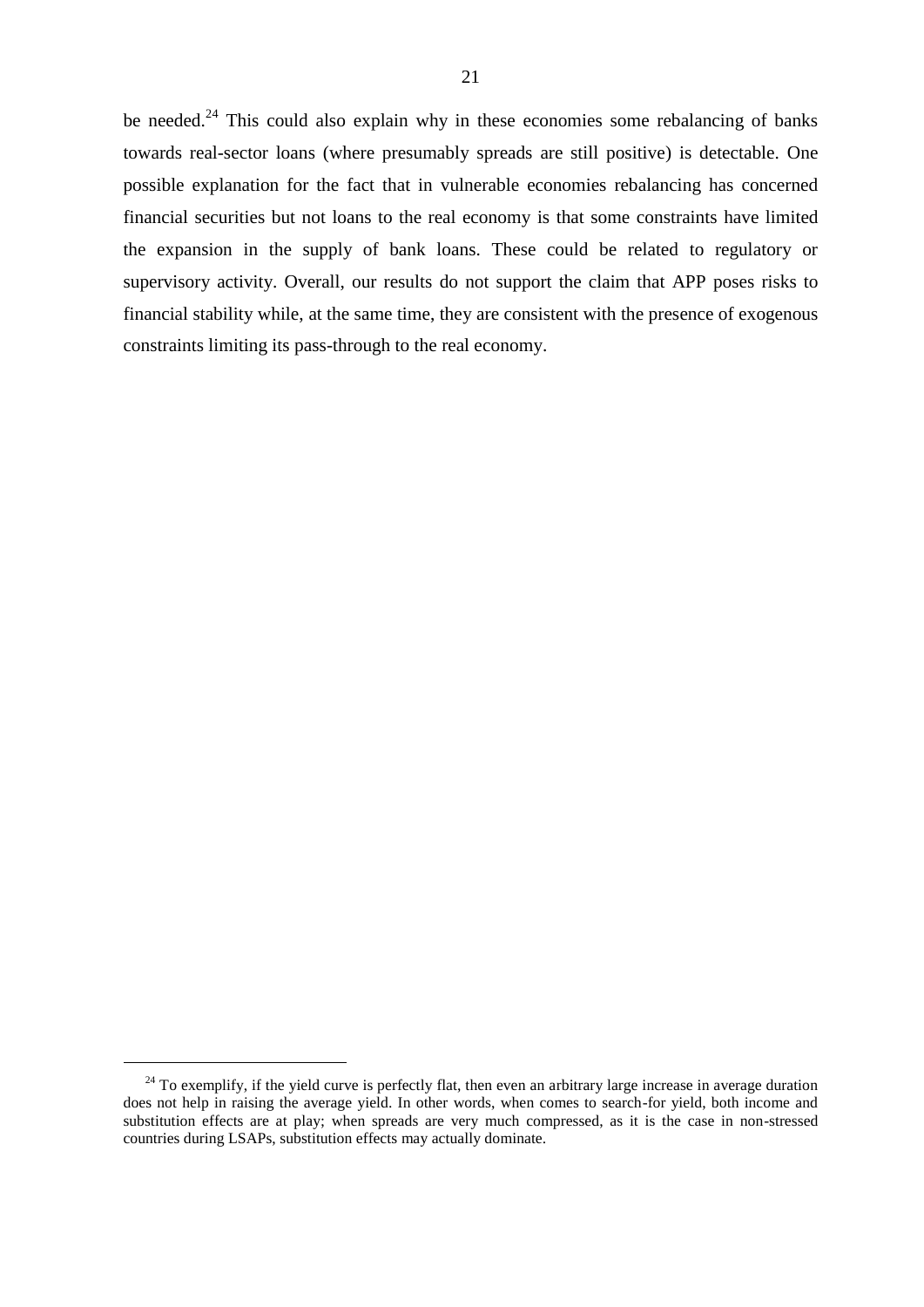#### **References**

- Abbassi, P., R. Iyer, J. L. Peydro, and F. R. Tous (2015). Securities Trading by Banks and Credit Supply: Micro-Evidence from the Crisis. *Journal of Financial Economics*, forthcoming.
- Affinito, M., G. Albareto and R. Santioni (2016). Purchases of sovereign debt securities by Italian banks during the crisis: the role of balance-sheet conditions. *Questioni di Economia e Finanza* (Occasional Papers), No. 330.
- Altavilla, C., G. Carboni, and R. Motto (2015). Asset purchase programmes and financial markets: lessons from the euro area. No. 1864. European Central Bank, 2015.
- Becker, B., and V. Ivashina. (2015). Reaching for yield in the bond market. *Journal of inance*, 70(5),1863-1902.
- Butt, N. R. Churm, M. McMahon, A. Morotz, and J. Schanz (2014). QE and the bank lending channel in the United Kingdom. *Bank of England*, Working Paper No. 511.
- Baumeister, C. and L. Benati (2010) Unconventional monetary policy and the great recession-Estimating the impact of a compression in the yield spread at the zero lower bound. No. 1258. European Central Bank, 2010.
- Chen, H. (2014). Assessing the Effects of Large Scale Asset Purchases in a Zero-Interest-Rate Environment through the Lens of DSGE and VAR Models. Board of Governors of the Federal Reserve System, mimeo. De Nicolo, G., Dell'Ariccia G., Laeven L., and Valencia, F. (2010). *Monetary Policy and Risk Taking* (No. 2010/09). IMF Staff Position Note.
- Gambacorta, L., B. Hofmann, and G. Peersman (2014). The Effectiveness of Unconventional Monetary Policy at the Zero Lower Bound: A Cross‐Country Analysis. *Journal of Money, Credit and Banking*, 46.4: 615-642.
- Jiménez, G., S. Ongena, J. L. Peydro, and J. Saurina (2014). Hazardous Times for Monetary Policy: What Do Twenty-Three Million Bank Loans Say About the Effects of Monetary Policy on Credit Risk-Taking? *Econometrica*, *82*(2), 463-505.
- Joyce, M., M. Tong (2012). QE and the Gilt Market: a Disaggregated Analysis. *The Economic Journal*, 122 (November): F348-F384.
- Kandrac, J., B. Schlusche (2016). Quantitative easing and bank risk taking: evidence from lending. Review of Financial Studies. *Forthcoming.*
- Kapetanios, G., et al. (2012) Assessing the Economy-wide Effects of Quantitative Easing. *The Economic Journal*, 122.564 (2012): F316-F347.
- Khwaja, A. I., and A. Mian (2008). Tracing the Impact of Bank Liquidity Shocks: Evidence from an Emerging Market. *American Economic Review*, 1413-1442.
- Koijen, R., F. Koulischer, B. Nguyen and M. Yogo (2016) Quantitative easing in the euro area: the dynamics of risk exposures and the impact on asset prices. *Banque de France, Document de Travail, No. 601*.
- Krishnamurthy, A., S. Nagel, and A. Vissing-Jorgensen (2014). *ECB policies involving government bond purchases: Impact and channels*. Mimeo Northwestern University, University of Michigan, and University of California Berkeley.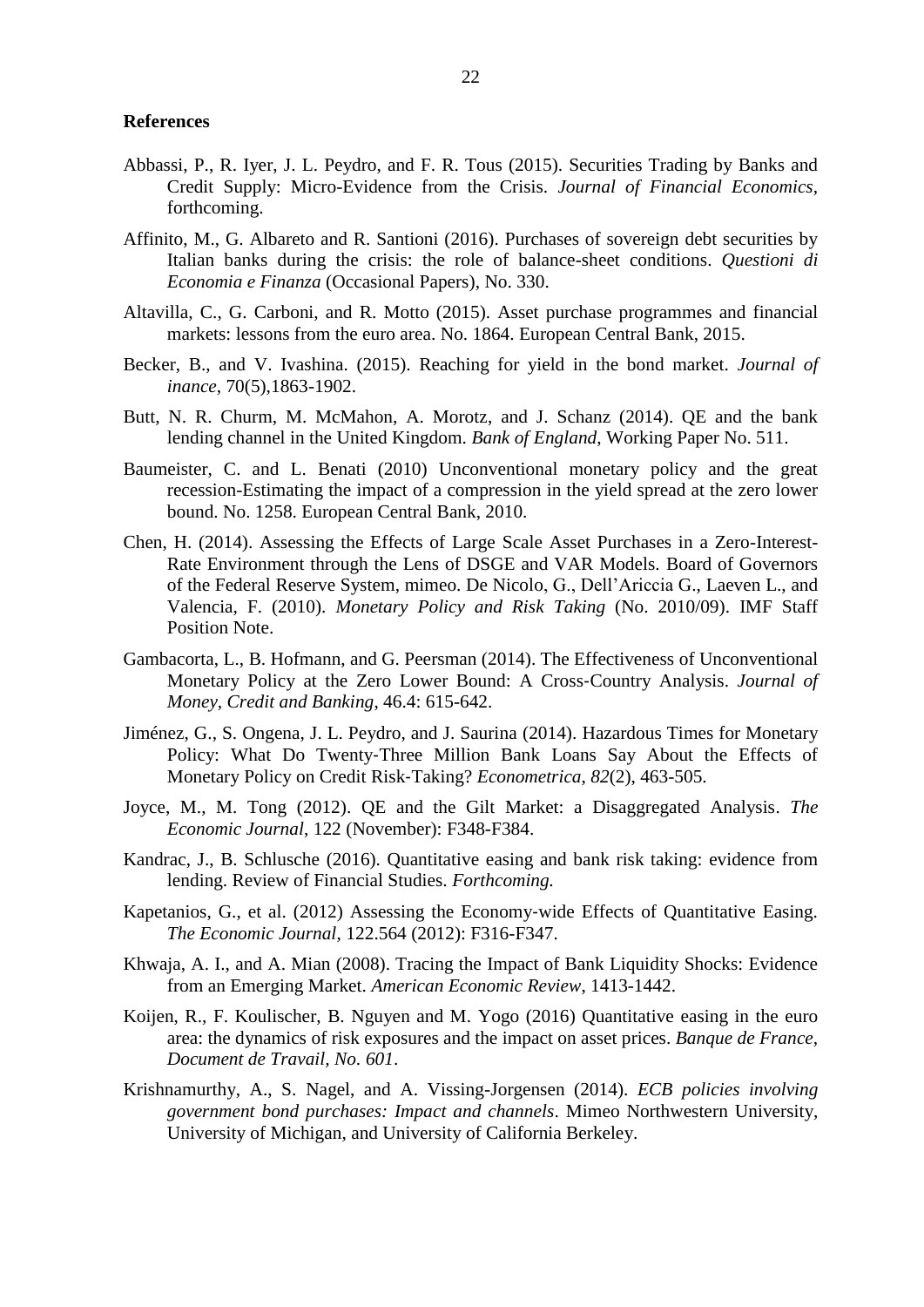- Krishnamurthy, A., and A. Vissing-Jorgensen (2013). The ins and outs of LSAPs. *Proceedings-Economic Policy Symposium-Jackson Hole*. Federal Reserve Bank of Kansas City.
- Peydró, J. L., A. Polo, and E. Sette (2016). Bank of Italy, *mimeo*.
- Stein, J. (2012). Remarks at The Third Boston University/Boston Fed Conference on Macro-Finance Linkages. Boston, Massachusetts, November 30, 2012.
- Wright, J. H. (2012). What does Monetary Policy do to Long‐term Interest Rates at the Zero Lower Bound?. *The Economic Journal*, *122*(564), F447-F466.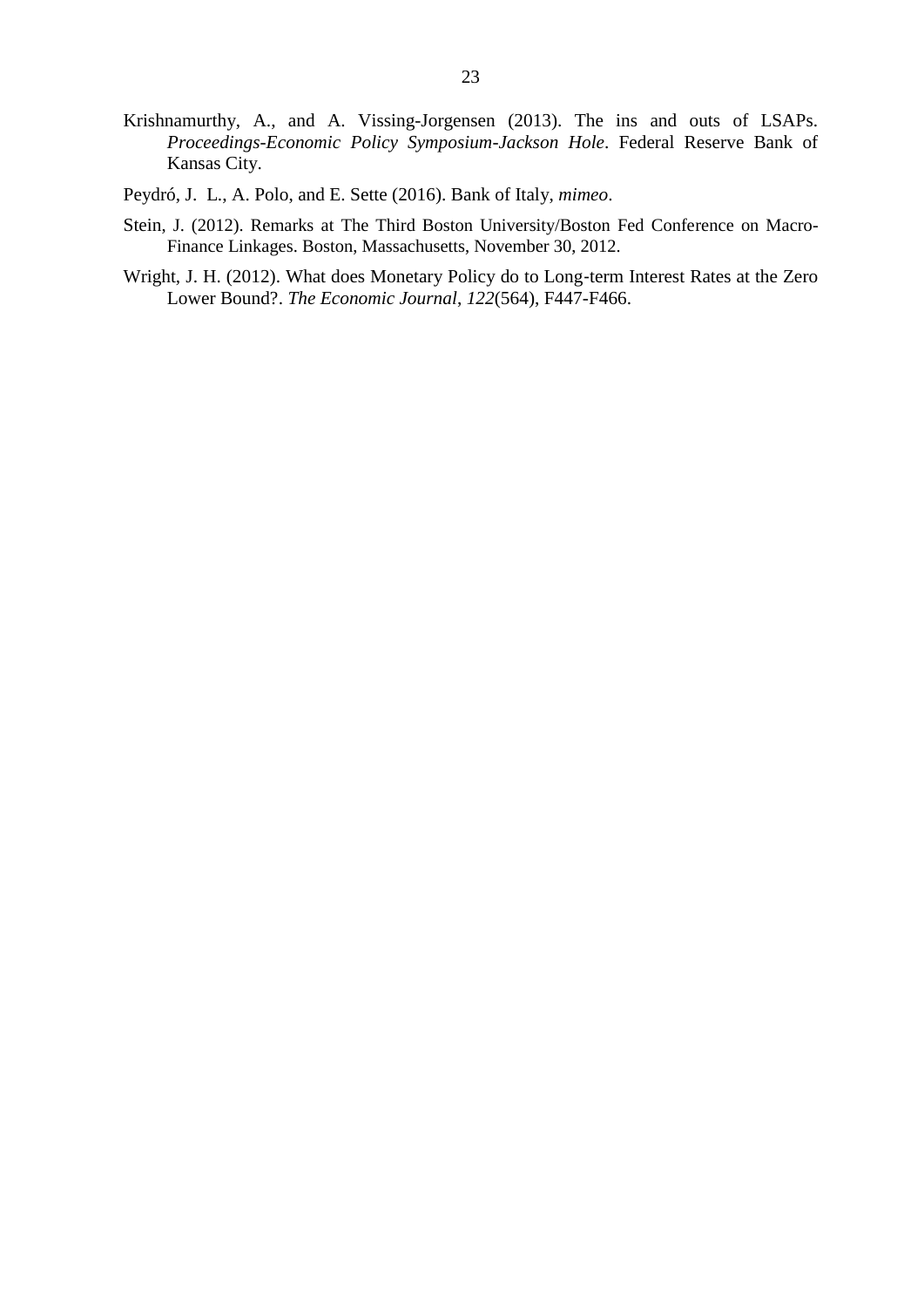

### **Chart 1:** Portfolio rebalancing between 2014Q1 and 2015Q2 across types of instruments

*Notes: The chart shows the investment in each type of instrument by holding sector based on market values. Excluding non-euro-area residents thirdparty holdings (non-euro area residents holdings reported by euro area NCBs) and non-euro area securities held by non-euro area residents. The category OFI does not include FVCs (financial vehicles); non EA does not include holdings of non-resident central banks and general government.*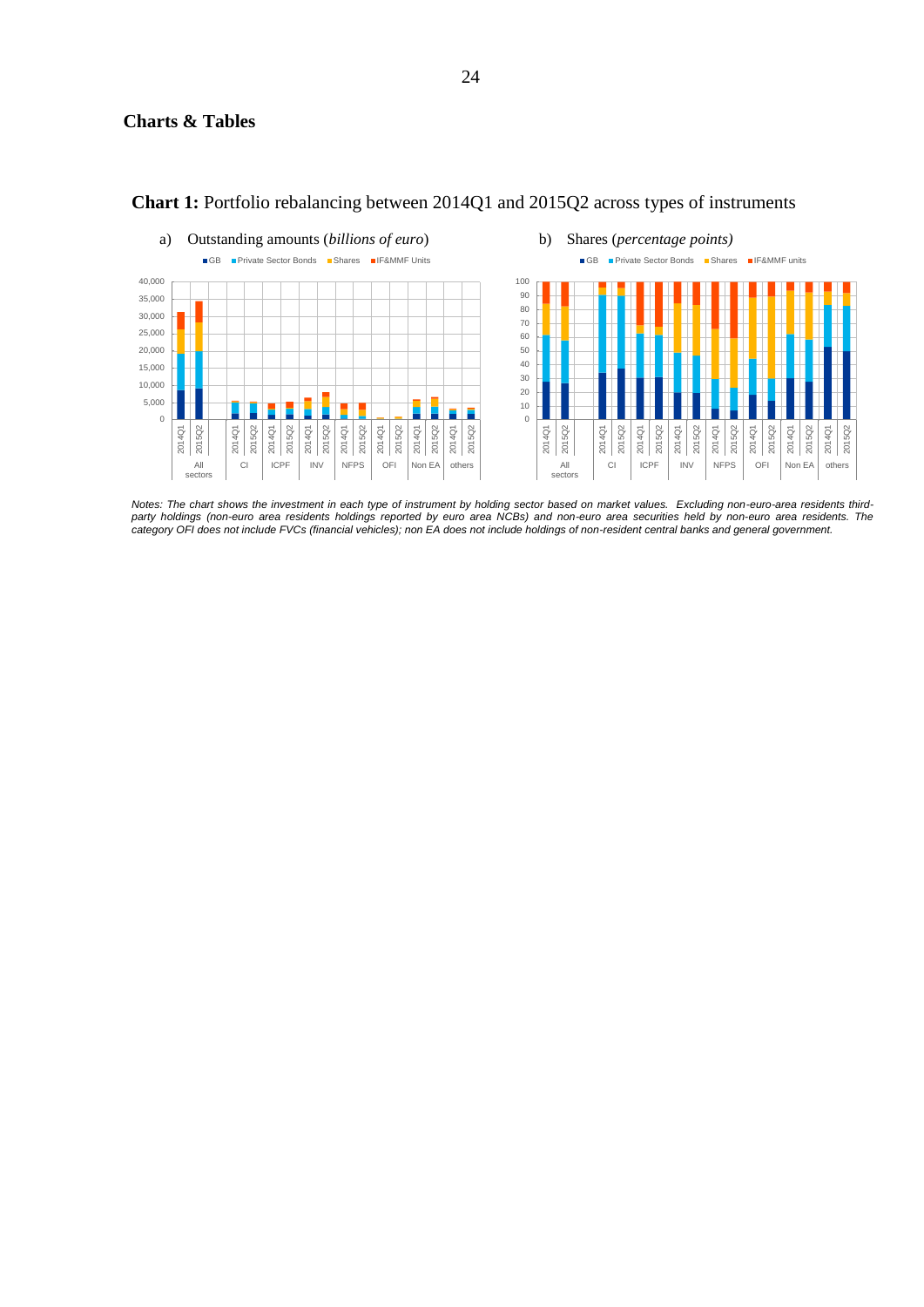| Descriptive statistics for newly issued securities | Mean  | Std. Dev. | P <sub>25</sub> | <b>P50</b> | P75    | N. Obs |
|----------------------------------------------------|-------|-----------|-----------------|------------|--------|--------|
| Full sample                                        |       |           |                 |            |        |        |
| Holding amount                                     | 19.62 | 157.31    | 0.20            | 1.08       | 6.35   | 235423 |
| Log (Holding Amount)                               | 0.12  | 2.55      | $-1.55$         | 0.11       | 1.88   | 232626 |
| Portfolio valuation (mh)                           | 4.12  | 2.06      | 3.46            | 3.89       | 4.86   | 235423 |
| Yield-to-maturity                                  | 2.96  | 2.55      | 1.05            | 2.60       | 4.13   | 235423 |
| Spread $\mu$                                       | 2.53  | 2.46      | 0.69            | 2.07       | 3.61   | 228721 |
| Maturity $_{it}$                                   | 80.64 | 72.66     | 36.00           | 59.00      | 96.00  | 228721 |
| NonEur $_{it}$                                     | 0.40  | 0.49      | 0.00            | 0.00       | 1.00   | 228721 |
| Vulnerable countries                               |       |           |                 |            |        |        |
| Holding amount                                     | 22.86 | 217.56    | 0.26            | 1.52       | 6.99   | 50140  |
| Log (Holding Amount)                               | 0.31  | 2.40      | $-1.31$         | 0.44       | 1.95   | 49869  |
| Portfolio valuation (mh)                           | 2.69  | 1.87      | 2.26            | 2.42       | 3.70   | 50140  |
| Yield-to-maturity                                  | 3.20  | 2.40      | 1.67            | 3.15       | 3.91   | 50140  |
| Spread $\mu$                                       | 2.67  | 2.30      | 1.07            | 2.68       | 3.38   | 49193  |
| Maturity $_{it}$                                   | 86.92 | 81.13     | 37.00           | 59.00      | 111.00 | 49193  |
| NonEur $_{it}$                                     | 0.34  | 0.47      | 0.00            | 0.00       | 1.00   | 49193  |
| Less vulnerable countries                          |       |           |                 |            |        |        |
| Holding amount                                     | 18.74 | 136.49    | 0.20            | 1.00       | 6.10   | 185283 |
| Log (Holding Amount)                               | 0.07  | 2.59      | $-1.59$         | 0.03       | 1.85   | 182757 |
| Portfolio valuation (mh)                           | 4.51  | 1.94      | 3.70            | 4.53       | 5.66   | 185283 |
| Yield-to-maturity                                  | 2.89  | 2.58      | 0.88            | 2.42       | 4.21   | 185283 |
| Spread $_{it}$                                     | 2.49  | 2.50      | 0.59            | 1.91       | 3.71   | 179528 |
| Maturity $_{it}$                                   | 78.92 | 70.06     | 36.00           | 59.00      | 95.00  | 179528 |
| NonEur $_{it}$                                     | 0.41  | 0.49      | 0.00            | 0.00       | 1.00   | 179528 |

**Table 1** Descriptive statistics for newly issued securities

*Notes: Data for 2014Q1 and 2015Q2. Holding amount in EUR millions. Only holdings of newly issued securities, defined as those issued in the preceeding 4 quarters. The t erm "vulnerable countries" refers to Ireland, Greece, Spain, Italy, Cyprus, Portugal and Slovenia. Yield-to-maturity in percent. Spreadit is the difference at time t between the yield-tomaturity of security* i *and the risk-free benchmark rate of a corresponding maturity, in percent. Maturity it is the residual maturity of security i* at time *t, in months. NonEurit is a dummy for securities denominated in currenciues other than the euro. mh is the change in valuation of the portfolio of sector h in 2014 Q1, in percent.*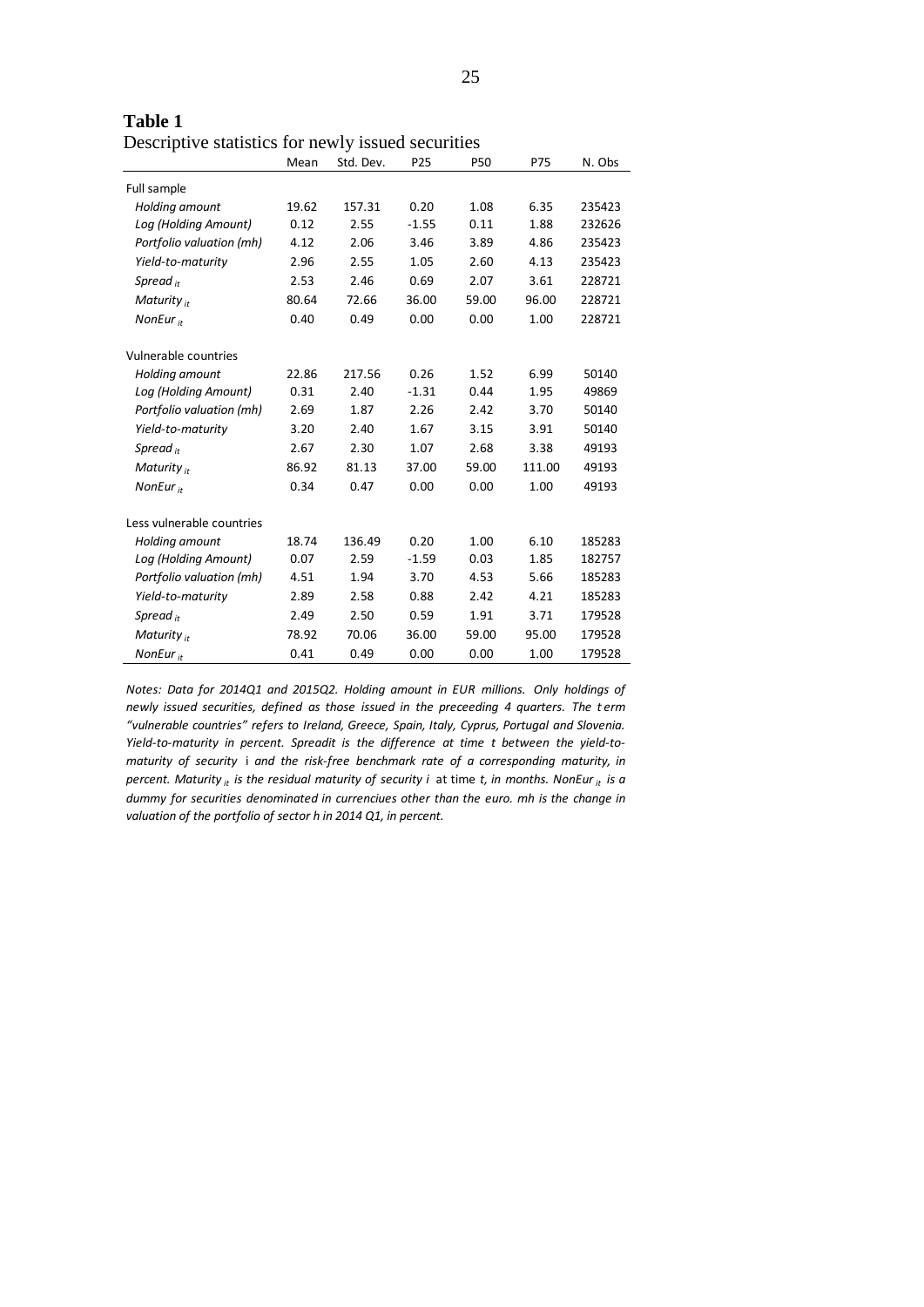|                           |      | Mean |      | Weighted mean | N. Obs. |        |
|---------------------------|------|------|------|---------------|---------|--------|
|                           | Pre  | Post | Pre  | Post          | Pre     | Post   |
| Full sample               |      |      |      |               |         |        |
| Yield-to-maturity         | 3.23 | 2.71 | 2.34 | 1.80          | 112159  | 123264 |
| Spread $_{it}$            | 2.65 | 2.42 | 1.63 | 1.41          | 108880  | 119841 |
| Maturity $_{it}$          | 79   | 83   | 93   | 98            | 108880  | 119841 |
| NonEur $_{it}$            | 0.38 | 0.42 | 0.17 | 0.23          | 108880  | 119841 |
| Vulnerable countries      |      |      |      |               |         |        |
| Yield-to-maturity         | 3.42 | 2.96 | 2.55 | 1.94          | 25514   | 24626  |
| Spread $_{it}$            | 2.75 | 2.58 | 2.09 | 1.66          | 24983   | 24210  |
| Maturity $_{it}$          | 81   | 93   | 82   | 102           | 24983   | 24210  |
| NonEur $_{it}$            | 0.32 | 0.36 | 0.11 | 0.14          | 24983   | 24210  |
| Less vulnerable countries |      |      |      |               |         |        |
| Yield-to-maturity         | 3.17 | 2.65 | 2.27 | 1.76          | 86645   | 98638  |
| Spread $_{it}$            | 2.62 | 2.38 | 1.49 | 1.33          | 83897   | 95631  |
| Maturity $_{it}$          | 78   | 80   | 97   | 96            | 83897   | 95631  |
| NonEur $_{it}$            | 0.39 | 0.43 | 0.11 | 0.14          | 83897   | 95631  |

Descriptive statistics for newly issued securities before and after the shock

*Notes: Data for 2014Q1 and 2015Q2. Only holdings of newly issued securities, defined as those issued in the preceeding 4 quarters. The t erm "vulnerable countries" refers to Ireland, Greece, Spain, Italy, Cyprus, Portugal and Slovenia. Yield-to-maturity in percent. Spreadit is the difference at time t between the yield-to-maturity of security* i *and the risk-free benchmark rate of a corresponding maturity, in percent. Maturity it is the residual maturity of security i* at time *t, in months. NonEurit is a dummy for securities denominated in currenciues other than the euro. mh is the change in valuation of the portfolio of sector h in 2014 Q1, in percent.*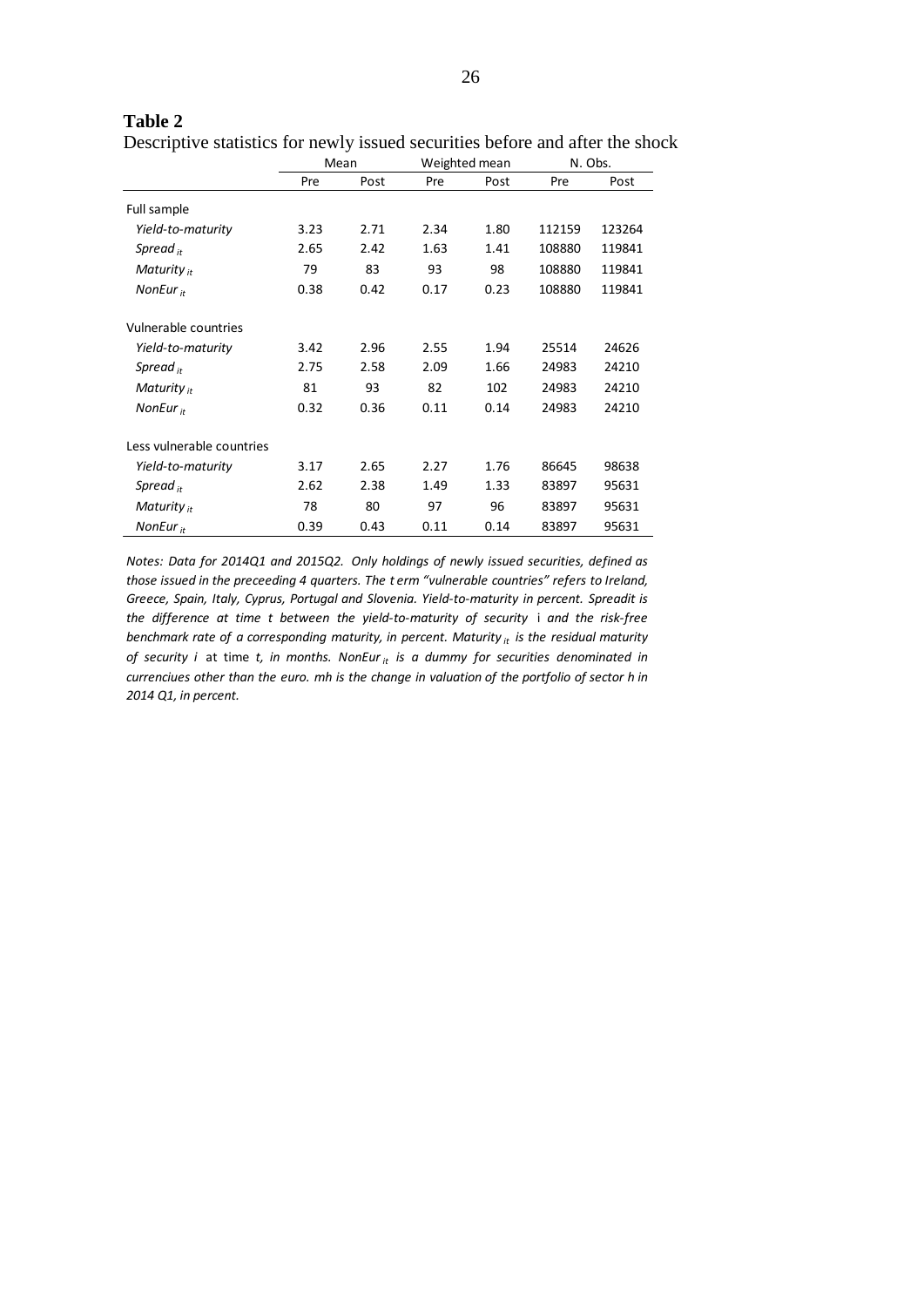|                                      | Full sample             |                         |                         | Investors in vulnerable countries |                          |                       |  |
|--------------------------------------|-------------------------|-------------------------|-------------------------|-----------------------------------|--------------------------|-----------------------|--|
|                                      | (1)                     | (2)                     | (3)                     | (4)                               | (5)                      | (6)                   |  |
| yield-to-maturity (r <sub>it</sub> ) | $-0.0596$<br>$(-1.26)$  | $-0.0551*$<br>$(-1.72)$ |                         | $-0.0968*$<br>$(-1.80)$           | $-0.0617**$<br>$(-2.44)$ |                       |  |
| portfolio valuation ( $m_h$ )        | $-0.122*$<br>$(-1.85)$  |                         |                         | 0.0915<br>(1.12)                  |                          |                       |  |
| post-APP period dummy $(T_t)$        | 0.114<br>(0.46)         |                         |                         | 0.594<br>(1.59)                   |                          |                       |  |
| $r_{it}$ * $m_h$                     | $-0.0200$<br>$(-0.95)$  | $-0.0195$<br>$(-1.54)$  | 0.0171<br>(1.30)        | 0.0155<br>(0.80)                  | 0.00118<br>(0.09)        | $0.0487***$<br>(2.70) |  |
| $r_{it}$ * $T_t$                     | $-0.00852$<br>$(-0.07)$ | $-0.0778$<br>$(-0.82)$  |                         | $-0.274**$<br>$(-2.47)$           | $-0.319**$<br>$(-2.61)$  |                       |  |
| $m_h$ * $T_t$                        | $-0.0368$<br>$(-0.78)$  |                         |                         | $-0.0445$<br>$(-0.63)$            |                          |                       |  |
| $r_{it}$ * $m_h$ * $T_t$             | $-0.00620$<br>$(-0.20)$ | 0.00718<br>(0.32)       | $-0.00175$<br>$(-0.35)$ | $0.0528**$<br>(2.31)              | $0.0708**$<br>(2.37)     | $0.0469*$<br>(1.92)   |  |
| holder*time f.e.<br>security f.e.    | No<br>No                | Yes<br>No               | Yes<br>Yes              | No<br>No                          | Yes<br>No                | Yes<br>Yes            |  |
| $\boldsymbol{N}$<br>$R^2$            | 232626<br>0.051         | 232618<br>0.320         | 182580<br>0.558         | 49869<br>0.030                    | 49865<br>0.244           | 39450<br>0.635        |  |

Baseline estimation: newly issued securities

*Notes*: Dependent variable is log of the amounts of security *i* held by sector *h (* a given institutional sector in a given country), in period *t*. Data for 2014Q1 and 2015Q2. Only holdings of newly issued securities, defined as those issued in the preceeding 4 quarters. The term "vulnerable countries" refers to Ireland, Greece, Spain, Italy, Cyprus, Portugal and Slovenia. *rit* is the yield-to-maturity of the corresponding securitiy, in percent. *m<sup>h</sup>* is the change in valuation of the portfolio of sector *h* in 2014 Q1, in percent. *T <sup>t</sup>* is a dummy for the period 2015 Q2. In all specifications errors are clustered at the holding-sector level. t-statistics in parentheses. \* p<0.10 \*\* p<0.05 \*\*\* p<0.01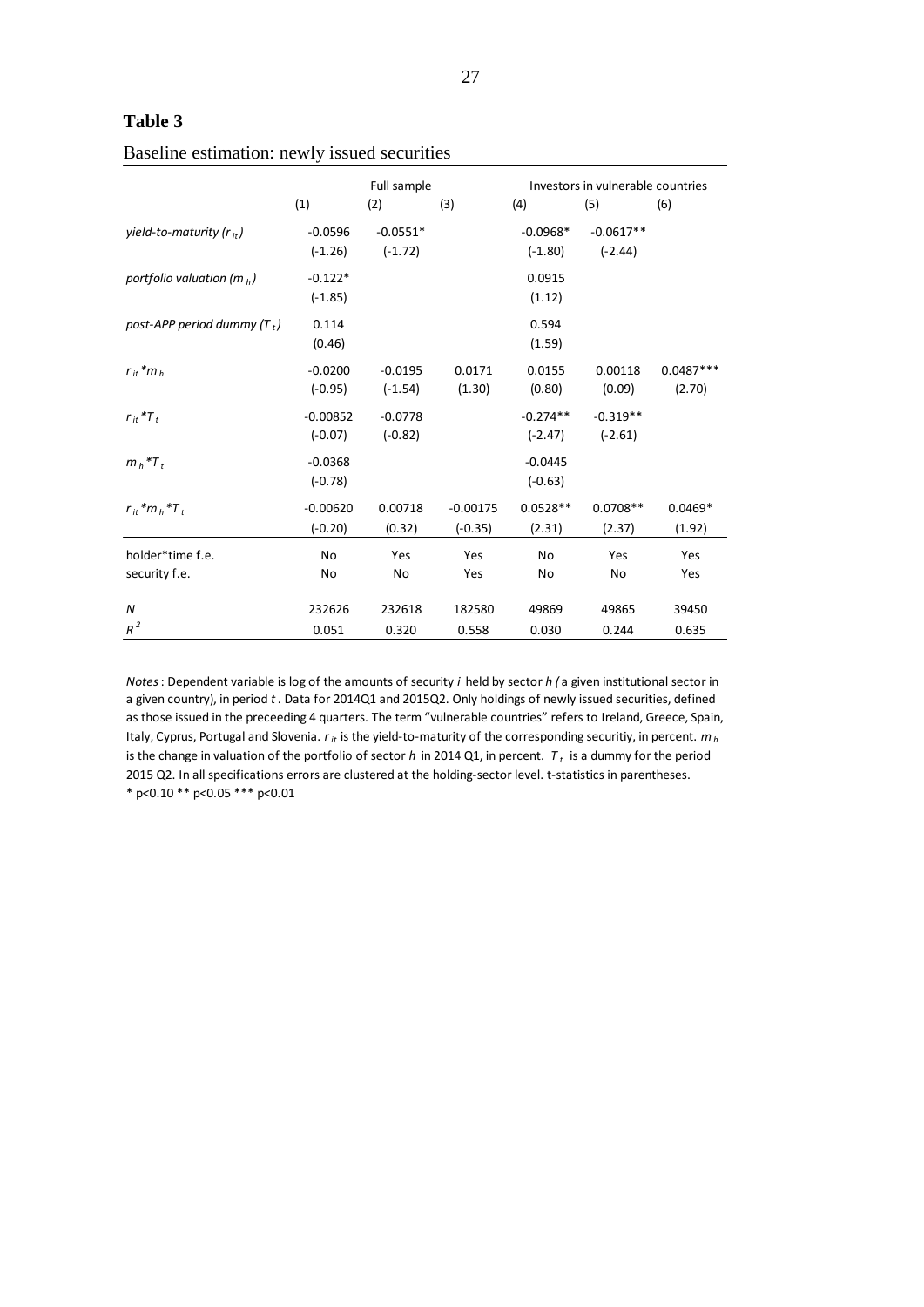Semi-elasticity of the amount of security holdings to the yield-to-maturity in vulnerable countries

|                 | m <sub>h</sub> | 2014 Q1 | 2015 Q2 |
|-----------------|----------------|---------|---------|
| p10             | (0.46)         | $-9.0$  | $-9.3$  |
| p25             | (2.26)         | $-6.2$  | 3.0     |
| p <sub>50</sub> | (2.42)         | $-5.9$  | 4.1     |
| p75             | (3.70)         | $-3.9$  | 12.8    |
| P90             | (4.71)         | $-2.4$  | 19.7    |

*Notes*: Percentage variation of holdings for a one p.p. change in the yield-to-maturity, conditional on the time period and on the portfolio valuation *m<sup>h</sup>* . Based on column 4 of Table 3. The term "vulnerable countries" refers to Ireland, Greece, Spain, Italy, Cyprus, Portugal and Slovenia.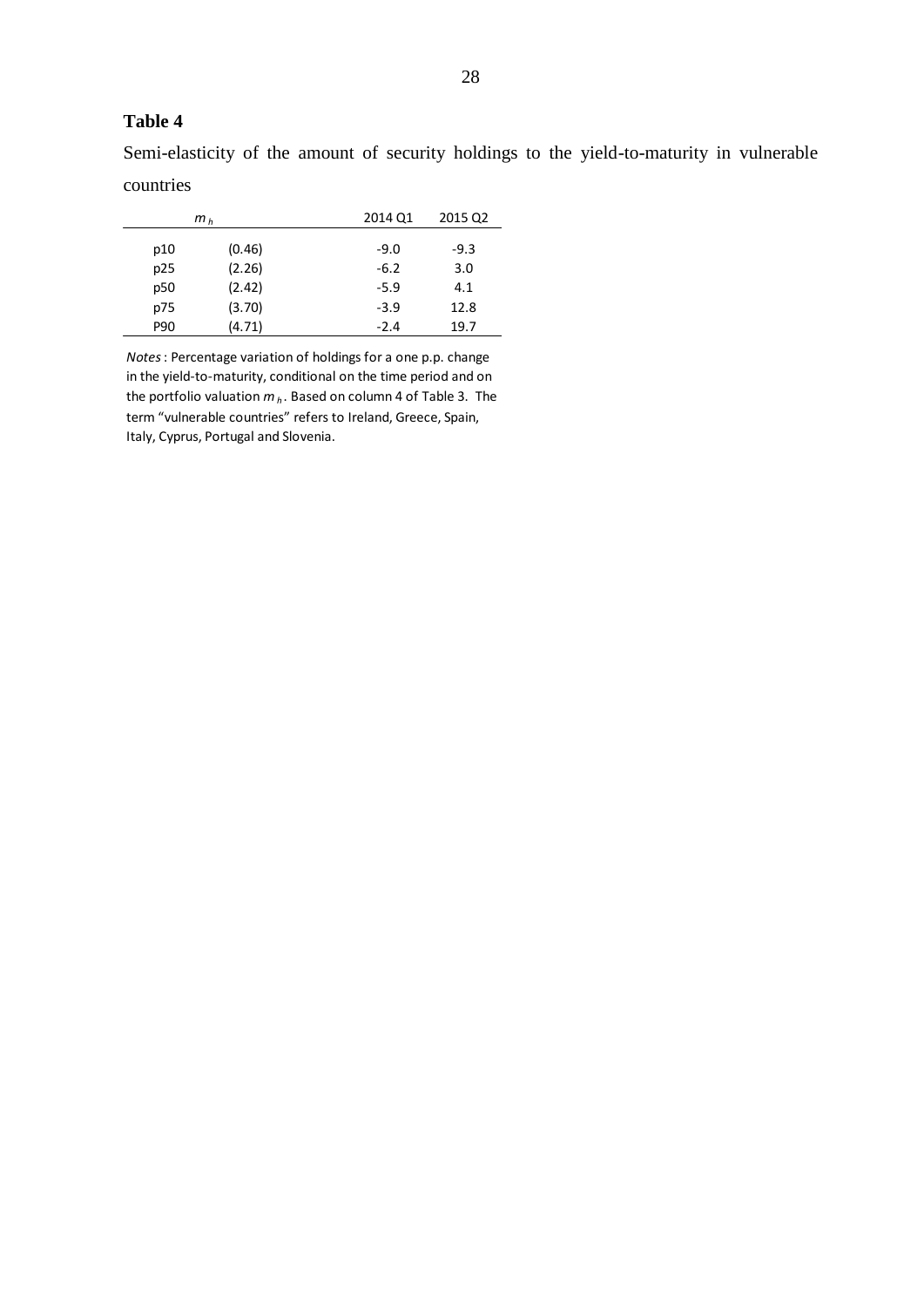Investors in vulnerable countries; holdings of newly issued sovereign and corporate bonds

|                                   |                        | Sovereign Bonds        |                   | Corporate bonds         |                         |                       |  |
|-----------------------------------|------------------------|------------------------|-------------------|-------------------------|-------------------------|-----------------------|--|
|                                   | (1)                    | (2)                    | (3)               | (4)                     | (5)                     | (6)                   |  |
| yield-to-maturity ( $r_{it}$ )    | 0.0289<br>(0.25)       | $-0.148*$<br>$(-1.76)$ |                   | $-0.0829*$<br>$(-1.78)$ | $-0.0489$<br>$(-1.63)$  |                       |  |
| portfolio valuation (m $_h$ )     | 0.0937<br>(1.58)       |                        |                   | 0.0962<br>(1.01)        |                         |                       |  |
| post-APP period dummy $(T_t)$     | $0.269*$<br>(1.83)     |                        |                   | 0.620<br>(1.46)         |                         |                       |  |
| $r_{it}$ * $m_h$                  | $-0.0418$<br>$(-1.20)$ | 0.000525<br>(0.03)     | 0.0314<br>(1.45)  | 0.0175<br>(1.01)        | 0.00323<br>(0.24)       | $0.0518***$<br>(2.98) |  |
| $r_{it}$ * $T_t$                  | $-0.113$<br>$(-1.63)$  | $-0.219*$<br>$(-1.72)$ |                   | $-0.276**$<br>$(-2.24)$ | $-0.309**$<br>$(-2.36)$ |                       |  |
| $m_h$ * $T_t$                     | 0.00333<br>(0.08)      |                        |                   | $-0.0510$<br>$(-0.61)$  |                         |                       |  |
| $r_{it}$ * $m_h$ * $T_t$          | 0.0259<br>(1.35)       | 0.0524<br>(1.58)       | 0.00982<br>(0.46) | $0.0535**$<br>(2.07)    | $0.0689**$<br>(2.11)    | $0.0525*$<br>(1.79)   |  |
| holder*time f.e.<br>security f.e. | <b>No</b><br>No        | Yes<br>No              | Yes<br>Yes        | No<br>No                | Yes<br>No               | Yes<br>Yes            |  |
| $\boldsymbol{N}$<br>$R^2$         | 4382<br>0.015          | 4368<br>0.206          | 3904<br>0.567     | 45487<br>0.031          | 45482<br>0.258          | 35532<br>0.648        |  |

*Notes*: Dependent variable is log of the amounts of security *i* held by sector *h (* a given institutional sector in a given country), in period *t*. Data for 2014Q1 and 2015Q2. Only holdings of newly issued securities, defined as those issued in the preceeding 4 quarters. The term "vulnerable countries" refers to Ireland, Greece, Spain, Italy, Cyprus, Portugal and Slovenia.  $r_{it}$  is the yield-to-maturity of the corresponding securitiy, in percent.  $m_h$ is the change in valuation of the portfolio of sector *h* in 2014 Q1, in percent. *T <sup>t</sup>* is a dummy for the period 2015 Q2. In all specifications errors are clustered at the holding-sector level. t-statistics in parentheses. \* p<0.10 \*\* p<0.05 \*\*\* p<0.01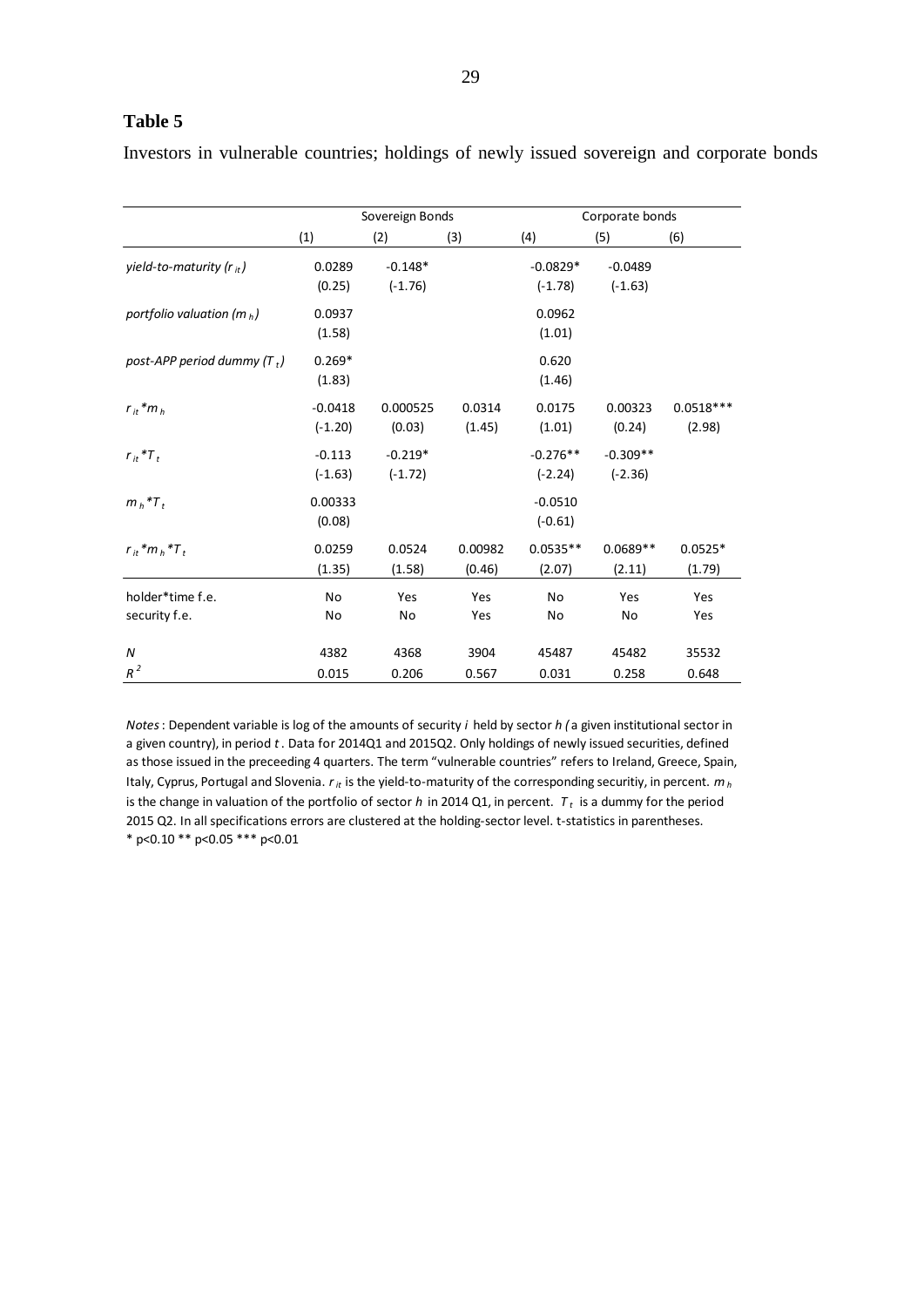Investment in newly issued securities of holders resident in vulnerable countries; individual risk factors

|                               | (1)         |           | (2)         |           | (3)          |           |
|-------------------------------|-------------|-----------|-------------|-----------|--------------|-----------|
| portfolio valuation (m $_h$ ) | 0.177       | (1.61)    |             |           |              |           |
| post-APP period dummy $(T_t)$ | 0.452       | (1.46)    |             |           |              |           |
| Spread $_{it}$                | $-0.132*$   | $(-1.98)$ | $-0.0330$   | $(-1.17)$ |              |           |
| Maturity $_{it}$              | 0.00391     | (0.99)    | 0.00232     | (0.70)    |              |           |
| NonEur $_{it}$                | $-1.005**$  | $(-2.22)$ | $-1.437***$ | $(-5.35)$ |              |           |
| $m_h$ * $T_t$                 | $-0.0326$   | $(-0.61)$ |             |           |              |           |
| Spread $_{it}$ *m $_h$        | $0.0359*$   | (1.68)    | 0.00739     | (0.63)    | 0.0230       | (1.15)    |
| Maturity $_{it}$ *m $_{h}$    | $-0.00111$  | $(-1.23)$ | $-0.000928$ | $(-1.24)$ | $-0.0000211$ | $(-0.07)$ |
| NonEur $_{it}$ *m $_h$        | 0.0432      | (0.40)    | 0.0111      | (0.20)    | 0.0525       | (0.48)    |
| Spread $_{it}$ *Tt            | $-0.262**$  | $(-2.34)$ | $-0.256*$   | $(-1.91)$ |              |           |
| Maturity $it * Tt$            | $-0.000737$ | $(-0.75)$ | 0.0000207   | (0.03)    |              |           |
| NonEurit*Tt                   | $0.384*$    | (1.82)    | $0.673***$  | (2.84)    |              |           |
| Spread $_{it}$ * $m_h$ * Tt   | $0.0529**$  | (2.31)    | $0.0571*$   | (1.87)    | $0.0435*$    | (1.83)    |
| Maturity $_{it}$ *m $_h$ *Tt  | 0.000179    | (0.72)    | 0.0000614   | (0.41)    | $-0.0000783$ | $(-0.58)$ |
| NonEur $_{it}$ *m $_h$ *Tt    | $-0.0551$   | $(-0.84)$ | $-0.110*$   | $(-1.86)$ | $-0.109**$   | $(-2.16)$ |
| holder*time f.e.              | No          |           | Yes         |           | Yes          |           |
| security f.e.                 | No          |           | No          |           | Yes          |           |
| N                             | 50374       |           | 50370       |           | 40209        |           |
| $R^2$                         | 0.058       |           | 0.286       |           | 0.626        |           |

*Notes: Dep. variable is log of the amounts of security i held by sector h (a given institutional sector in a given country), in period t. Data for 2014Q1 and 2015Q2. Only holdings of newly issued securities, defined as those issued in the preceeding 4 quarters. The term "vulnerable countries" refers to Ireland, Greece, Spain, Italy, Cyprus, Portugal and Slovenia. Spreadit is the difference at time t between the yield-to-maturity of security* i *and the riskfissued in the preceeding 4 quarters. The term "vulnerable countries" refers to Ireland, Greece, Spain, Italy, Cypr*<br>Portugal and Slovenia. Spreadit is the difference at time t between the yield-to-maturity of security i free benchmark rate of a corresponding maturity, in percent. Maturity <sub>it</sub> is the residual maturity of security i at<br>time t, in months. NonEur <sub>it</sub> is a dummy for securities denominated in currenciues other than the euro. *change in valuation of the portfolio of sector h in 2014 Q1, in percent. Tt is a dummy for the period 2015 Q2. In all specifications errors are clustered at the holding-sector level. t-statistics in parentheses. \* p<0.10 \*\* p<0.05 \*\*\* p<0.01*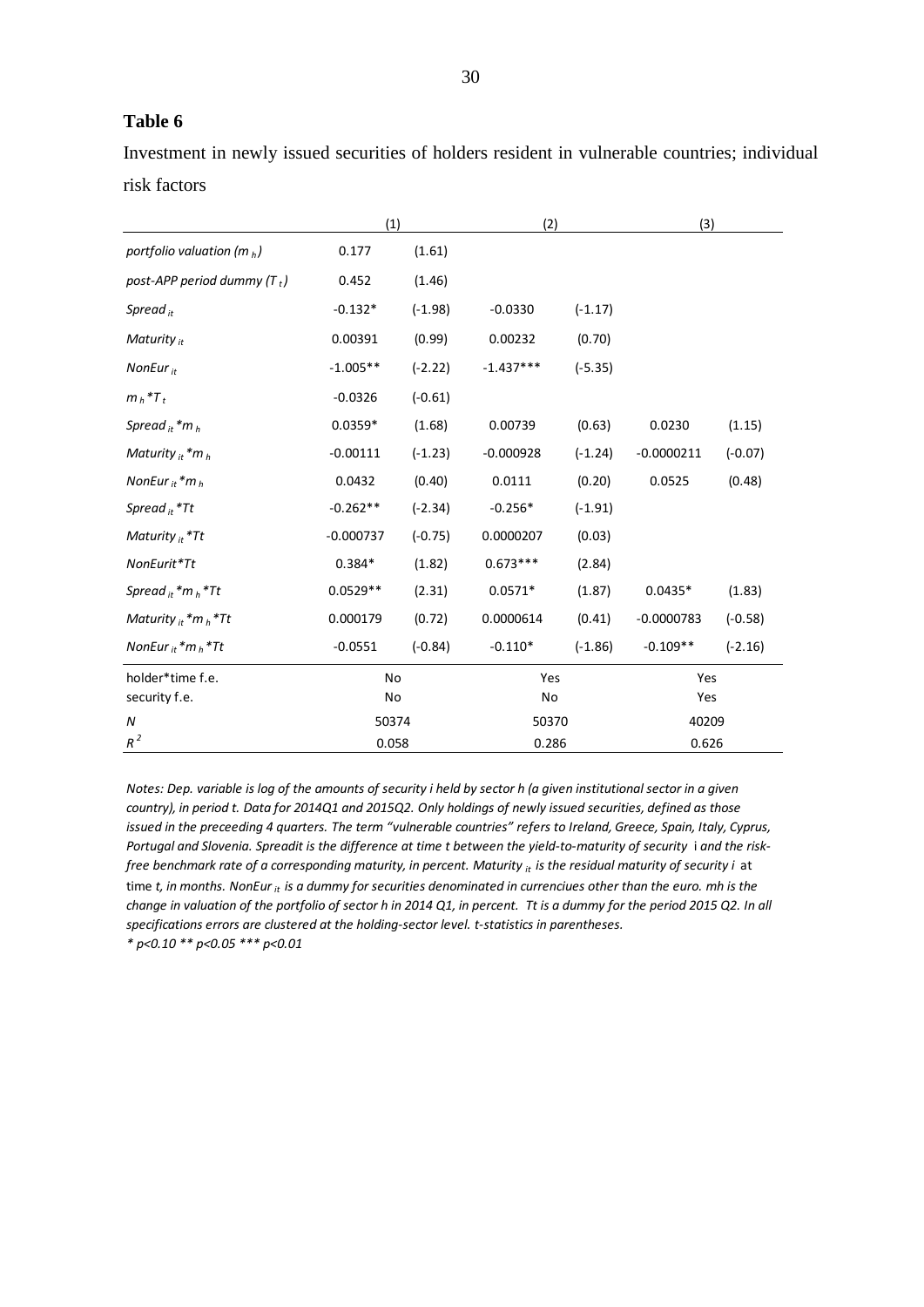| Estimations on full portfolios (including newly issued and seasoned securities) |  |  |  |  |
|---------------------------------------------------------------------------------|--|--|--|--|
|---------------------------------------------------------------------------------|--|--|--|--|

|                                        |                          | Full sample               |                    | Investors in vulnerable countries |                           |                         |  |
|----------------------------------------|--------------------------|---------------------------|--------------------|-----------------------------------|---------------------------|-------------------------|--|
|                                        | (1)                      | (2)                       | (3)                | (4)                               | (5)                       | (6)                     |  |
| yield-to-maturity ( $r_{it}$ )         | $-0.0733**$<br>$(-2.58)$ | $-0.0695***$<br>$(-2.77)$ |                    | 0.0167<br>(0.38)                  | $-0.00149$<br>$(-0.11)$   |                         |  |
| portfolio valuation (m $_h$ )          | $-0.0802$<br>$(-1.31)$   |                           |                    | 0.0556<br>(0.77)                  |                           |                         |  |
| post-APP period dummy $(T_t)$          | 0.184<br>(1.55)          |                           |                    | $0.307*$<br>(1.80)                |                           |                         |  |
| $r_{it}$ * $m_h$                       | $-0.0192**$<br>$(-2.01)$ | $-0.0219***$<br>$(-2.74)$ | 0.0139<br>(1.27)   | $-0.0409***$<br>$(-2.82)$         | $-0.0305***$<br>$(-6.87)$ | $0.0406***$<br>(3.94)   |  |
| $r_{it}$ * $T_t$                       | $-0.0966*$<br>$(-1.77)$  | $-0.124***$<br>$(-2.83)$  |                    | $-0.149***$<br>$(-2.72)$          | $-0.151**$<br>$(-2.39)$   | $-456.7$<br>$(-0.00)$   |  |
| $m_h$ <sup>*</sup> $T_t$               | $-0.0326$<br>$(-1.41)$   |                           |                    | $-0.0115$<br>$(-0.33)$            |                           |                         |  |
| $r_{it}$ * $m_h$ * $T_t$               | 0.0146<br>(1.24)         | $0.0213**$<br>(2.16)      | 0.000476<br>(0.12) | $0.0297**$<br>(2.29)              | $0.0326*$<br>(1.96)       | $-0.00772$<br>$(-1.60)$ |  |
| holder*time f.e.<br>security*time f.e. | <b>No</b><br>No          | Yes<br>No                 | Yes<br>Yes         | No<br>No                          | Yes<br>No                 | Yes<br>Yes              |  |
| N<br>$R^2$                             | 957680<br>0.037          | 957677<br>0.226           | 800033<br>0.509    | 249374<br>0.020                   | 249372<br>0.182           | 190264<br>0.590         |  |

*Notes*: Dependent variable is log of the amounts of security *i* held by sector *h (* a given institutional sector in a given country), in period *t*. Data for 2014Q1 and 2015Q2. The term "vulnerable countries" refers to Ireland, Greece, Spain, Italy, Cyprus, Portugal and Slovenia. *rit* is the yield-to-maturity of the corresponding securitiy, in percent. *m<sup>h</sup>* is the change in valuation of the portfolio of sector *h* in 2014 Q1, in percent. *T <sup>t</sup>* is a dummy for the period 2015 Q2. In all specifications errors are clustered at the holding-sector level. t-statistics in parentheses.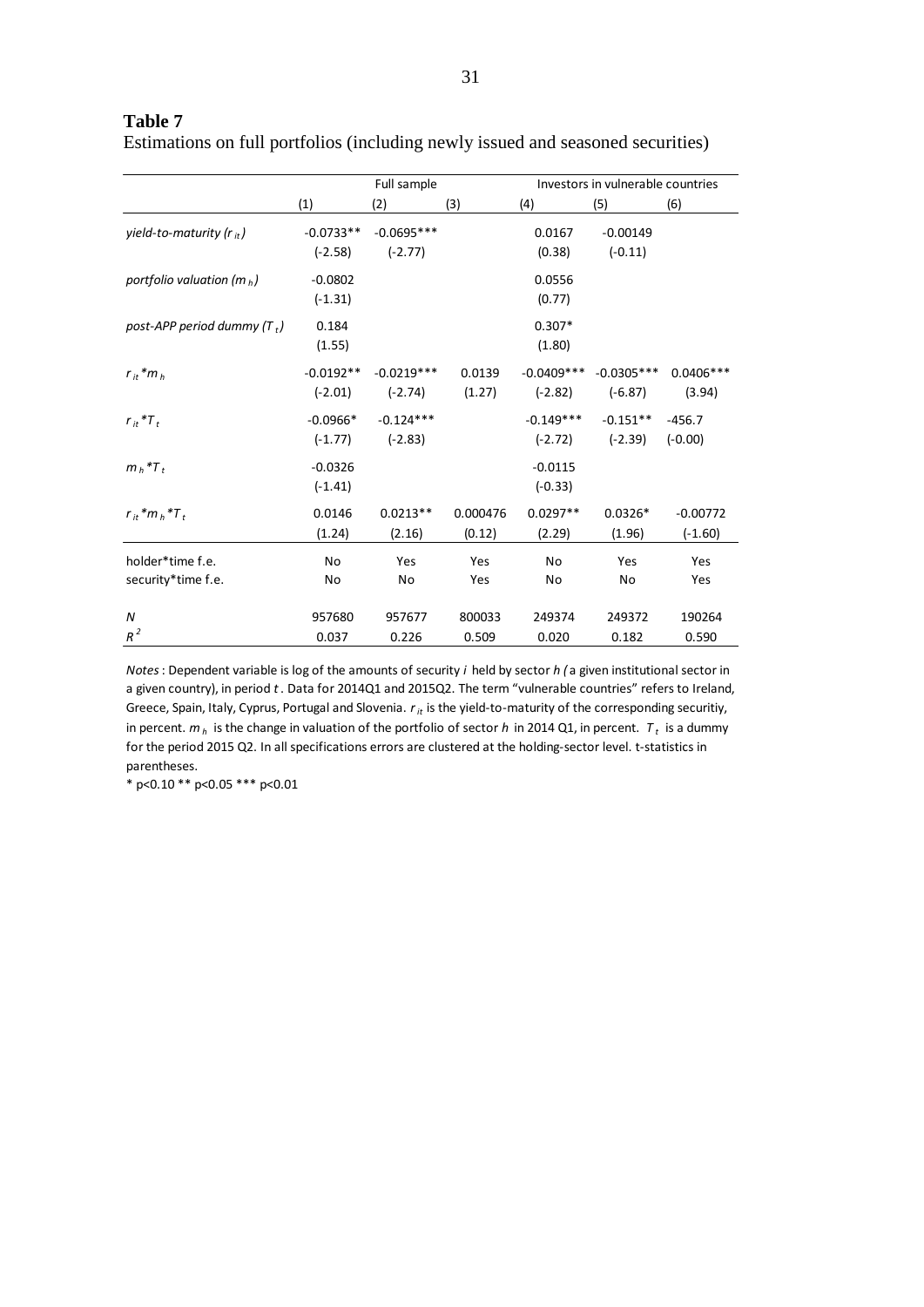|                                | (1)        | (2)        | (3)         | (4)          |
|--------------------------------|------------|------------|-------------|--------------|
| yield-to-maturity ( $r_{it}$ ) | $0.00886*$ |            | $0.0105***$ |              |
|                                | (2.40)     |            | (3.17)      |              |
| portfolio valuation (m $_h$ )  | $-0.00176$ | $-0.00354$ |             |              |
|                                | $(-0.44)$  | (0.74)     |             |              |
| $r_{it}$ * $m_h$               | $-0.00101$ | $-0.00141$ | $-0.000412$ | $-0.0000575$ |
|                                | $(-0.76)$  | $(-0.95)$  | $(-0.41)$   | $(-0.06)$    |
| pseudo-security f.e.           | No         | Yes        | No          | Yes          |
| holder f.e.                    | No.        | No         | Yes         | Yes          |
| N                              | 15179      | 14956      | 15179       | 14956        |
| $R^2$                          | 0.002      | 0.326      | 0.074       | 0.44         |

**Table 8** Investors in vulnerable countries; extensive margin

*Notes*: The sample is restricted to securities held in 2015Q2. The dependent variable identifies new holdings, i.e. conditional on being held in 2015Q2, securities which were not also held in 2014Q1, for each sector *h (* a given institutional sector in a given country). The term "vulnerable countries" refers to Ireland, Greece, Spain, Italy, Cyprus, Portugal and Slovenia. The dataset is rectangularised in order to account for the fact that non-reported holdings actually represent zero holdings. In order to keep the number of observations manegable, securities are grouped into around 2300 categories according to issuer sector, issuer country, maturity, coupon type, nominal currency and rating.  $r_{it}$  is the yield-to-maturity of the corresponding securitiy, in percent. *m<sup>h</sup>* is the change in valuation of the portfolio of sector *h* in 2014 Q1, in percent. In all specifications errors are clustered at the holding-sector level. tstatistics in parentheses.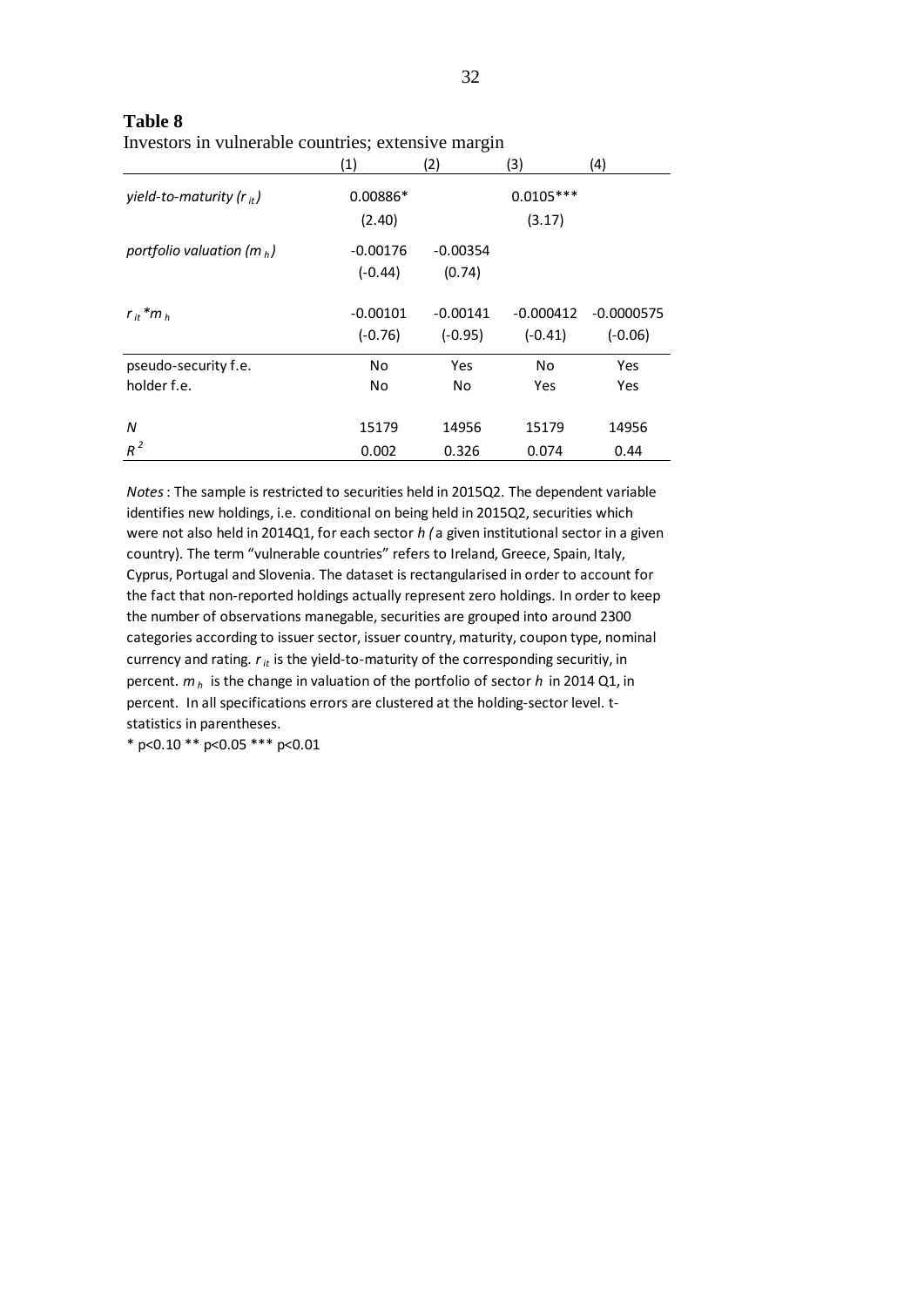|  |  |  |  |  |  | Investors in vulnerable countries; intensive margin ( <i>rectangularised</i> dataset) |  |
|--|--|--|--|--|--|---------------------------------------------------------------------------------------|--|
|--|--|--|--|--|--|---------------------------------------------------------------------------------------|--|

|                                                                     | Full sample               |                          |                         |                         | Investors in vulnerable countries |                           |                         |                         |
|---------------------------------------------------------------------|---------------------------|--------------------------|-------------------------|-------------------------|-----------------------------------|---------------------------|-------------------------|-------------------------|
|                                                                     | (1)                       | (2)                      | (3)                     | (5)                     | (5)                               | (6)                       | (7)                     | (8)                     |
| yield-to-maturity ( $r_{it}$ )                                      | $-0.138***$<br>$(-6.13)$  | $-0.130***$<br>$(-6.96)$ |                         |                         | $-0.0955***$<br>$(-4.46)$         | $-0.0701***$<br>$(-4.30)$ |                         |                         |
| portfolio valuation (m $_h$ )                                       | $0.0503*$<br>$-1.68$      |                          |                         |                         | $0.0944***$<br>$-4.21$            |                           |                         |                         |
| post-APP period dummy $(T_t)$                                       | $0.118***$<br>$-3.01$     |                          |                         |                         | 0.11<br>$-1.6$                    |                           |                         |                         |
| $r_{it}$ * $m_h$                                                    | $-0.00275$<br>$(-0.74)$   | $-0.0048$<br>$(-1.57)$   | $-0.00501$<br>$(-1.50)$ | $-0.00328$<br>$(-1.20)$ | 0.0006<br>$-0.09$                 | $-0.00640*$<br>$(-1.70)$  | $-0.00658$<br>$(-1.53)$ | $-0.00574$<br>$(-0.83)$ |
| $r_{it}$ * $T_t$                                                    | $-0.0496***$<br>$(-4.68)$ | $-0.0263**$<br>$(-2.56)$ |                         |                         | $-0.0365**$<br>$(-2.35)$          | $-0.0151$<br>$(-1.31)$    |                         |                         |
| $m_h$ <sup>*T</sup> <sub>t</sub>                                    | $-0.012$<br>$(-1.38)$     |                          |                         |                         | $-0.0386*$<br>$(-1.71)$           |                           |                         |                         |
| $r_{it}$ * $m_h$ * $T_t$                                            | $0.00414*$<br>(1.91)      | 0.00153<br>(0.75)        | 0.0013<br>(0.57)        | $0.00510**$<br>(2.40)   | $0.0117**$<br>(2.47)              | 0.00397<br>(1.37)         | 0.003<br>(0.94)         | $0.00789**$<br>(2.58)   |
| holder*time f.e.<br>pseudo-security*time f.e.<br>holder*issuer f.e. | <b>No</b><br>No<br>No     | Yes<br>No<br>No          | Yes<br>Yes<br>No        | Yes<br>Yes<br>Yes       | <b>No</b><br>No<br>No             | Yes<br>No<br>No           | Yes<br>Yes<br>No        | Yes<br>Yes<br>Yes       |
| N<br>$R^2$                                                          | 103402<br>0.022           | 103400<br>0.334          | 102957<br>0.525         | 74294<br>0.93           | 30817<br>0.041                    | 30816<br>0.314            | 30340<br>0.545          | 21094<br>0.928          |

*Notes: Dependent variable is log of the amounts of security i held by sector h (a given institutional sector in a given country), in period t. Data for 2014Q1 and 2015Q2. Only holdings of newly issued securities, defined as those issued in the preceeding 4 quarters. The term "vulnerable countries" refers to Ireland, Greece, Spain, Italy, Cyprus, Portugal and Slovenia. The dataset is rectangularised in order to account for the fact that non-reported holdings actually represent zero holdings. In order to keep the number of observations manegable, securities are grouped into around 2300 categories according to issuer sector, issuer country, maturity, coupon type, nominal currency and rating. rit is the yield-to-maturity of the corresponding securitiy, in percent. mh is the change in valuation of the portfolio of sector h in 2014 Q1, in percent. Tt is a dummy for the period 2015 Q2. In all specifications errors are clustered at the holding-sector level. t-statistics in parentheses.*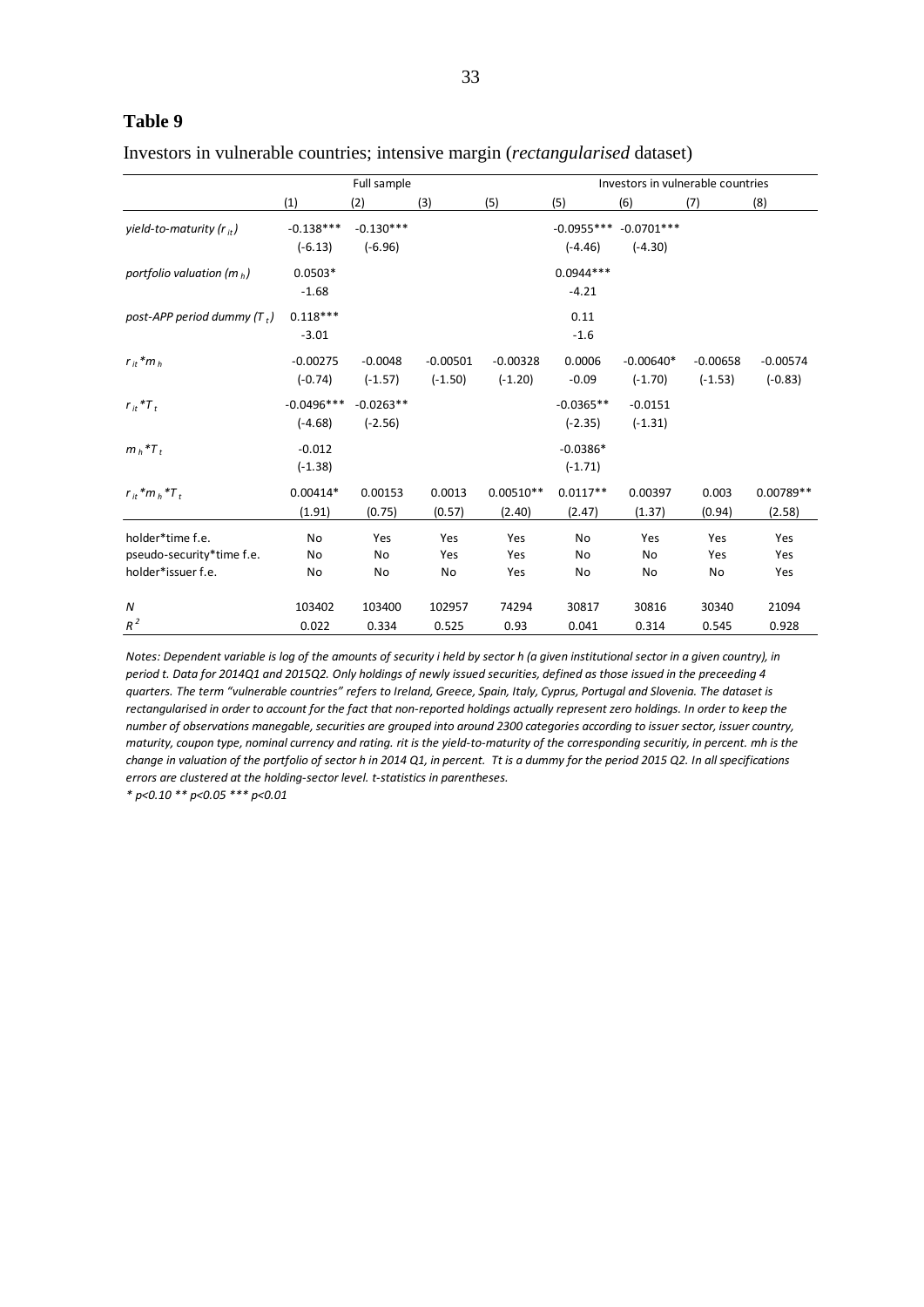## Portfolio valuation and credit growth

|                                                                       | (1)                 | (2)                   | (3)                      | (4)                      |
|-----------------------------------------------------------------------|---------------------|-----------------------|--------------------------|--------------------------|
| portfolio valuation (m $_h$ )                                         | $1.633**$<br>(2.75) | $2.335**$<br>(2.68)   | $2.797***$<br>(4.03)     | $3.527***$<br>(3.57)     |
| $m_h$ *Loans to Non Financial Corporations                            |                     | $-1.405$<br>$(-1.04)$ |                          | $-1.460$<br>$(-0.92)$    |
| $mb$ *Vulnerable countries                                            |                     |                       | $-3.262***$<br>$(-3.64)$ | $-3.429***$<br>$(-3.72)$ |
| $m_h$ <sup>*</sup> L <sub>NFC</sub> <sup>*</sup> Vulnerable countries |                     |                       |                          | 0.335<br>(0.17)          |
| sector f.e.                                                           | Yes                 | Yes                   | Yes                      | Yes                      |
| country f.e.                                                          | Yes                 | Yes                   | Yes                      | Yes                      |
| N                                                                     | 50                  | 50                    | 50                       | 50                       |
| $R^2$                                                                 | 0.402               | 0.422                 | 0.463                    | 0.483                    |

*Notes*: Dependent variable is y-o-y growth of loans to households and to non-financial corporations granted by bank h in 2015Q2. The interaction term *Loans to non-financial corporations* is a dummy-variable identifying observations for this sector (so that households becomes the baseline). *m<sup>h</sup>* is the change in valuation between 2015Q2 and 2014Q1 of the portfolio held by bank *h* in 2014 Q1, in percent. In all specifications errors are clustered at the bank level. t-statistics in parentheses.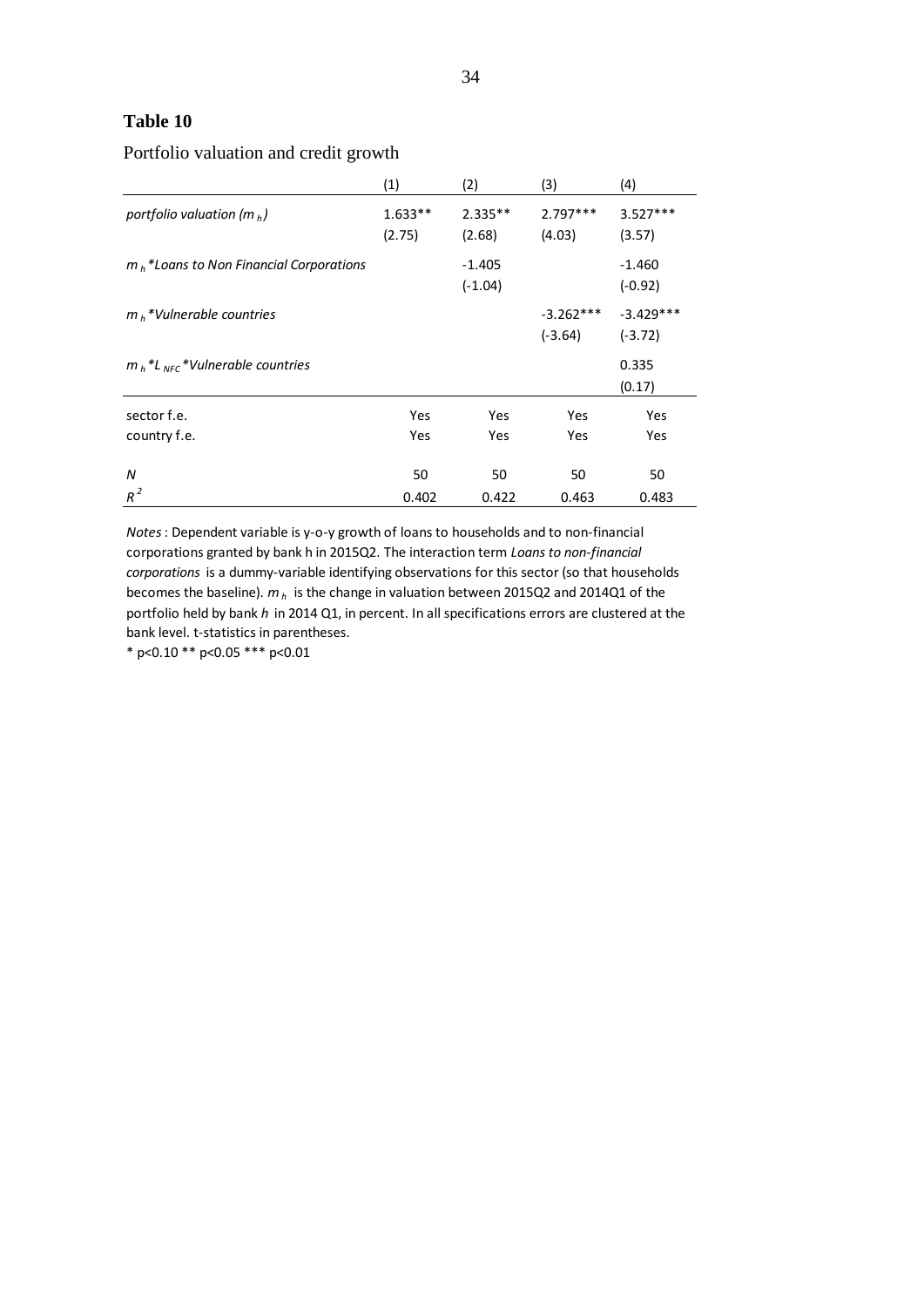# Portfolio valuation and interest rates on loans

|                                                                                                   | (1)             | (2)                    | (3)                    | (4)             | (5)                              | (6)                   |
|---------------------------------------------------------------------------------------------------|-----------------|------------------------|------------------------|-----------------|----------------------------------|-----------------------|
| portfolio valuation (m $_h$ )                                                                     | 0.034<br>(0.72) | $-0.250*$<br>$(-1.77)$ | $-0.250*$<br>$(-1.75)$ | 0.016<br>(0.40) | $-0.271***-0.271**$<br>$(-2.81)$ | $(-2.75)$             |
| $m_h$ *Loans to Non Financial Corporations                                                        |                 | $0.378**$<br>(2.46)    |                        |                 | $0.383***$<br>(3.13)             |                       |
| $m_h$ *Loans to NFC up to €0.25 million                                                           |                 |                        | $0.324*$<br>(1.92)     |                 |                                  | $0.320**$<br>(2.35)   |
| $m_h$ *Loans to NFC above € 0.25 and up to € 1 million                                            |                 |                        | $0.378**$<br>(2.28)    |                 |                                  | $0.413***$<br>(2.95)  |
| $m_h$ *Loans to NFC above € 1 million                                                             |                 |                        | $0.433***$<br>(3.02)   |                 |                                  | $0.414***$<br>(3.70)  |
| $m_h$ *Vulnerable countries                                                                       |                 |                        |                        | 0.05<br>(0.44)  | 0.071<br>(0.24)                  | 0.071<br>(0.23)       |
| $m_h$ *Vulnerable countries*L <sub>NEC</sub>                                                      |                 |                        |                        |                 | $-0.027$<br>$(-0.09)$            |                       |
| $m_h$ *Vulnerable countries*L <sub>NFC</sub> up to $\epsilon$ 0.25 million                        |                 |                        |                        |                 |                                  | 0.021<br>(0.05)       |
| $m_h$ *Vulnerable countries*L <sub>NFC</sub> above $\epsilon$ 0.25 and up to $\epsilon$ 1 million |                 |                        |                        |                 |                                  | $-0.217$<br>$(-0.63)$ |
| $m_h$ *Vulnerable countries*L <sub>NEC</sub> above to $\epsilon$ 1 million                        |                 |                        |                        |                 |                                  | 0.115<br>(0.44)       |
| sector f.e.                                                                                       | Yes             | Yes                    | Yes                    | Yes             | Yes                              | Yes                   |
| country f.e.                                                                                      | Yes             | Yes                    | Yes                    | Yes             | Yes                              | Yes                   |
| N                                                                                                 | 100             | 100                    | 100                    | 100             | 100                              | 100                   |
| $R^2$                                                                                             | 0.315           | 0.455                  | 0.463                  | 0.317           | 0.457                            | 0.483                 |

*Notes*: Dependent variable is the change in the interest rates on new loans applied by bank h between 2015Q2 and 2014Q1. *m<sup>h</sup>* is the change in valuation between 2015Q2 and 2014Q1 of the portfolio held by bank *h* in 2014 Q1, in percent. In all specifications errors are clustered at the bank level. t-statistics in parentheses.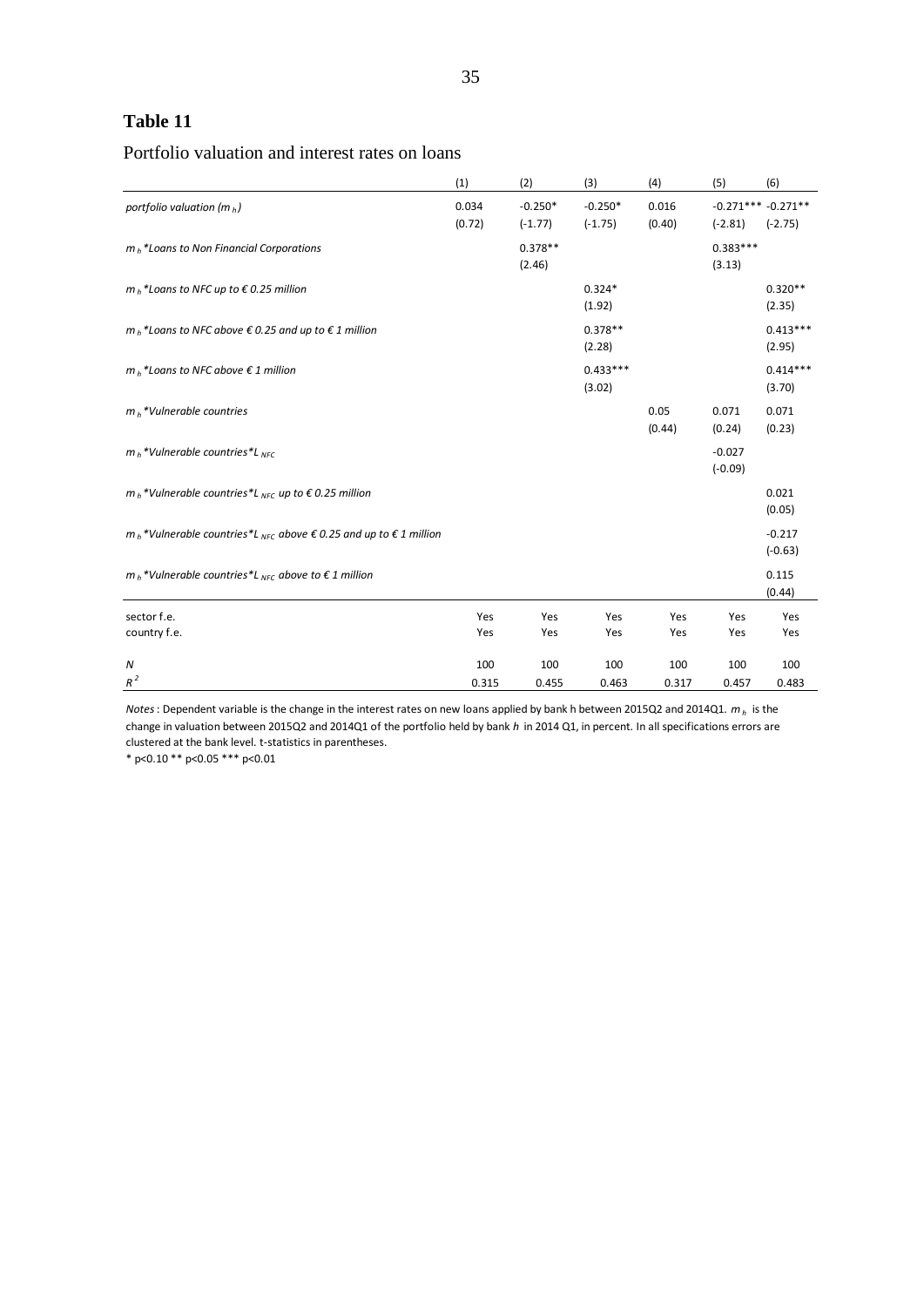## **Appendix**

## **Table A1**

Baseline estimation on newly issued securities before the APP

|                                   | (1)                     | Full sample<br>(2)         | (3)                | (4)                          | Investors in vulnerable countries<br>(5) | (6)                   |
|-----------------------------------|-------------------------|----------------------------|--------------------|------------------------------|------------------------------------------|-----------------------|
| yield-to-maturity ( $r_{it}$ )    | $-0.0504$<br>$(-1.21)$  | $-0.0647**$<br>$(-2.29)$   |                    | $-0.0998*$<br>$(-1.99)$      | $-0.0928***$<br>$(-4.15)$                |                       |
| portfolio valuation (m $_h$ )     | $-0.120*$<br>$(-1.87)$  |                            |                    | 0.0506<br>$-0.69$            |                                          |                       |
| post-APP period dummy $(T_t)$     | 0.0452<br>$-0.69$       |                            |                    | 0.000143<br>$\boldsymbol{0}$ |                                          |                       |
| $r_{it}$ * $m_h$                  | $-0.0134$<br>$(-0.83)$  | $-0.0108$<br>$(-1.03)$     | 0.0122<br>$-1.12$  | 0.021<br>$-1.09$             | $0.0175*$<br>$-1.84$                     | $0.0281**$<br>$-2.29$ |
| $r_{it}$ * $T_t$                  | 0.00554<br>$-0.38$      | $0.0221**$<br>$-2.27$      |                    | 0.0164<br>$-0.94$            | $0.0389***$<br>$-3.49$                   |                       |
| $m_h$ * $T_t$                     | 0.00452<br>$-0.31$      |                            |                    | $0.0466*$<br>$-1.71$         |                                          |                       |
| $r_{it}$ * $m_h$ * $T_t$          | $-0.00692$<br>$(-1.52)$ | $-0.00847***$<br>$(-3.14)$ | 0.00208<br>$-0.56$ | $-0.00744$<br>$(-1.28)$      | $-0.0159***$<br>$(-4.83)$                | 0.0118<br>$-1.09$     |
| holder*time f.e.<br>security f.e. | <b>No</b><br>No         | Yes<br>No                  | Yes<br>Yes         | <b>No</b><br>No              | Yes<br>No                                | Yes<br>Yes            |
| N<br>$R^2$                        | 216898<br>0.034         | 216887<br>0.288            | 172160<br>0.546    | 49980<br>0.011               | 49975<br>0.235                           | 39843<br>0.642        |

*Notes*: Dependent variable is log of the amounts of security *i* held by sector *h (* a given institutional sector in a given country), in period *t*. Data for 2013Q4 and 2014Q1. Only holdings of newly issued securities, defined as those issued in the preceeding 4 quarters. The term "vulnerable countries" refers to Ireland, Greece, Spain, Italy, Cyprus, Portugal and Slovenia. *rit* is the yield-to-maturity of the corresponding securitiy, in percent. *m<sup>h</sup>* is the change between 2014 Q1 and 2015 Q2 in valuation of the portfolio held by sector h in 2014 Q1, in percent. *T <sup>t</sup>* is a dummy for the period 2014 Q1. In all specifications errors are clustered at the holdingsector level. t-statistics in parentheses.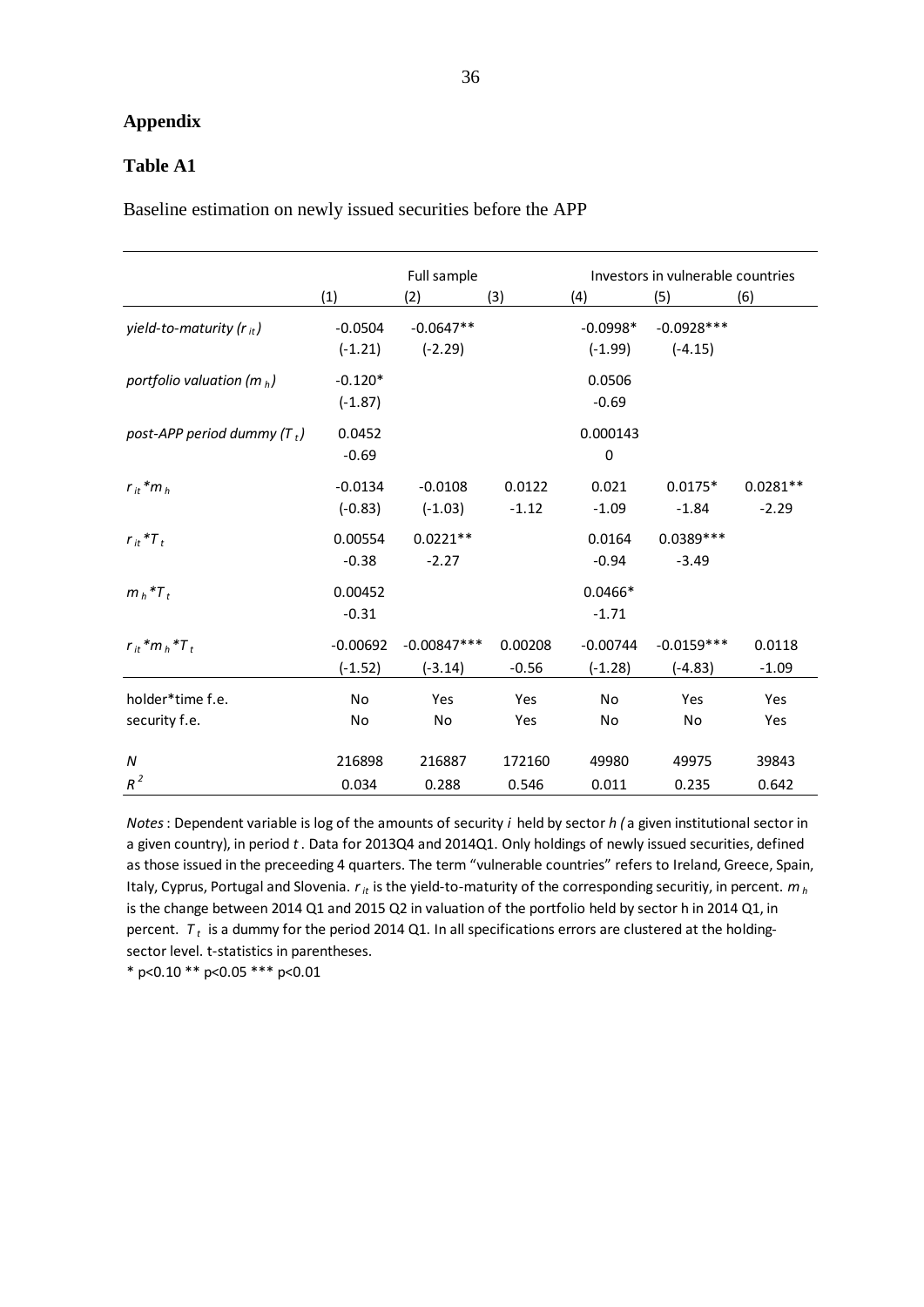# **Table A2**

Estimations on full portfolios (including newly issued and seasoned securities) before the APP

|                                   |                          | Full sample                |                   | Investors in vulnerable countries |                           |                     |  |
|-----------------------------------|--------------------------|----------------------------|-------------------|-----------------------------------|---------------------------|---------------------|--|
|                                   | (1)                      | (2)                        | (3)               | (4)                               | (5)                       | (6)                 |  |
| yield-to-maturity ( $r_{it}$ )    | $-0.0559**$<br>$(-2.32)$ | $-0.0700***$<br>$(-3.16)$  |                   | 0.0175<br>$-0.46$                 | $-0.0239$<br>$(-1.37)$    |                     |  |
| portfolio valuation (m $_h$ )     | $-0.0713$<br>$(-1.24)$   |                            |                   | 0.0184<br>$-0.3$                  |                           |                     |  |
| post-APP period dummy $(T_t)$     | 0.0104<br>$-0.36$        |                            |                   | $-0.0343$<br>$(-0.74)$            |                           |                     |  |
| $r_{it}$ * $m_h$                  | $-0.0197**$<br>$(-2.50)$ | $-0.0174**$<br>$(-2.58)$   | 0.0103<br>$-1.08$ | $-0.0384***$<br>$(-2.93)$         | $-0.0195***$<br>$(-3.53)$ | $0.0210*$<br>$-1.8$ |  |
| $r_{it}$ * $T_t$                  | 0.00241<br>$-0.31$       | $0.0163***$<br>$-2.93$     |                   | 0.00261<br>$-0.18$                | $0.0220**$<br>$-2.31$     |                     |  |
| $m_h$ * $T_t$                     | 0.000872<br>$-0.14$      |                            |                   | $0.0343*$<br>$-1.99$              |                           |                     |  |
| $r_{it}$ * $m_h$ * $T_t$          | $-0.00135$<br>$(-0.53)$  | $-0.00481***$<br>$(-3.16)$ | 0.001<br>$-0.46$  | 0.00116<br>$-0.25$                | $-0.00607**$<br>$(-2.13)$ | 0.0021<br>$-0.53$   |  |
| holder*time f.e.<br>security f.e. | <b>No</b><br>No          | Yes<br>No                  | Yes<br>Yes        | <b>No</b><br>No                   | Yes<br>No                 | Yes<br>Yes          |  |
| $\boldsymbol{N}$<br>$R^2$         | 894714<br>0.029          | 894709<br>0.214            | 745334<br>0.507   | 243120<br>0.015                   | 243117<br>0.181           | 183738<br>0.592     |  |

*Notes*: Dependent variable is log of the amounts of security *i* held by sector *h (* a given institutional sector in a given country), in period *t*. Data for 2013Q4 and 2014Q1. The term "vulnerable countries" refers to Ireland, Greece, Spain, Italy, Cyprus, Portugal and Slovenia. *rit* is the yield-to-maturity of the corresponding securitiy, in percent. *mh* is the change between 2014 Q1 and 2015 Q2 in valuation of the portfolio held by sector h in 2014 Q1, in percent. *T <sup>t</sup>* is a dummy for the period 2014 Q1. In all specifications errors are clustered at the holding-sector level. t-statistics in parentheses.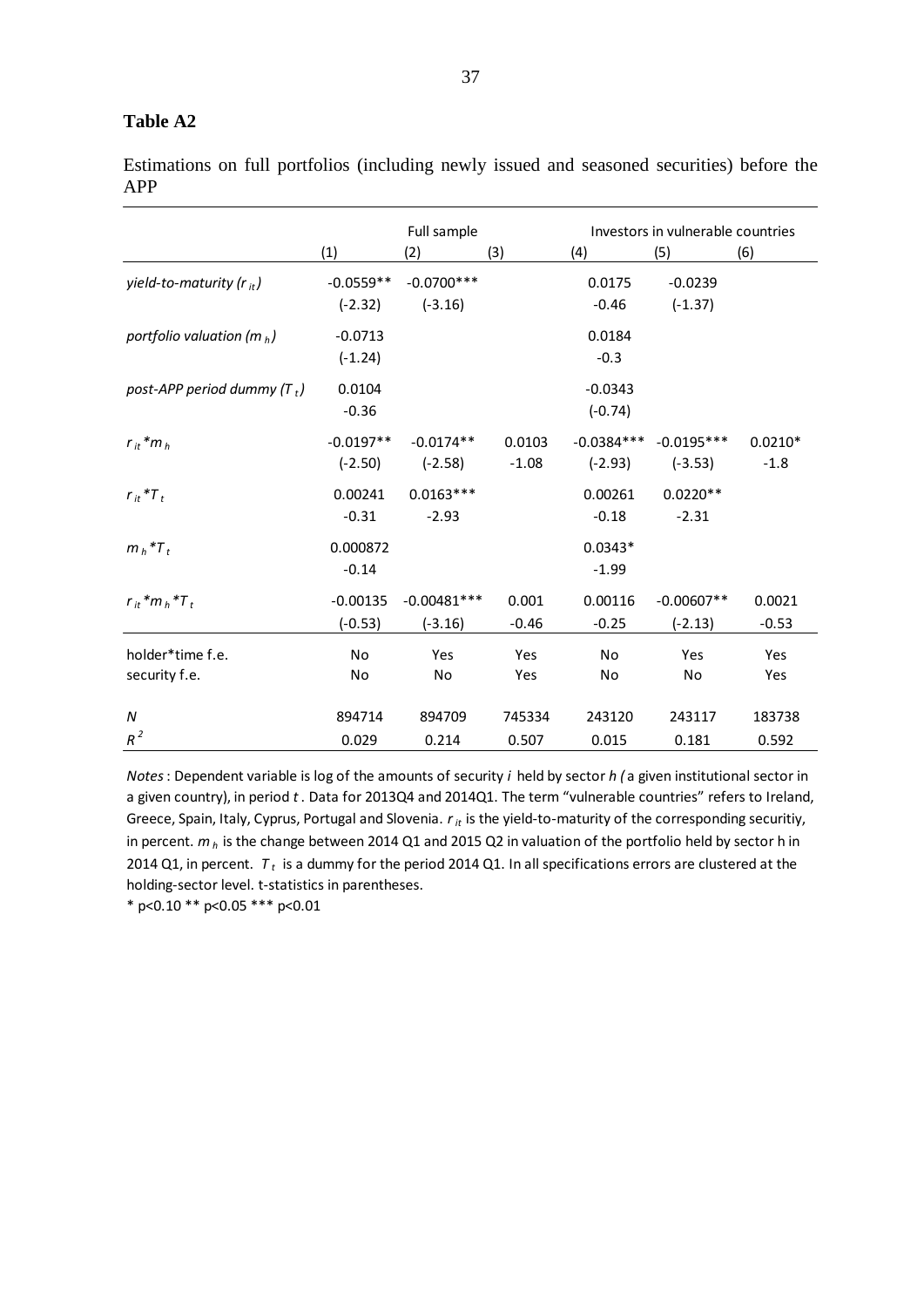# **Table A3**

Portfolio valuation and credit growth before the APP

|                                                                       | (1)             | (2)                   | (3)                   | (4)                   |
|-----------------------------------------------------------------------|-----------------|-----------------------|-----------------------|-----------------------|
| portfolio valuation (m $_h$ )                                         | 1.479<br>(1.32) | 1.766<br>(1.15)       | 1.537<br>(0.88)       | 1.866<br>(0.87)       |
| $m_h$ *Loans to Non Financial Corporations                            |                 | $-0.573$<br>$(-0.42)$ |                       | $-0.659$<br>$(-0.53)$ |
| $mh$ *Vulnerable countries                                            |                 |                       | $-0.163$<br>$(-0.09)$ | $-0.422$<br>$(-0.18)$ |
| $m_h$ <sup>*</sup> L <sub>NFC</sub> <sup>*</sup> Vulnerable countries |                 |                       |                       | 0.519<br>(0.19)       |
| sector f.e.                                                           | Yes             | Yes                   | <b>Yes</b>            | Yes                   |
| country f.e.                                                          | Yes             | <b>Yes</b>            | Yes                   | Yes                   |
| N                                                                     | 50              | 50                    | 50                    | 50                    |
| $R^2$                                                                 | 0.270           | 0.272                 | 0.270                 | 0.272                 |

*Notes*: Dependent variable is y-o-y growth of loans to households and to non-financial corporations granted by bank h in 2014Q1. The interaction term *Loans to non-financial corporations* is a dummy-variable identifying observations for this sector (so that households becomes the baseline). *m<sup>h</sup>* is the change in valuation between 2015Q2 and 2014Q1 of the portfolio held by bank *h* in 2014 Q1, in percent. In all specifications errors are clustered at the bank level. t-statistics in parentheses.